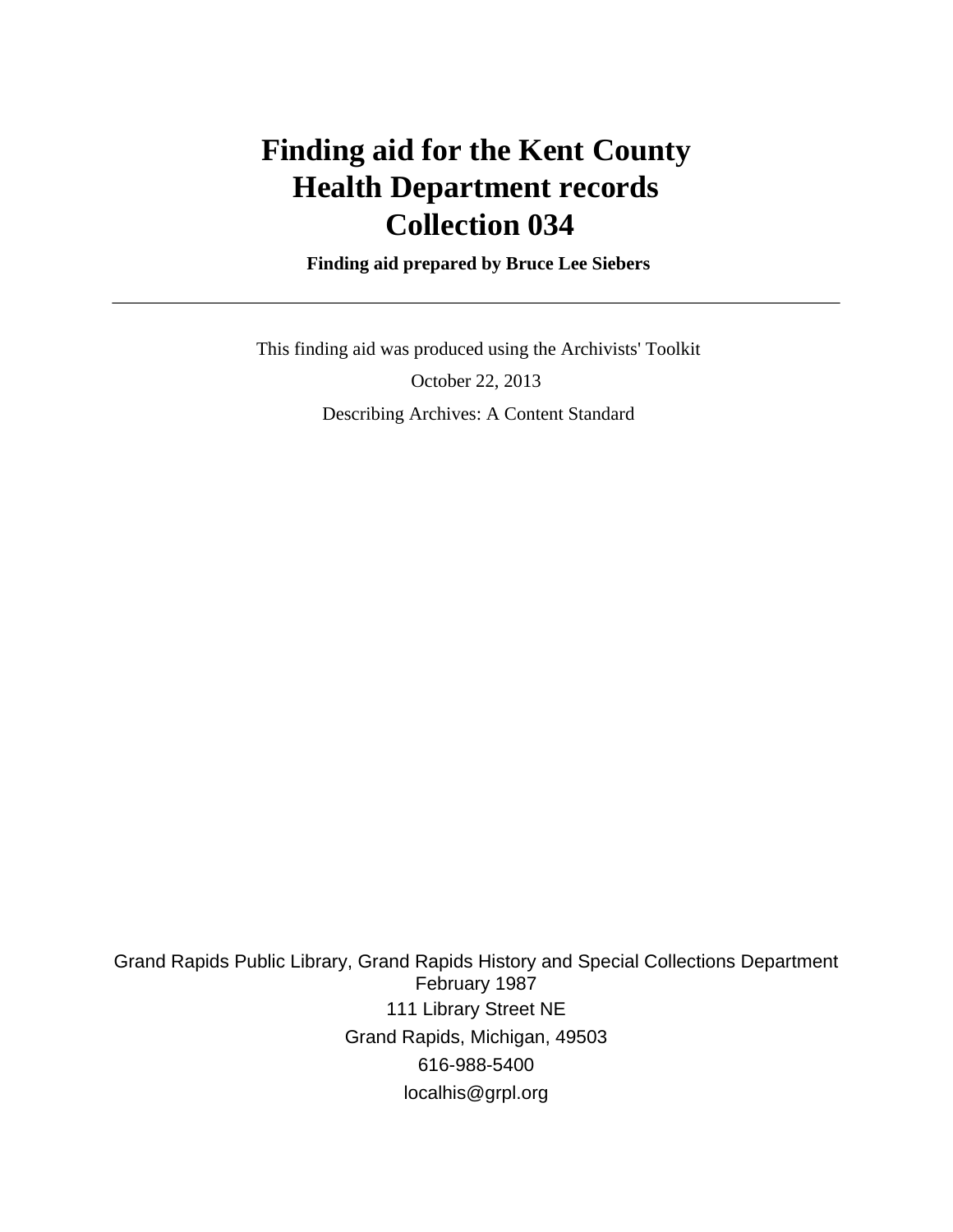# **Table of Contents**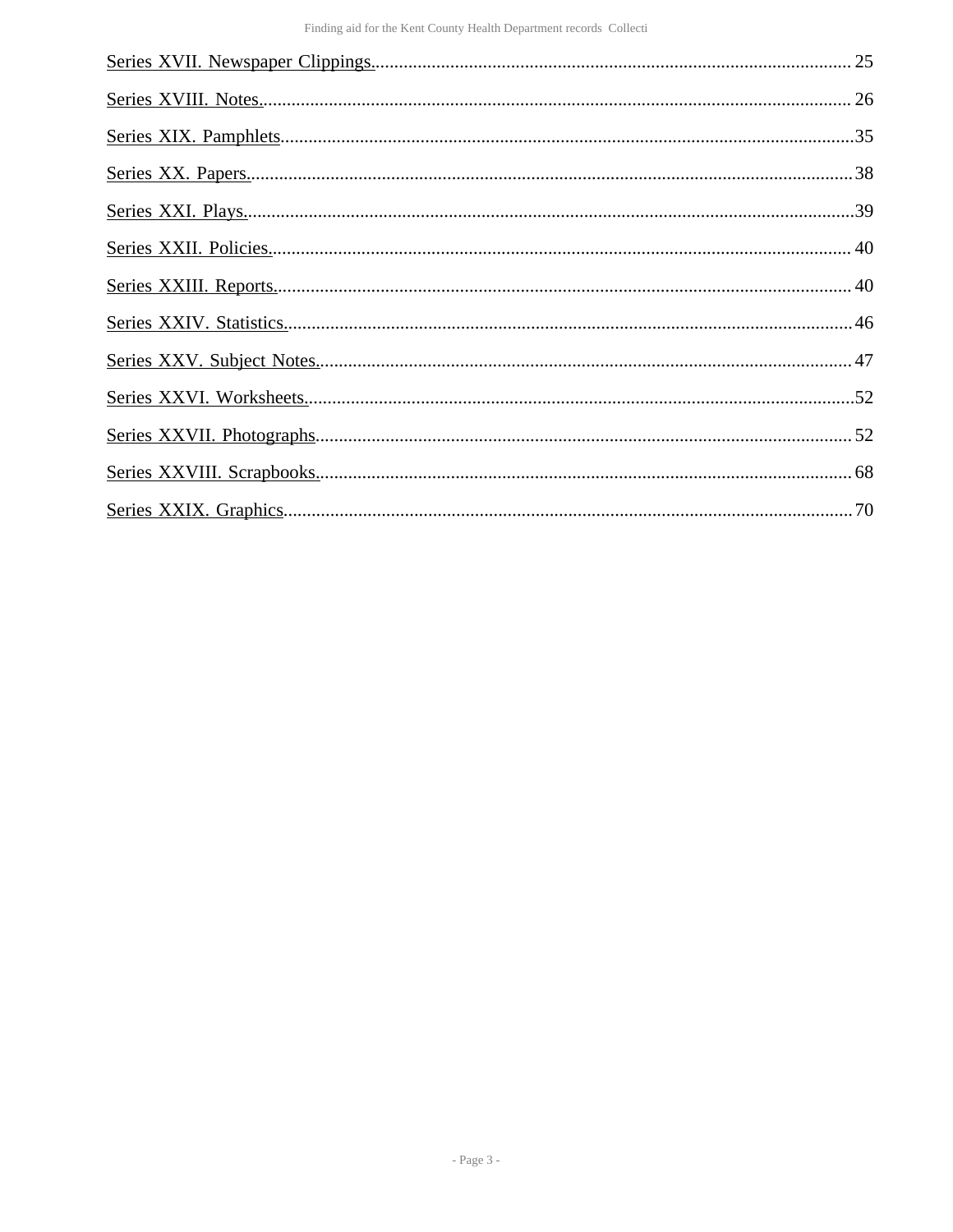# <span id="page-3-0"></span>**Summary Information**

| <b>Repository</b> | Grand Rapids Public Library, Grand Rapids History and Special<br><b>Collections Department</b>                                                                                                                                                                                                                                                                                                                                                                                                                                                                                                                                                                                                                                                                                                                                                                                                                                                 |
|-------------------|------------------------------------------------------------------------------------------------------------------------------------------------------------------------------------------------------------------------------------------------------------------------------------------------------------------------------------------------------------------------------------------------------------------------------------------------------------------------------------------------------------------------------------------------------------------------------------------------------------------------------------------------------------------------------------------------------------------------------------------------------------------------------------------------------------------------------------------------------------------------------------------------------------------------------------------------|
| <b>Title</b>      | Kent County Health Department records                                                                                                                                                                                                                                                                                                                                                                                                                                                                                                                                                                                                                                                                                                                                                                                                                                                                                                          |
| Date [inclusive]  | 1900-1982                                                                                                                                                                                                                                                                                                                                                                                                                                                                                                                                                                                                                                                                                                                                                                                                                                                                                                                                      |
| <b>Extent</b>     | 25.27 Linear feet 47 boxes                                                                                                                                                                                                                                                                                                                                                                                                                                                                                                                                                                                                                                                                                                                                                                                                                                                                                                                     |
| Language          | English                                                                                                                                                                                                                                                                                                                                                                                                                                                                                                                                                                                                                                                                                                                                                                                                                                                                                                                                        |
| <b>Abstract</b>   | This collection documents the history and operations of the Kent County<br>Health Department through its working files, images and publications. The<br>collection includes correspondence, history notes, manuals, minutes, news<br>releases, newspaper clippings, notes, photographs and scrapbooks. The<br>material also provides information on subjects or issues that pertain to the<br>public health environment, social work and welfare. Some of the subjects<br>include: alcoholism, civil defense, children's health, high risk pregnancies,<br>birth defects, cancer, divorce, civil rights, drug addiction, epilepsy, home<br>safety, muscular dystrophy, poverty, polio, rubella, scabies, swine flu,<br>syphilis and tuberculosis. Also included are bibliographies, publication<br>lists, and catalogs documenting other sources available at that time in the<br>health field, welfare, social work, and behavioral sciences. |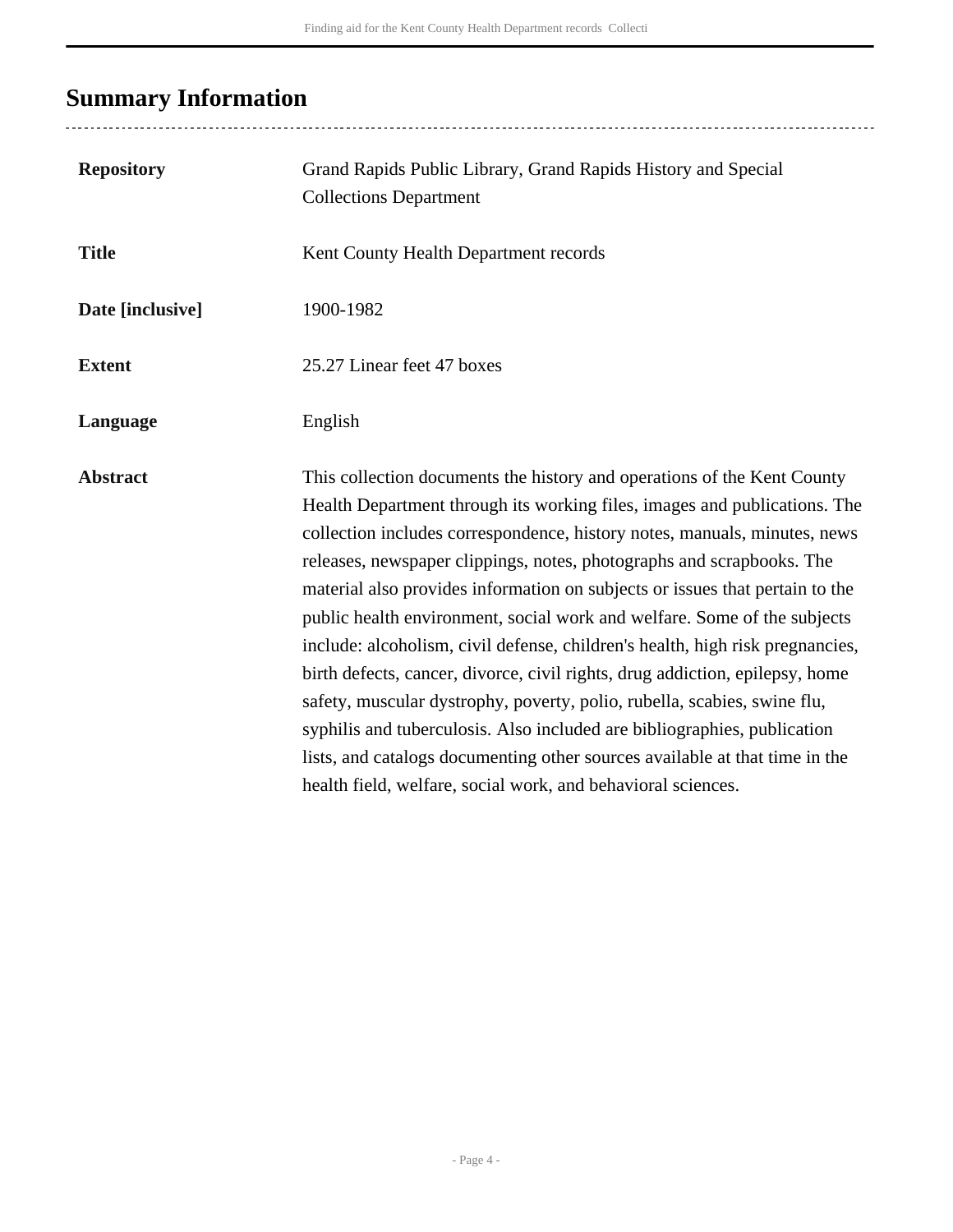## <span id="page-4-0"></span>**Biographical/Historical note**

The Kent County Health Department is under the supervision of the Kent County Board of Commissioners which establishes county policy, provides financial support and appoints a Board of Health. The Board of Health appoints the Public Health Director, establishes department policy, approves programs, and adopts a budget. The Public Health Director is charged with the study and evaluation of public health problems and the implementation of programs for all the people within the resources allotted. The director cooperates with all other social, health, citizen and government groups to develop community health programs. Also the director evaluates health needs periodically and revises old or creates new programs and services to meet these needs.

The Deputy director for Medical Services and the Assistant Director for Administration assists the Director in implementing a comprehensive public health program for Kent County.

The Kent County Health Department is made up of seven service divisions, each with its own director, and professional, technical and clerical support staff. Included are: Adult Health and Disease Control Division, Community Centers Division, Environmental Health Division, General Services Division, Maternal, Child and School Health Division, Public Health Nursing Division, Substance Abuse Coordination Division. Although the divisions are organized along functional lines, they operate cooperatively in the implementation of the total public health program.

The beginnings of an organized health program are somewhat obscure, but apparently city fathers worried about the health of the community as early as 1857. There was first a Health Committee of Council members and then in 1871, a Board of Health. In 1887 this board was organized to consist of four council members with the mayor and president of the council ex officio, and a health officer was appointed. According to the Health Department, this date marks the beginning of an actual public health program. The first health officer was Dr. Hugo L. Pinski; he was followed in 1888 by Dr. Edward Watson and in 1889 by Dr. Henry Saunders. Other early officers were Drs. Robert Luton, William Delano, and T.M. Koon, and there are references to other doctors (Locher, Barth, Griswold) serving on the Board of Health. In 1910 Dr. C.C. Slemons became Health Officer and in 1917, at the same time the city government was reorganized, this was made a full-time job. Dr. W.B. Prothro succeeded Dr. Slemons and presided over the 1954 merger of the city and county health departments into the present organization. After Dr. Prothro's retirement in 1976, Dr. Douglas A. Mack was appointed Director of Public Health.

## <span id="page-4-1"></span>**Scope and Contents note**

The collection consists of 28 series: Bibliographies, Books, Booklets, Bulletins, Certificates, Charts, Contracts, Correspondence, Government Documents, Journals, Magazine Articles, Manuals, Minutes,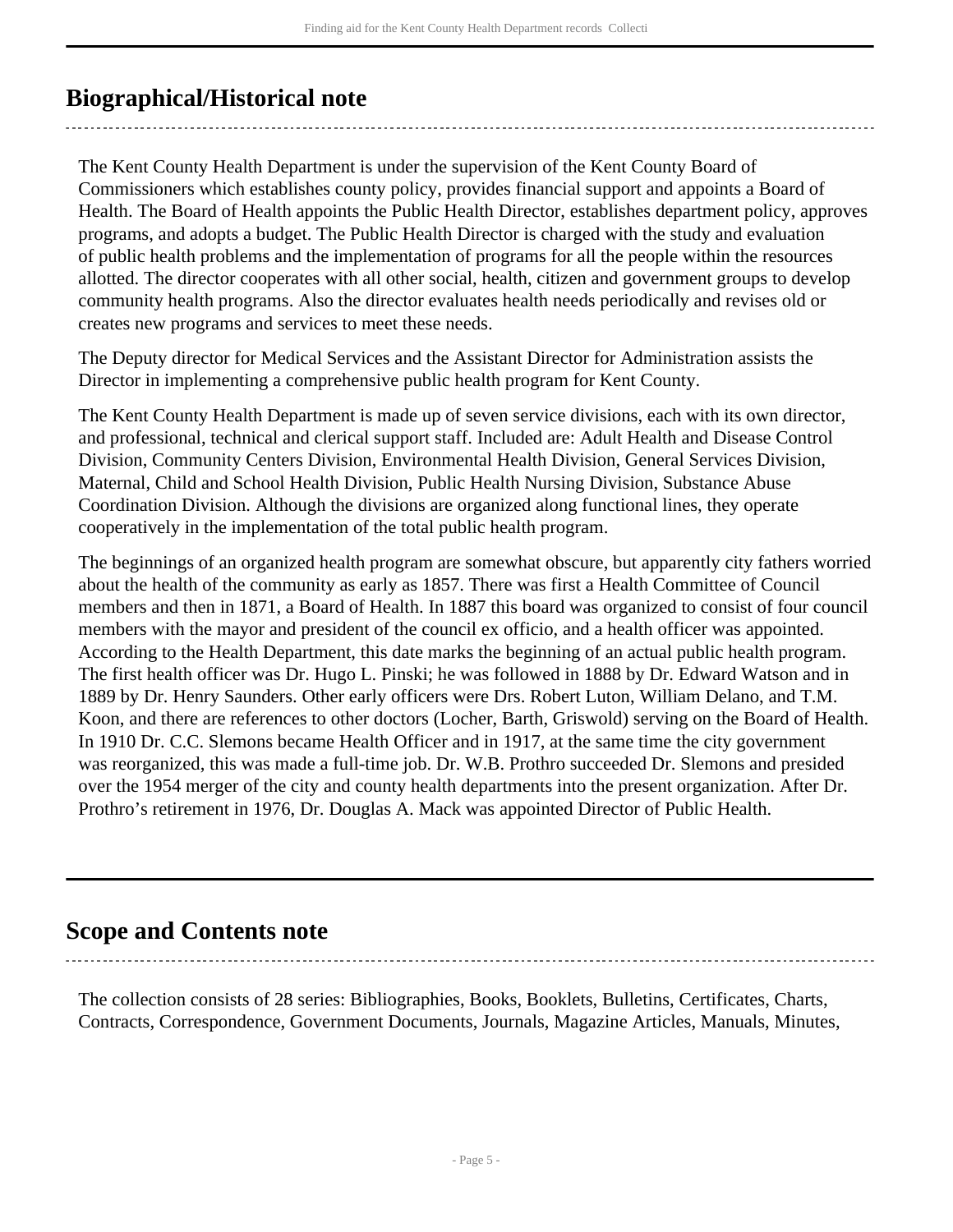Newsletters, News Releases, Newspaper Clippings, Notes, Pamphlets, Papers, Policies, Plays, Reports, Statistics, Subject Notes, Photographs, Worksheets and Scrapbooks.

Books, booklets, bulletins, charts, government documents, journals, magazine articles, newspaper clippings, notes, pamphlets, papers, plays and subject notes pertain to subjects or issues that relate to public health, social work and welfare. Some of the most noted subjects and issues include: alcoholism, arthritis, birth defects, cancer, child development child abuse, civil defense, civil rights, delinquency, divorce, drug addiction, epilepsy, syphilis, heart disease, measles, muscular dystrophy, poverty, scabies, swine flu and tuberculosis.

## <span id="page-5-0"></span>**Administrative Information**

#### **Publication Information**

Grand Rapids Public Library, Grand Rapids History and Special Collections Department February 1987

#### **Immediate Source of Acquisition note**

Kent County Health Department, accession numbers: 1986.200, 1986.240, 1997.023

## <span id="page-5-1"></span>**Related Materials**

#### **Related Archival Materials note**

Related Holdings Vital Statistic of the County, and other documents as mandated by law, are kept by the related county offices.

However, there is no county archives which maintains files such as those found here, and in many cases, the records for some department or project may be discarded or lost. In the absence of a county wide historical archives, those collections which have local historical information of service to area citizens have been maintained primarily by either the Grand Rapids Public Library or City of Grand Rapids Archives and Records Center. Other area archives may also have acquired some Kent collections, as well.

For related Kent County reports see Coll. 274, GRPL Michigan & Grand Rapids Annual Report **Collection** 

See also: Coll. 045, which was received from Robert Blett of the Kent County Health Department but processed separately.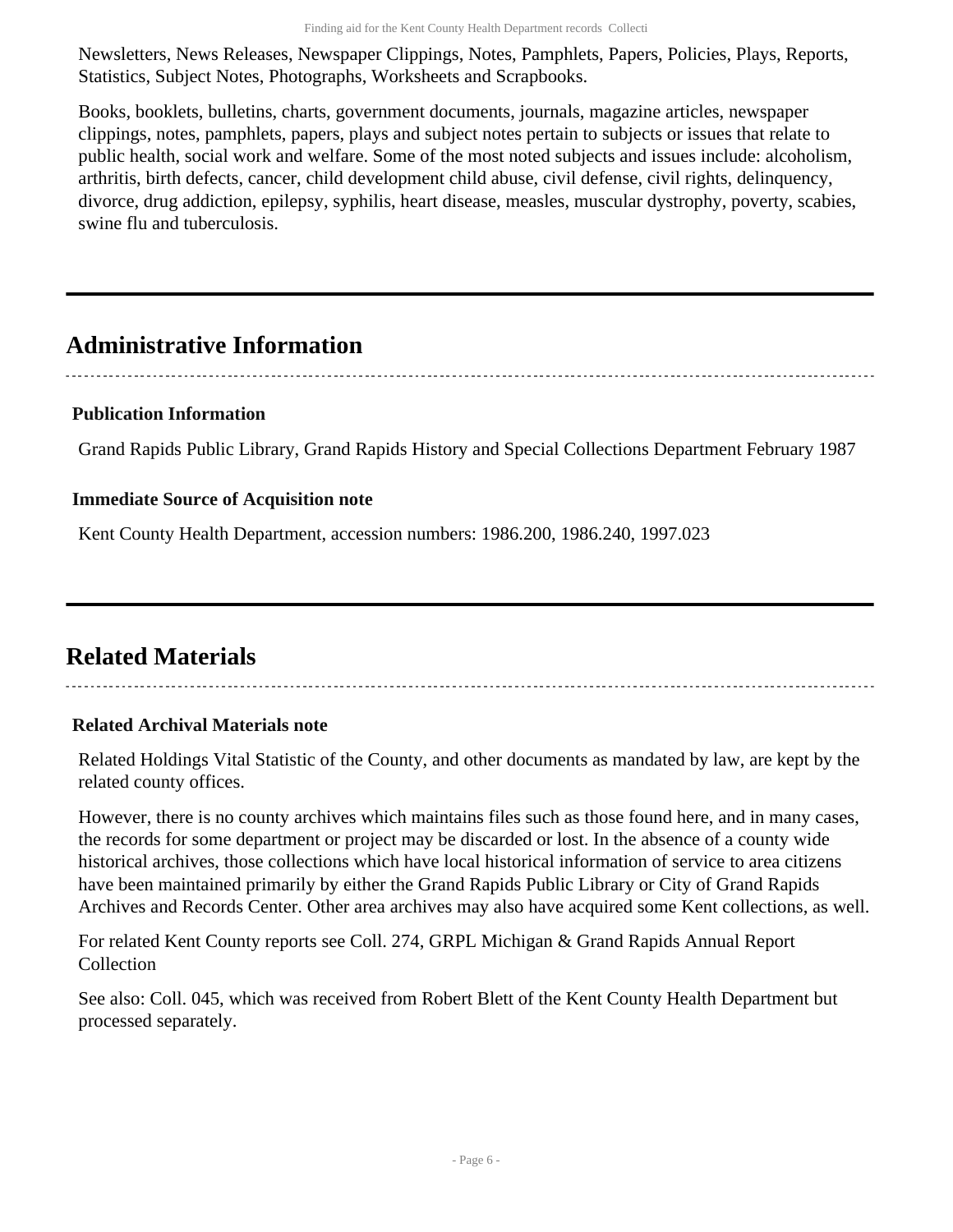Coll. 054, which is said to contain accession 1986.435, Grand Rapids Health Department photos.

Coll. 309, Kent County, Michigan Records at the Grand Rapids Public Library. Includes unique or duplicate records obtained separately and now housed in the Archives. Some of these were previously in the Local History book collection. See info. On new Human Services complex at the old Sheldon Complex in 309.

Coll. 321, American Red Cross, Kent County Chapter. Record.

Coll. 328, Michigan Woman and the Whooping Cough Vaccine : the Pearl Kendrick & Grace Eldering Papers, Katherine Chase Scrapbook, and other sources. Staff members such as Loney Gordon, and the three woman names above are documented among the records of Coll. 034 as well.

See also: Coll. 098 Mercy Nursing School

Coll. 267 Blodgett Nursing School

Coll. 274 Select annual reports for the Visiting Nurse Assoc. of Grand Rapids, or the District Nursing Assoc. of Grand Rapids

## <span id="page-6-0"></span>**Controlled Access Headings**

#### **Corporate Name(s)**

• Kent County Health Department.

#### **Geographic Name(s)**

- Grand Rapids (Mich.) -- History
- Kent County (Mich.) -- History

#### **Subject(s)**

• Public health -- Michigan -- Kent County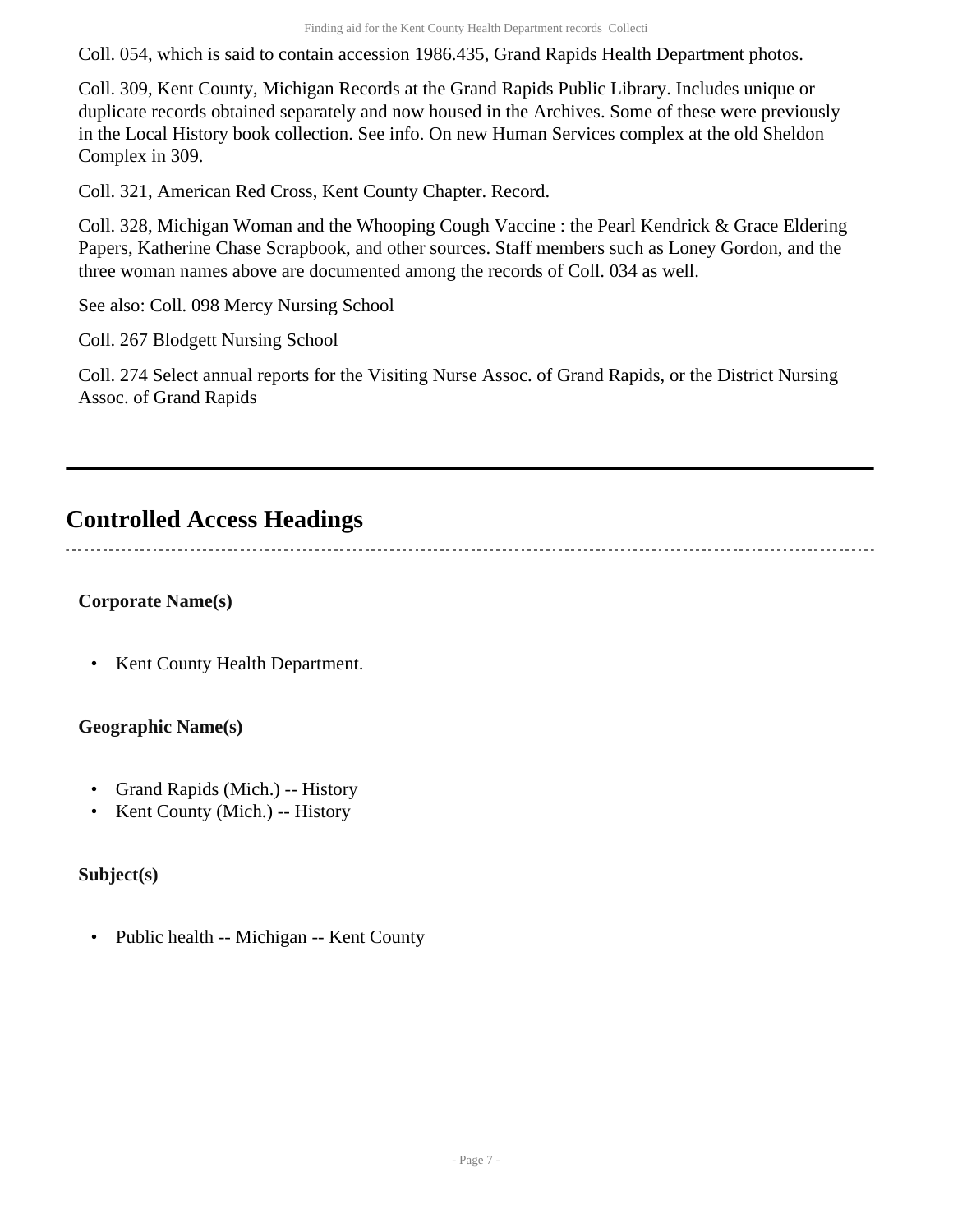## <span id="page-7-0"></span>**Pictorial Index**

- Ambulances b.37,f.548
- Apartments,568-72 Sheldon, SE b.36,f.566
- Dairies. Interiors b.37,f.554
- Dental examinations b.37,f.547
- Diaries. Interiors b.37,f.549
- Fresh air room b.36,f.567
- Geriatric treatment b.36,f.570
- Groundwater pollution b.36,f.571
- Health examinations b.35,f.531; f.532; f.534; f. 542; b.36,f.569; b.37,f.551
- Health inspections b.36,f.561; f.568; b.37,f.549; b.37,f.554
- Hearing examinations b.35,f.531
- Hospitals b.35,f.532
- Houses b.36,f.570; b.37,f.547
- Inoculations b.35,f.534; f.542; b.36,f.561
- Kent County Health Department b.35,f.532
- Laboratories b.35,f.542
- Meat packing b.37,f.549; f.554
- Nurses b.35,f.531-4; b.35,f.542; b.36,f.561
- Occupational health b.36,f.561
- Pasteurizing milk b.36,f.562
- People. .Broersma, Robert b.35,f.542
- People. .Chase, R. Jack b.35,f.542
- People. .DeRuiter, Gerald b.35,f.542
- People. Lamoreaux, Thomas b.35,f.542
- People. Prothro, William b. b.35,f.539; f. 542
- People. Zwaanstra, Mary b.35,f.542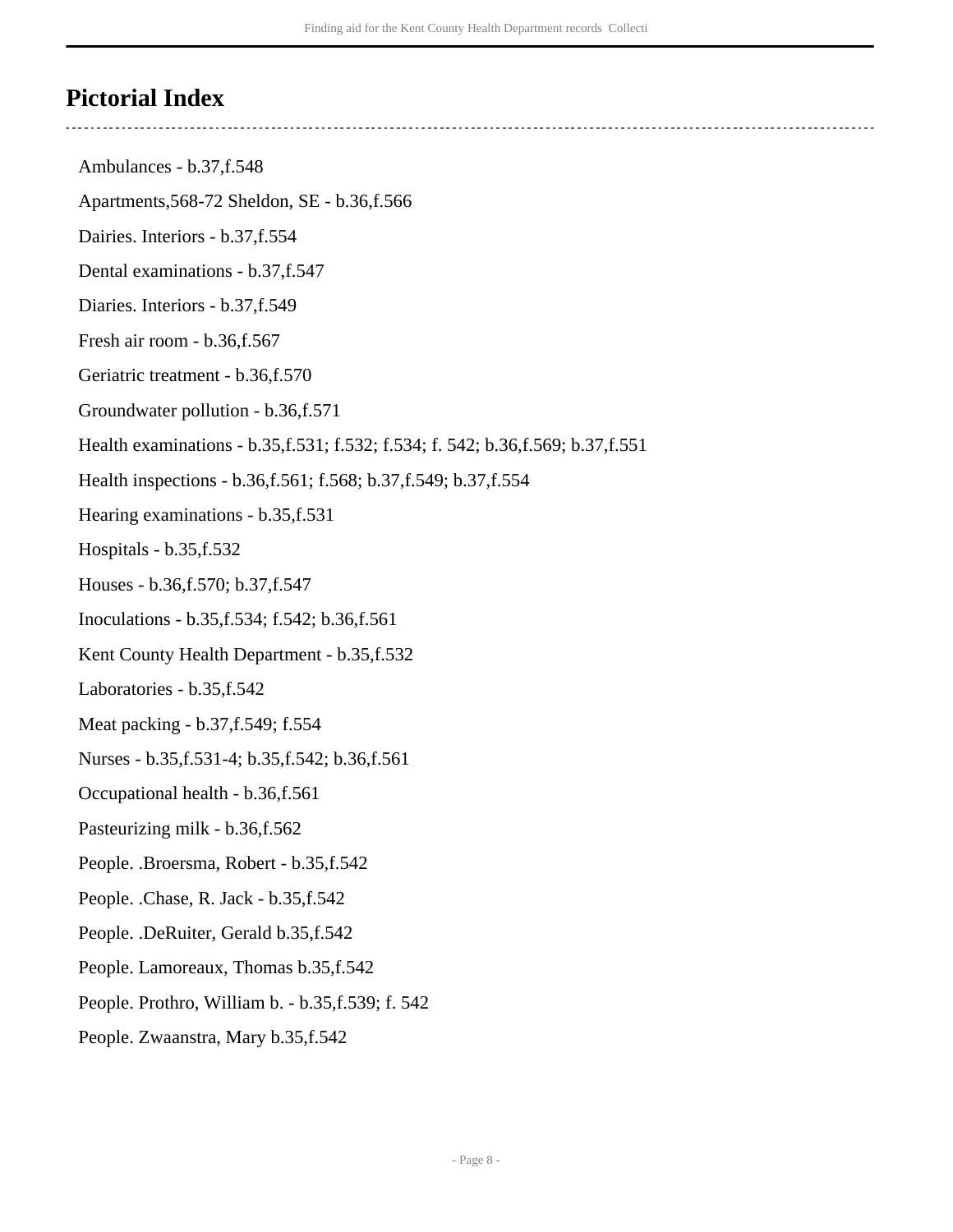- Polio vaccinations b.36,f.563-4
- Restaurants. Interiors b.36,f.568
- Schools. Interiors b.36,f.567
- Substandard housing b.37,f.547
- Sewage disposal b.36,f.571
- Trash and litter b.37,f.550
- Visiting nurse program b.35,f.531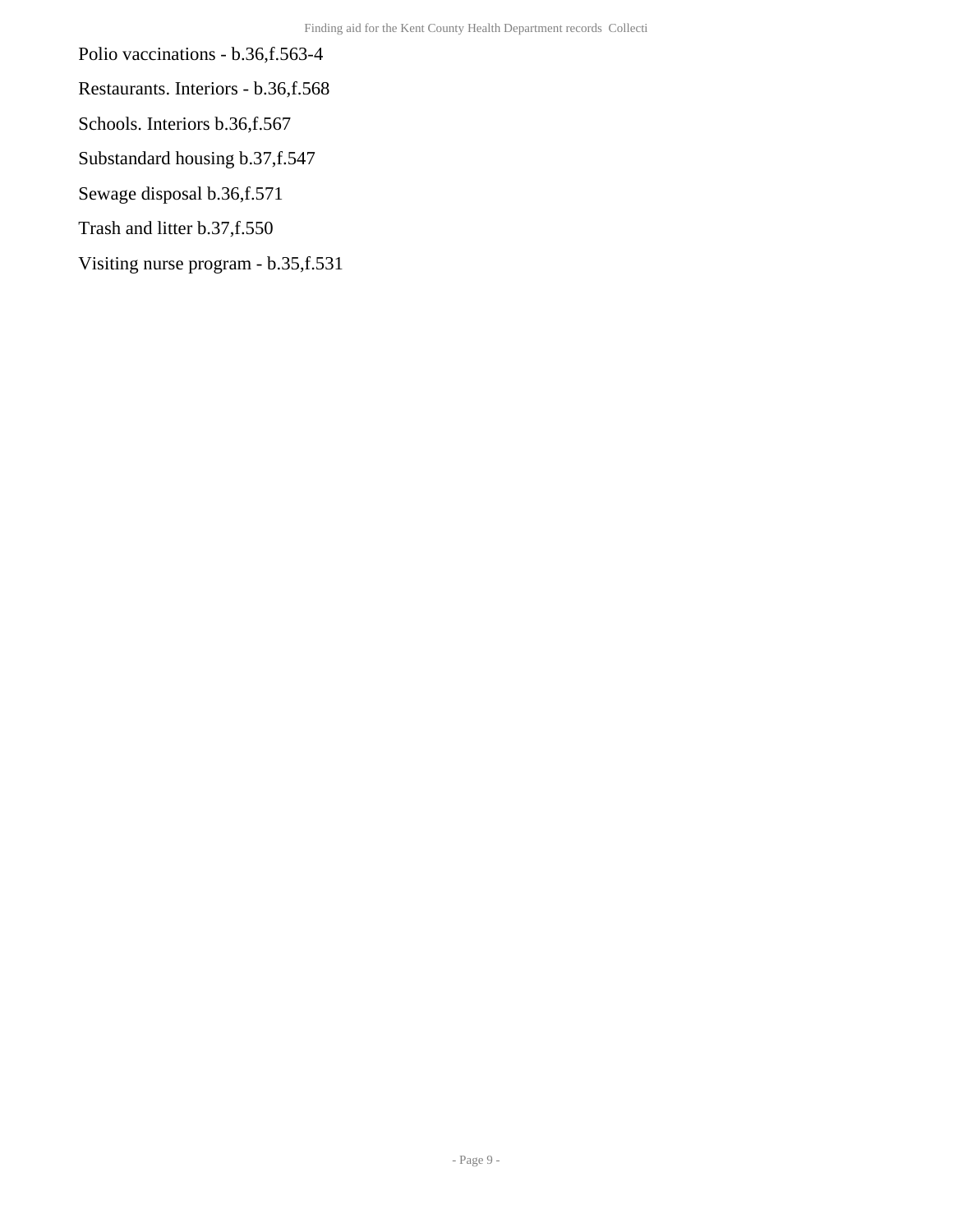## <span id="page-9-0"></span>**Collection Inventory**

#### <span id="page-9-1"></span>**Series I. Bibliographies.**

#### **Scope and Contents note**

Bibliographies document written sources on social welfare, child protection, child welfare, child development, adoption services, day care, foster care, handicapped, welfare, juvenile delinquency, orthopsychiatric, etc. In addition, there is a selected bibliography on the topic Revolution or Evolution : An Analysis of New Perspectives In Social Work Practice in The Health Field.

|                                                       | <b>Box</b> | <b>Folder</b> |
|-------------------------------------------------------|------------|---------------|
| Hill - Burton Publications: An Annotated Bibliography |            |               |
| <b>Publications List</b>                              |            |               |
| Social Work and Health Fields                         |            | 3             |

#### <span id="page-9-2"></span>**Series II. Books.**

#### **Scope and Contents note**

Books include: Health Resources Statistics, 1965, contains health manpower data. Syphilis contains valuable background information on the disease. New York City's Health: 1963 - 1964 contains information regarding the history and operation of the New York City Health Department.

|                                          | <b>Box</b> | <b>Folder</b> |
|------------------------------------------|------------|---------------|
| <b>Health Resources Statistics, 1965</b> |            |               |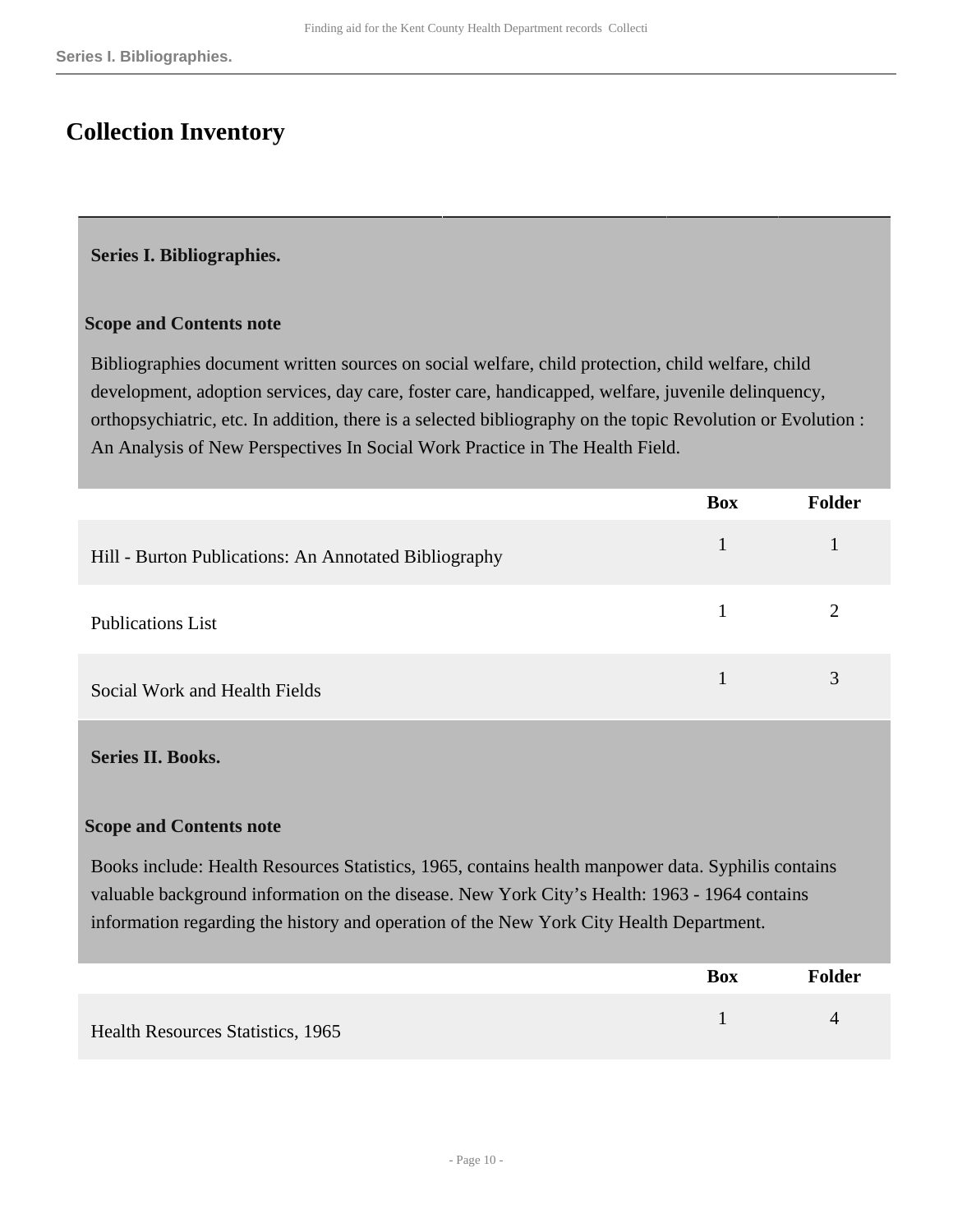| Syphilis: Modern Diagnosis and Management |            |
|-------------------------------------------|------------|
|                                           | <b>Box</b> |
| New York City's Health: 1963-1964         |            |

#### <span id="page-10-0"></span>**Series III. Booklets.**

#### **Scope and Contents note**

Booklets provide information on the following topics: Accidents, Packaged Disaster Hospital, Implications for Human Welfare, Medical Social Service in Tuberculosis Sanitarium, Human Services in Michigan, Public Health, Medical Care, and Routine Surveillance of Radioactivity Around Nuclear Facilities.

Note: There are other publications scattered in folders throughout the collection, as well as some publications which may fall within other series categories.

|                                                          | <b>Box</b> | <b>Folder</b> |
|----------------------------------------------------------|------------|---------------|
| Accident Facts, 1951 edition.                            | 1          | 6             |
| General Stores Section of the Packaged Disaster Hospital | 1          | 7             |
| <b>Implications for Human Welfare</b>                    | 1          | 8             |
| Medical Social Service in a Tuberculosis Sanatorium      | 1          | 9             |
| Michigan Public Health Association                       |            | 10            |
| Pharmacy Section of the Packaged Disaster Hospital       |            | 11            |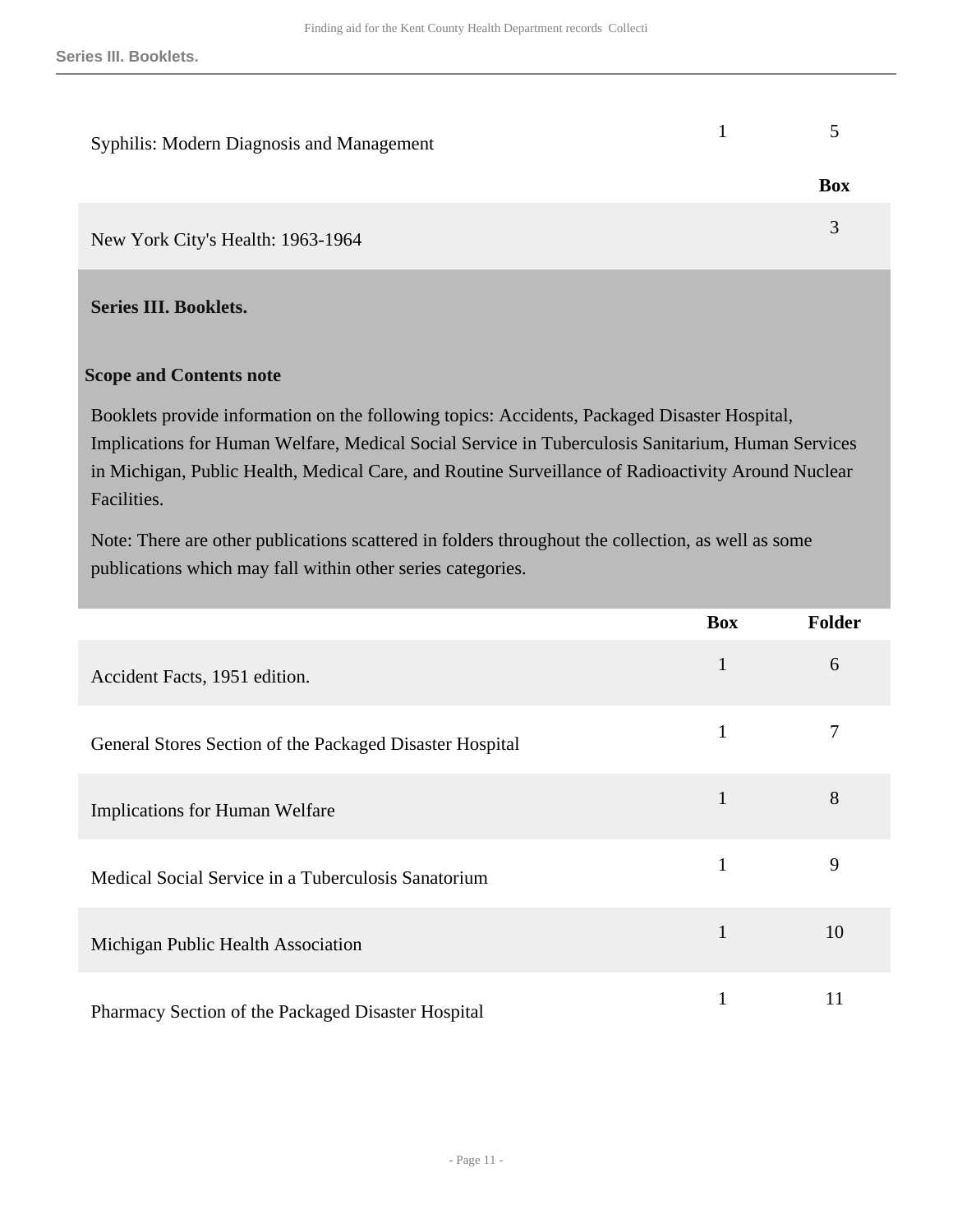**Series IV. Bulletins.**

| Public Health 1914-1947                                                 | 12 |
|-------------------------------------------------------------------------|----|
| Routine Surveillance of Radioactivity Around Nuclear Facilities         | 13 |
| To improve medical care                                                 | 14 |
| Twenty-Five years of Public Health in Kent County 1914-1939. (2 copies) | 15 |

#### <span id="page-11-0"></span>**Series IV. Bulletins.**

#### **Scope and Contents note**

Bulletins from the Kent County Health Department, National Association of Social Workers, and National Tuberculosis Association containing documentation regarding social work services, and tuberculosis.

|                                                                       | <b>Box</b>   | <b>Folder</b> |
|-----------------------------------------------------------------------|--------------|---------------|
| News Bulletin October, December 1973.                                 | 1            | 16            |
| Personal Information: National Association of Social Workers, 1966-7. | $\mathbf{1}$ | 17            |
| Tuberculosis.                                                         |              | 18            |

<span id="page-11-1"></span>**Series V. Certificates.** 

#### **Scope and Contents note**

Certificates from the National organization for Public Health Nursing cover a time span from 1932-1943.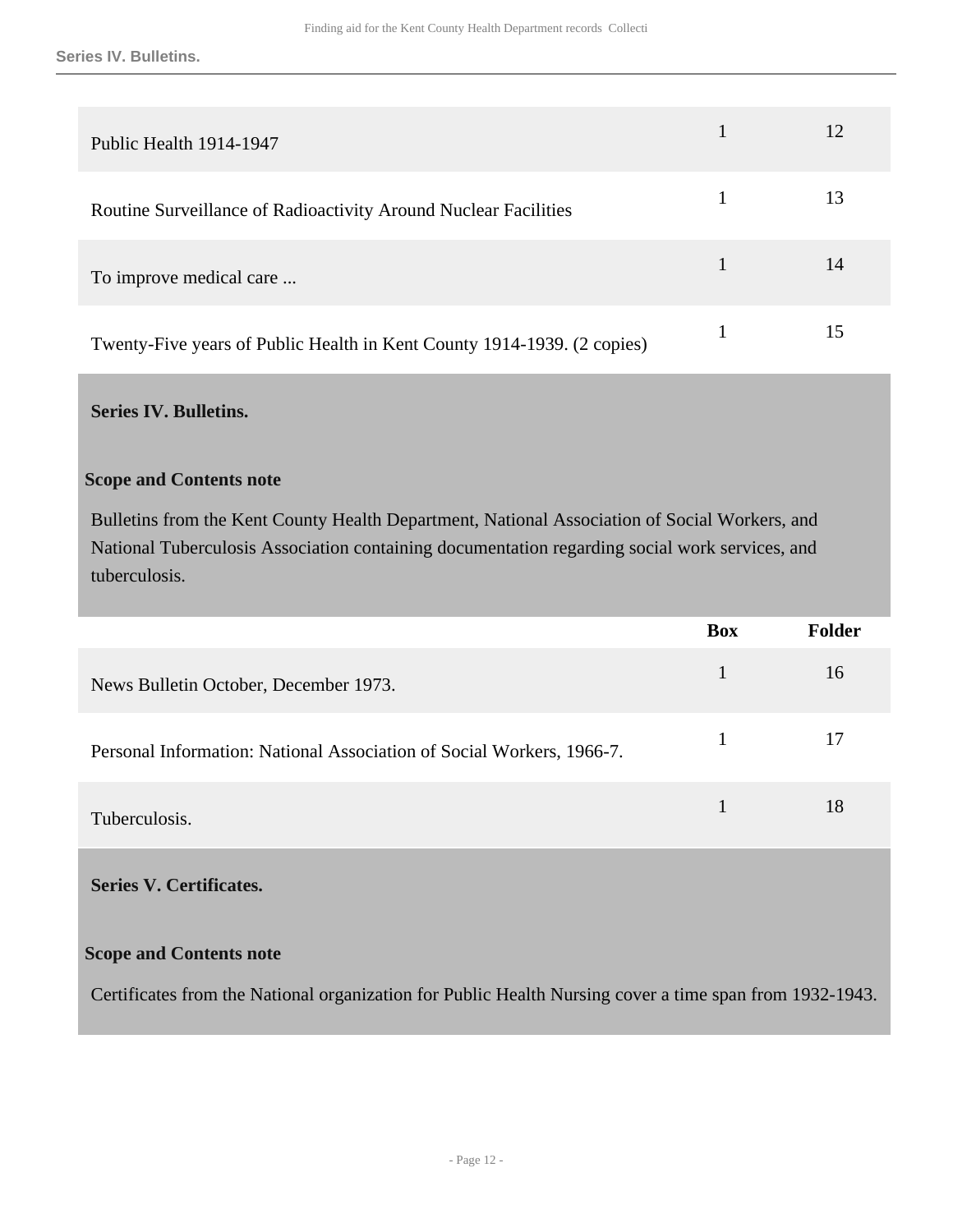|            | Box | <b>Folder</b> |
|------------|-----|---------------|
| 1932-1943. |     | 19            |

#### <span id="page-12-0"></span>**Series VI. Charts.**

#### **Scope and Contents note**

Charts provide information regarding deaths related to prematurity from 1922 to 1950, and infant mortality rate, 1900-1945. In addition, there is an organizational chart pertaining to Grand Rapids/Kent County Health Departments.

<span id="page-12-1"></span>

|                                                                                                                                                             | <b>Box</b>     | <b>Folder</b> |
|-------------------------------------------------------------------------------------------------------------------------------------------------------------|----------------|---------------|
| Deaths Related to Prematurity, 1922-50.                                                                                                                     | $\overline{2}$ | 20            |
| Infant Mortality Rate, 1900-45                                                                                                                              | $\overline{2}$ | 21            |
| <b>General note</b>                                                                                                                                         |                |               |
| Note: See three oversized charts from the City Health Department at<br>FF.IX.A, which may have been received with this collection. (Coll. 303)<br>12/1/2006 |                |               |
| Organization Chart, Grand Rapids/Kent County Health Departments                                                                                             | $\overline{2}$ | 22            |
| <b>Series VII. Contracts.</b>                                                                                                                               |                |               |
| <b>Scope and Contents note</b>                                                                                                                              |                |               |
| Contracts, including a contract regarding the County Nurses in the City Department.                                                                         |                |               |
|                                                                                                                                                             | <b>Box</b>     | <b>Folder</b> |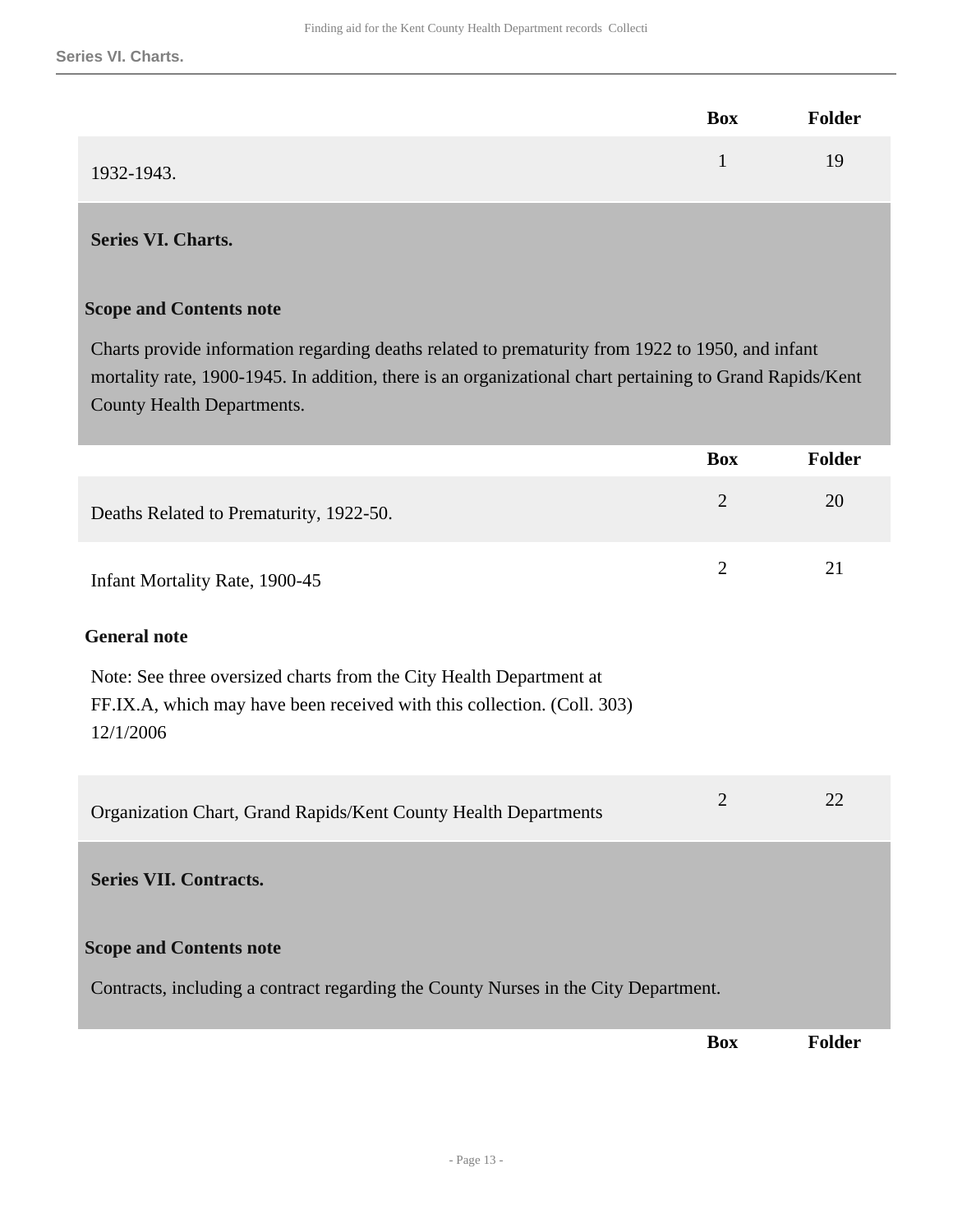County Employees County Nurses in City Dept. 2 23

#### <span id="page-13-0"></span>**Series VIII. Correspondence.**

#### **Scope and Contents note**

Correspondence consists of letters from patients, health associations, public offices, educational organizations, health agencies, clinics, inter - departmental, and medical social workers regarding health programs and projects. There are several letters from students requesting information on subjects pertaining to biology and health education. Most valuable incoming and outgoing letters include: Mrs. Richard E. Flexman, Health Educator; B. Margaret Voss, Dean of Women at Davenport College of Business; Warren J. Coon, Accident Prevention Consultant; Mary E. Twigg, Secretary, Division of Health Information; John A. Doherty, Executive Director, Michigan Health Council; Youngs Drug Products Corporation; Planned Parenthood Clinics; Joseph Zainea, City Manager; United Community Services; Youth Contact Center; Vernon J. Ehlers, Chairman, Kent County Board of Commissioners; Eunice U. Hustvedt, ACSW medical social worker; Dr. Rose Brunson, medical social consultant; and Richard Solon, Chairman, Grand Rapids Junior Chamber of Commerce. Moreover, there are letters regarding health topics such as polio, venereal disease, paratyphoid and salmonella.

|                            | <b>Box</b>     | Folder |
|----------------------------|----------------|--------|
| Dec 4, 1933-Apr 25, 1947.  | $\overline{2}$ | 24     |
| Jan 3, 1938-Aug 5, 1952.   | 2              | 25     |
| Jan 21, 1944-Jan 10, 1967. | 2              | 26     |
| 1953-1959.                 | 2              | 27     |
| Nov 4, 1957-Nov 6, 1958.   | $\overline{2}$ | 28     |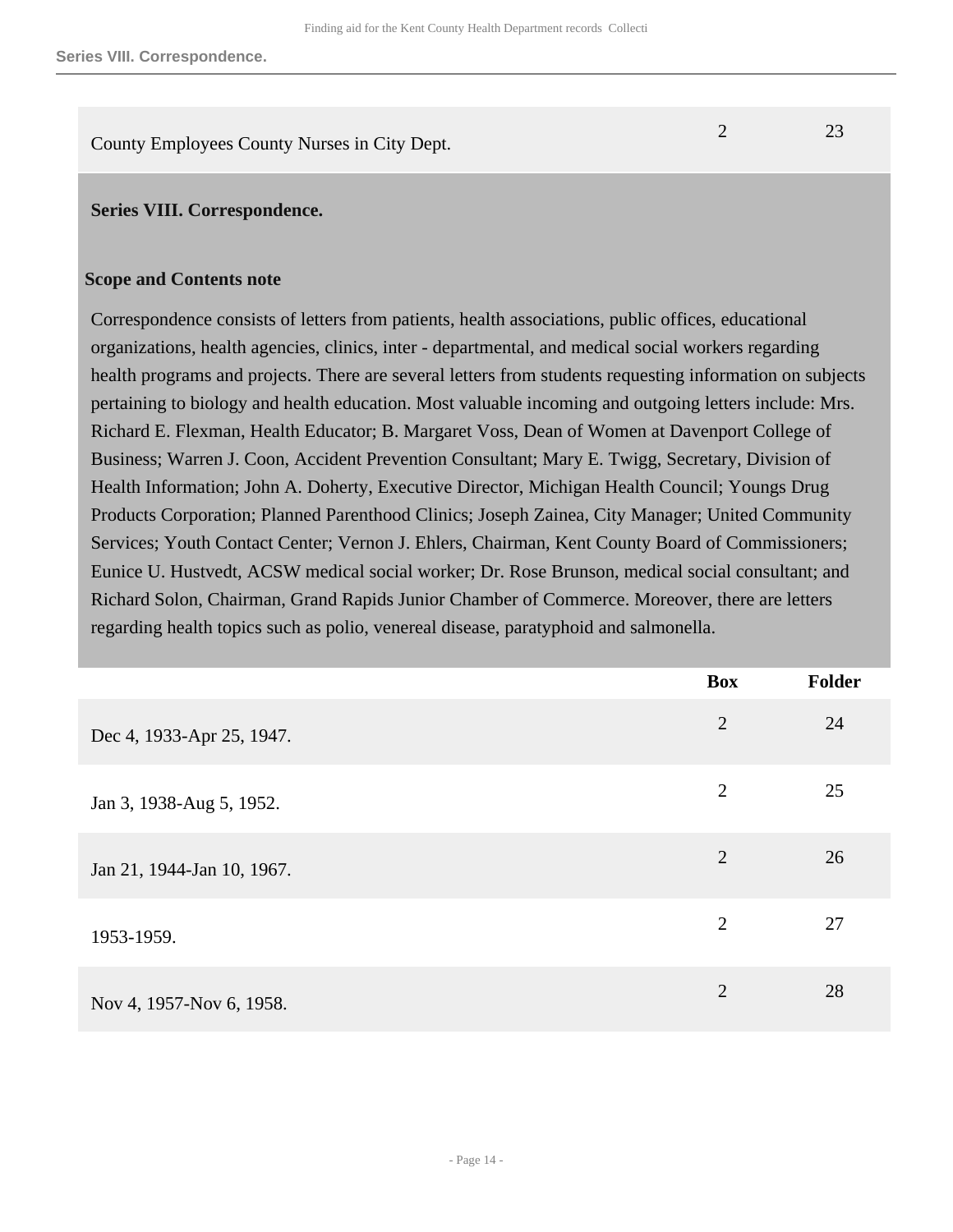| Jan 8-Feb 14, 1958.        | $\mathbf{2}$   | 29 |
|----------------------------|----------------|----|
| Apr 28, 1958-Mar 21, 1960. | $\sqrt{2}$     | 30 |
| Oct 24, 1959-May 16, 1966. | $\overline{2}$ | 31 |
| Sep 28, 1964-Oct 2, 1978.  | $\sqrt{2}$     | 32 |
| Mar 3-Apr 22, 1965.        | $\overline{2}$ | 33 |
| Jan 4, 1966-May 15, 1968.  | $\sqrt{2}$     | 34 |
| Feb 1, 1966-Oct 1, 1968.   | $\overline{2}$ | 35 |
| Jul 26, 1966-Oct 16, 1967. | $\overline{2}$ | 36 |
| Sep 9, 1966.               | $\overline{2}$ | 37 |
| Jun 26-Jul 24, 1967.       | $\overline{2}$ | 38 |
| May 23, 1969-Jan 6, 1971.  | 3              | 39 |
| Sep 9-Dec 2, 1969.         | $\mathfrak{Z}$ | 40 |
| Sep 16-Dec 26, 1969.       | 3              | 41 |
| Jan 6-Dec 31, 1970.        | $\mathfrak{Z}$ | 42 |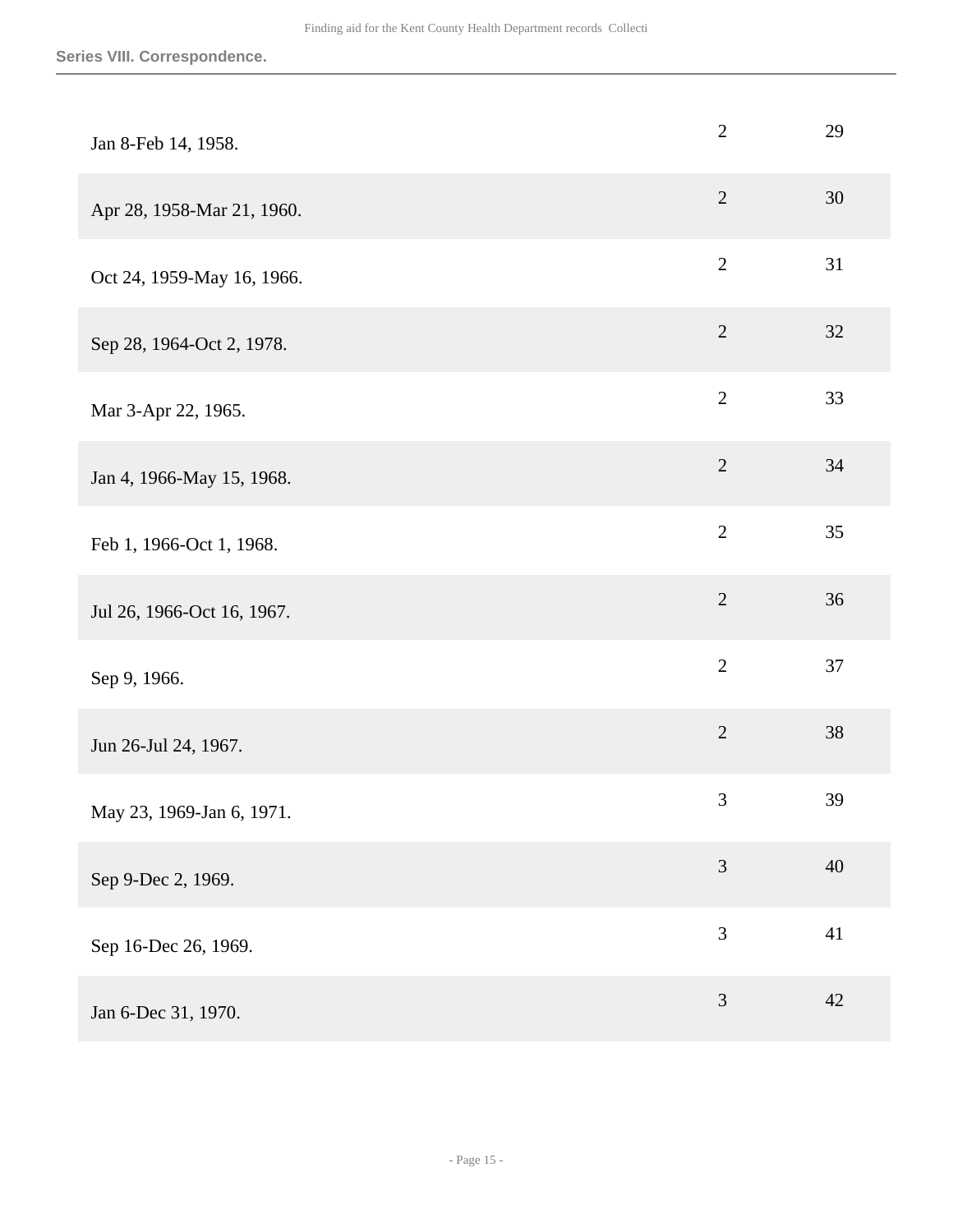| Nov 27-Apr 17, 1971.                            | 3              | 43 |
|-------------------------------------------------|----------------|----|
| Jan 23, 1970-Dec 23, 1971.                      | $\overline{3}$ | 44 |
| May 19-Aug 19, 1971.                            | $\overline{3}$ | 45 |
| Apr 23, 1979.                                   | $\mathfrak{Z}$ | 46 |
| 1980, Acquisition of the Health Dept. Archives. | 3              | 47 |
| Health Careers Program.                         | 3              | 48 |
| Migrant Hospitalization, Jul 9-10, 1970.        | $\overline{3}$ | 49 |
| Paratyphoid and Salmonella, 1911-55.            | 3              | 50 |
| K. 0. Polio, Nov 13, 1963-Feb 19, 1964.         | 3              | 51 |
| United Community Services, 1969-71.             | $\mathfrak{Z}$ | 52 |
| Joseph Zainea, Jan 1-15, 1963.                  | 3              | 53 |
| <b>Series IX. Government Documents.</b>         |                |    |

<span id="page-15-0"></span>**Scope and Contents note**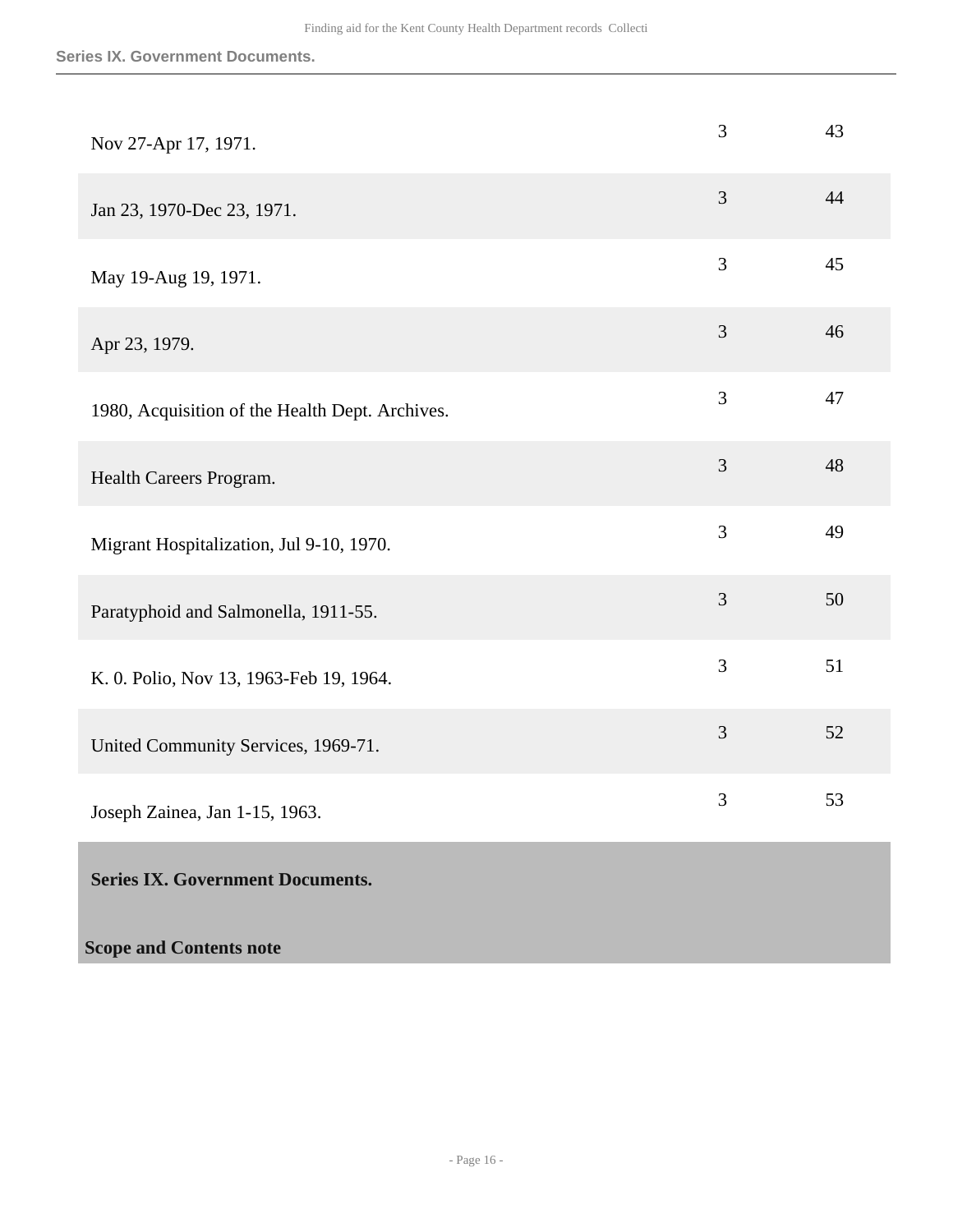Government Documents include documents pertaining to the following: General School Laws (1942); Public Acts of 1965; Rules and Regulations from the Civil Service Commission; Tuberculosis; Water Supply and Plumbing; and Senate Bill No. 1352.

<span id="page-16-0"></span>

|                                                                                       | <b>Box</b>     | Folder |
|---------------------------------------------------------------------------------------|----------------|--------|
| General School Laws, 1942.                                                            | $\overline{4}$ | 54     |
| Michigan Dept. of Mental Health, Statues, 1964.                                       | $\overline{4}$ | 55     |
| Grand Rapids Housing Ordinance Feb. 24, 1914.                                         | $\overline{4}$ | 56     |
| Public Act of 1965.                                                                   | $\overline{4}$ | 57     |
| Public Health, Revision of 1927.                                                      | $\overline{4}$ | 58     |
| Public Health, Revision of 1936.                                                      | $\overline{4}$ | 59     |
| Rules and Regulations of the Civil Service Commission of the City of<br>Grand Rapids. | $\overline{4}$ | 60     |
| Rules and Regulation's Relative-Supply Water and Governing Plumbers,<br>Jan 1, 1926.  | $\overline{4}$ | 61     |
| Senate Bill No. 1352.                                                                 | $\overline{4}$ | 62     |
| Tuberculosis.                                                                         | $\overline{4}$ | 63     |
| <b>Series X. History Notes.</b>                                                       |                |        |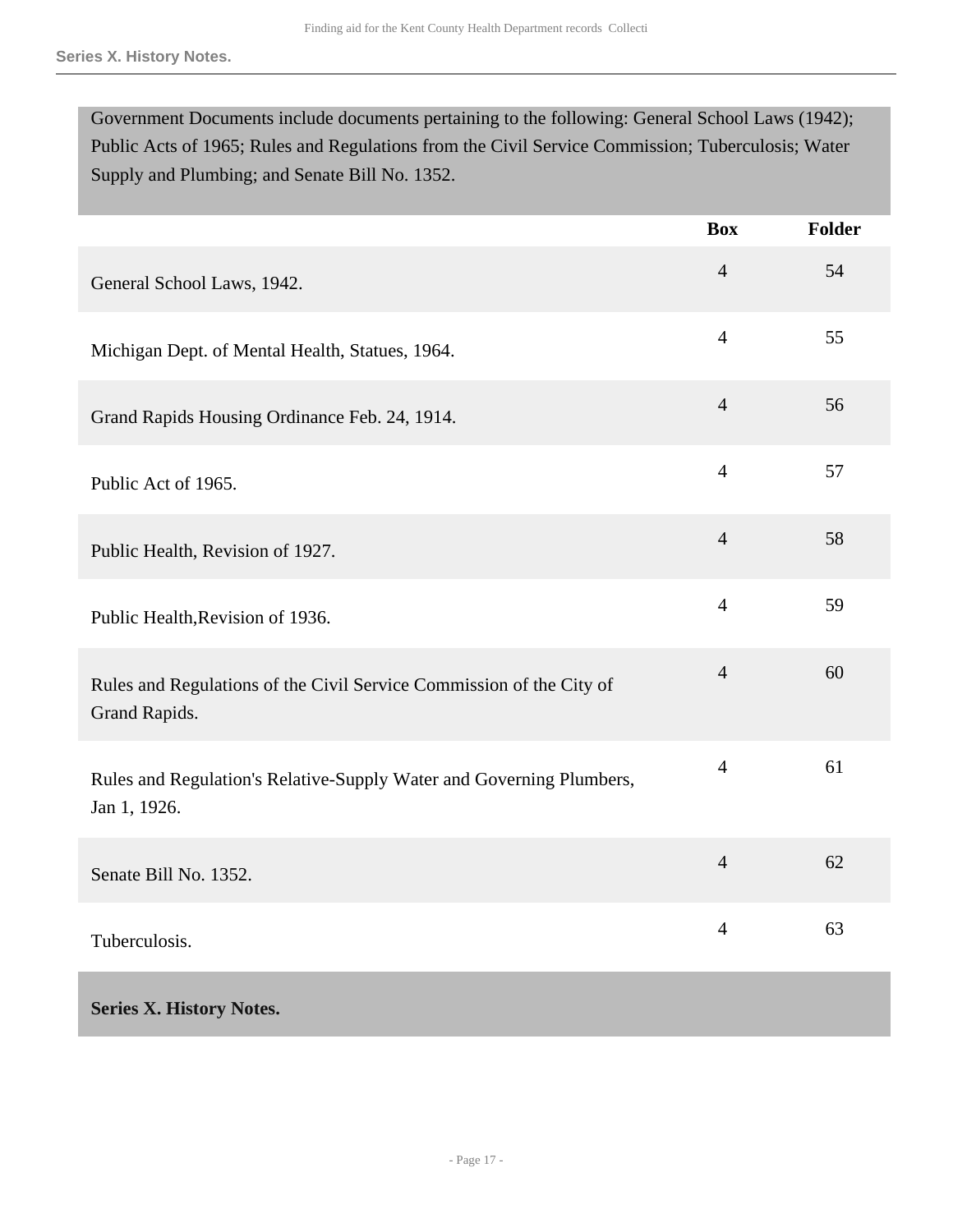#### **Scope and Contents note**

History Notes contain valuable information about the history of Kent County Health Department, Public Health Nursing, and Kent County Red Cross. Moreover, there are notes regarding the Polio disease.

Note: Box 4.5 added from accession, 1997.

|                                                                                                                                       | <b>Box</b>     | <b>Folder</b>  |
|---------------------------------------------------------------------------------------------------------------------------------------|----------------|----------------|
| History Notes-General.                                                                                                                | $\overline{4}$ | 64             |
| [Unidentified paper. "In Jan. 1981, the Kent Co. Health Dept. will<br>Celebration 50 Years of Community Health Service "] 00.[1666].1 | $\overline{4}$ | 64.5           |
| Health Dept., Otterbein Interviews.                                                                                                   | $\overline{4}$ | 65             |
| Public Health Nursing.                                                                                                                | $\overline{4}$ | 66             |
| K.O. Polio.                                                                                                                           | $\overline{4}$ | 67             |
| K.O. Polio.                                                                                                                           | $\overline{4}$ | 68             |
| Red Cross.                                                                                                                            | $\overline{4}$ | 69             |
| History Notes on the Department. Robert Blett                                                                                         | 4.5            | 3              |
| Rough Draft of Annual Report, 1961. Typed and annotated.                                                                              | 4.5            | 3              |
| Health Department History. Excerpts from the Official Minutes of Council<br>Meetings, 1857-1885.                                      | 4.5            | $\overline{4}$ |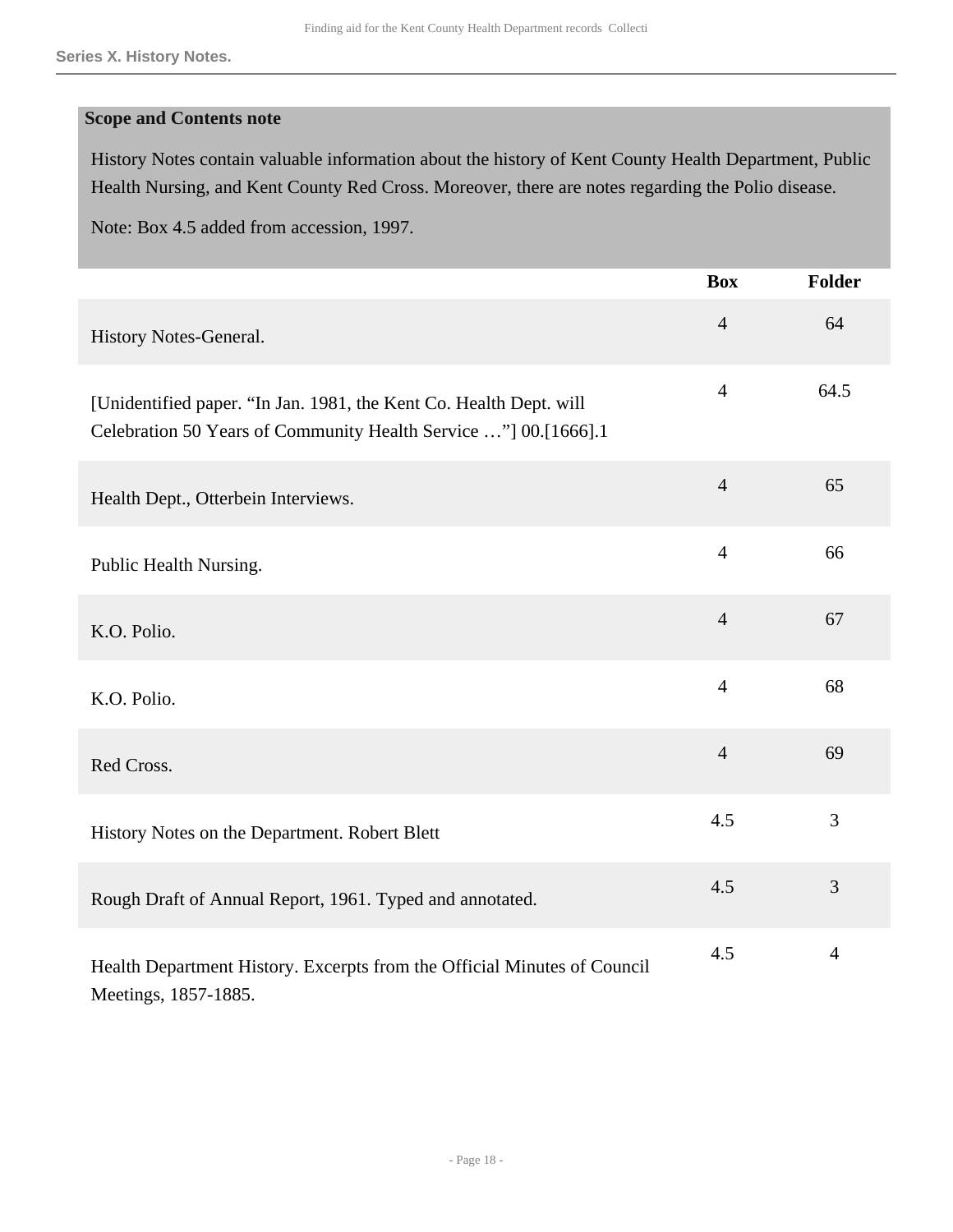**50th Anniversary of the Kent Co. Health Dept.1981.**

| "The Health Department Story", Master Script for a slide Tape show.<br>March 1979 and Dec. 1982 versions. Plus Ancillary documents to 1981. | 4.5 | 5            |
|---------------------------------------------------------------------------------------------------------------------------------------------|-----|--------------|
| "The Health Department Story". Alternative script information, and "how<br>to" documents. See also Box 034-9-147.                           | 4.5 | $\mathbf{a}$ |

#### **50th Anniversary of the Kent Co. Health Dept.1981.**

|                                                                                                               | <b>Box</b> | <b>Folder</b> |
|---------------------------------------------------------------------------------------------------------------|------------|---------------|
| Invitation. Jan. 19, 1981.                                                                                    | 4.5        | $\mathbf{1}$  |
| Key Note Address, Dr. Richard J. Potter.                                                                      | 4.5        | $\mathbf{1}$  |
| Program.                                                                                                      | 4.5        | $\mathbf{1}$  |
| Highlights of Public Health in Kent County                                                                    | 4.5        | $\mathbf{1}$  |
| Resolutions, copies.                                                                                          | 4.5        | $\mathbf{1}$  |
| Newspaper clipping. GR Press, Jan. 13, 1981, Kent Health Department to<br>Observe Its 50th Years.             | 4.5        | $\mathbf{1}$  |
| Newspaper clipping. GR Press, Mar. 4, 1979. "New Home for Health<br>Department, but Neighborhood is Familiar. | 4.5        | $\mathbf{1}$  |
| Correspondence                                                                                                | 4.5        | $\mathbf{1}$  |
| Retires from Health Department. Name/address list.                                                            | 4.5        | $\mathbf{1}$  |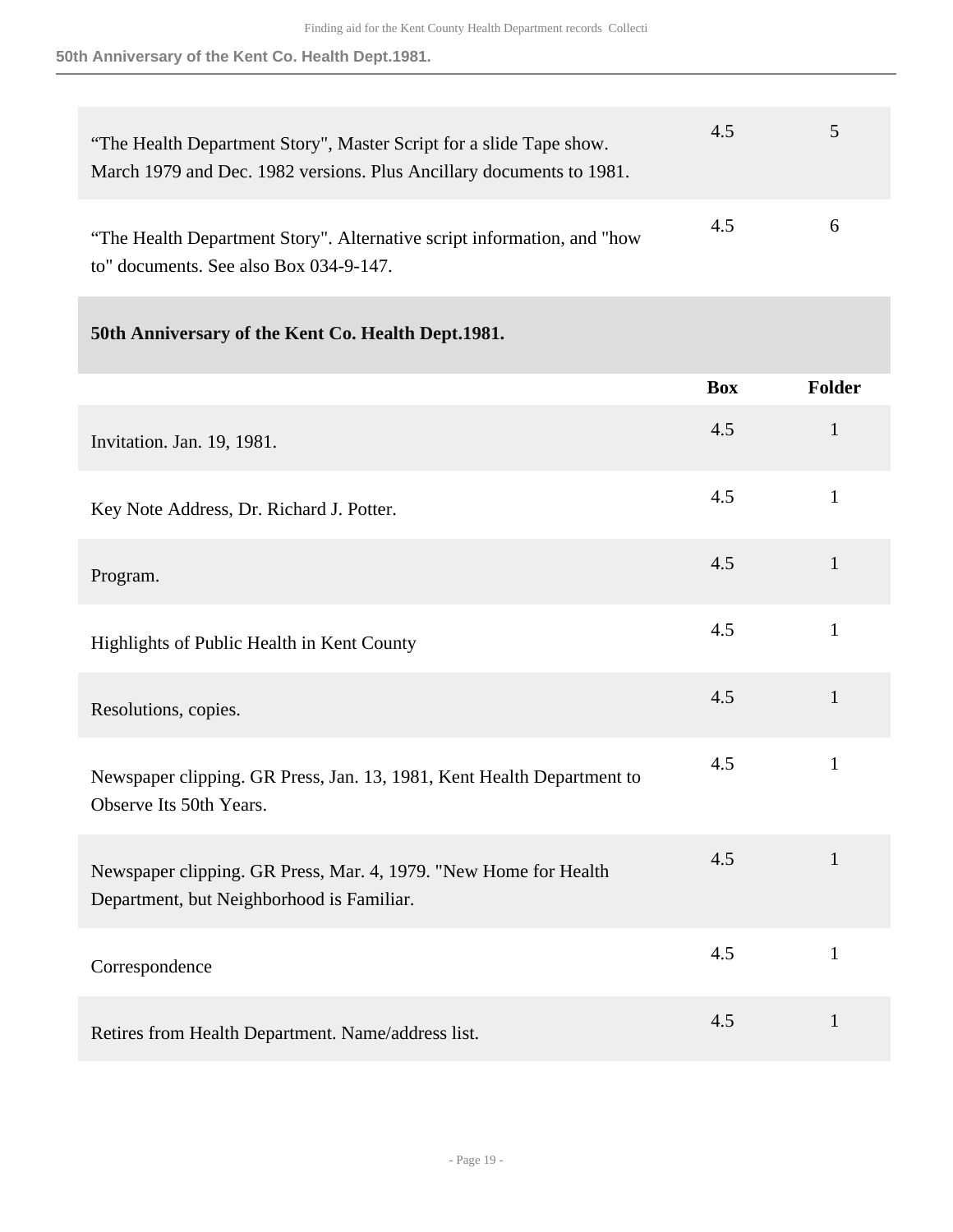**Histories and Timelines**

<span id="page-19-0"></span>

| 1979 Annual Report. Includes article "50 Years of Protection through<br>Prevention."                                               | 4.5        | 1              |
|------------------------------------------------------------------------------------------------------------------------------------|------------|----------------|
| Various flyers, which include an illustration of part of the building.                                                             | 4.5        | $\mathbf{1}$   |
| <b>Histories and Timelines</b>                                                                                                     |            |                |
|                                                                                                                                    | <b>Box</b> | Folder         |
| A Short History of Public Health in Kent County.                                                                                   | 4.5        | $\overline{2}$ |
| Information relating to the History of the City of Grand Rapids Health<br>Department                                               | 4.5        | $\overline{2}$ |
| [A discussion of the City-County Health Department  [1964]                                                                         | 4.5        | $\overline{2}$ |
| A reference sources list. Robert Blett.                                                                                            | 4.5        | $\overline{2}$ |
| Historical notes on Public Health Nursing in Grand Rapids  First<br>Tuberculosis Clinics  School Nurses  Clinic for Infant Feeding | 4.5        | $\overline{2}$ |
| Excerpts Relating to History of the City of Grand Rapids Health<br>Department                                                      | 4.5        | $\overline{c}$ |
| Other misc. documents                                                                                                              | 4.5        | $\overline{2}$ |
| <b>Series XI. Journals.</b>                                                                                                        |            |                |
| <b>Scope and Contents note</b>                                                                                                     |            |                |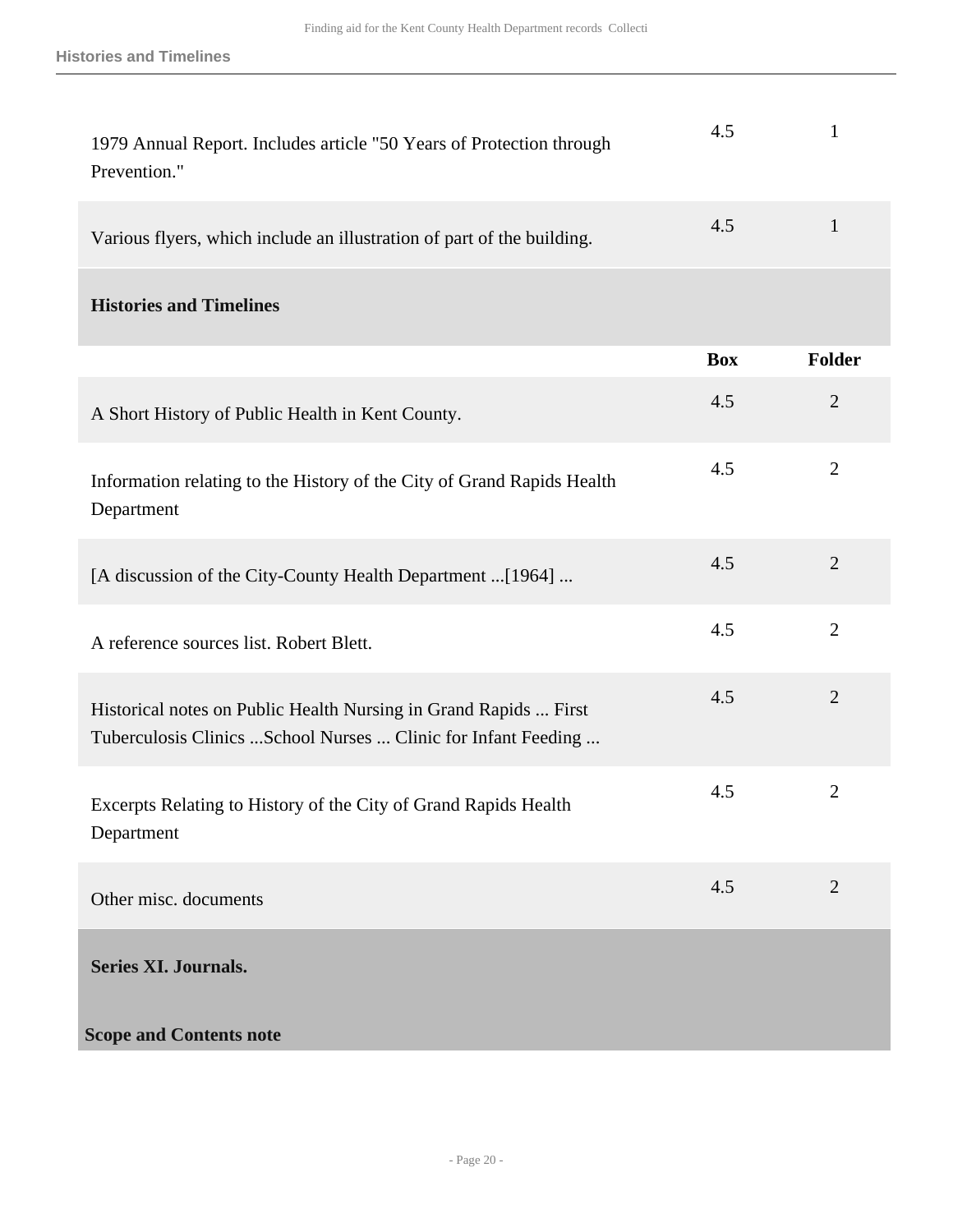Journals from the Michigan Welfare League containing board minutes, and information regarding various topics such as: United Funds, Welfare Costs, Children Services, Rehabilitation, Social Work Training Programs, Saginaw Probation Project, Homemaker Service, Cure for Delinquency, ABC's of the Future, Kaiser Frazier Rehabilitation Program, and Social Welfare Programs in the Space Age.

|                                  | <b>Box</b> | <b>Folder</b> |
|----------------------------------|------------|---------------|
| Michigan Welfare, Jan-Oct, 1958, |            | 70            |

#### <span id="page-20-0"></span>**Series XII. Magazine Articles.**

#### **Scope and Contents note**

Magazine Articles include information regarding children behavior, polio, syphilis, health, poverty, and tuberculosis.

|                                                                          | <b>Box</b> | Folder |
|--------------------------------------------------------------------------|------------|--------|
| Christopher                                                              | 5          | 71     |
| Jenny Lee.                                                               | 5          | 72     |
| Knocking Out Polio.                                                      | 5          | 73     |
| Raising A Bright And Happy Child.                                        | 5          | 74     |
| Do We Feed TB Patients Properly.                                         | 5          | 75     |
| Sex Education-A Sensible Approach.                                       | 5          | 75a    |
| The Problem of the Biologic False Positive Serologic Test for Syphilis." | 5          | 76     |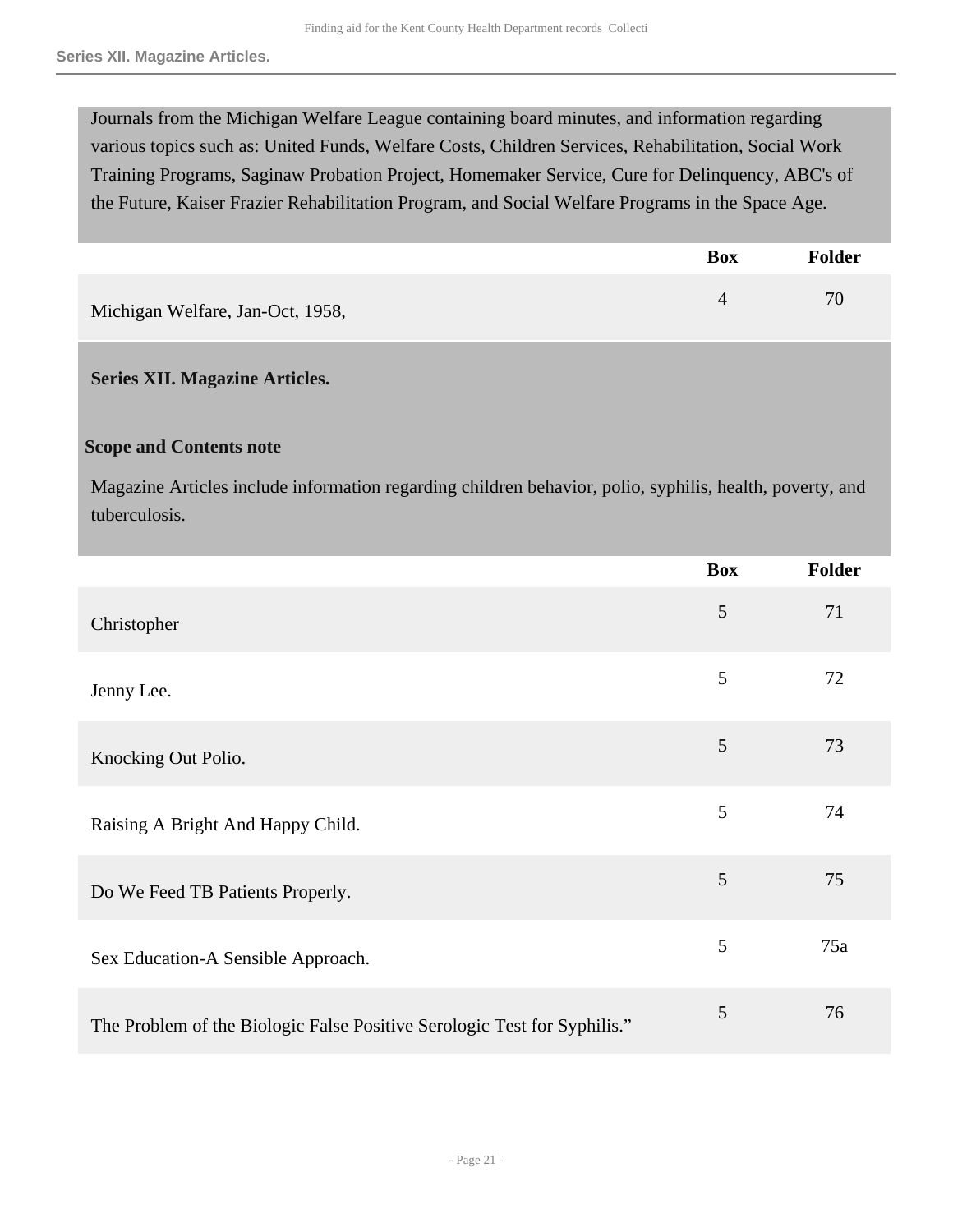| The Struggle-Stay Healthy                                                  | 5 |    |
|----------------------------------------------------------------------------|---|----|
| The Syndrome of Poverty: Between Those Who Have and Those Who<br>Have Not. | 5 | 78 |
| Tuberculoses.                                                              | 5 | 79 |

#### <span id="page-21-0"></span>**Series XIII. Manuals.**

#### **Scope and Contents note**

Manuals provide data on meeting the funding needs of the public health, welfare, and recreation services. These sources contain the Priorities Plan, which described the procedures required to meet county needs. In addition, there is a civil defense manual.

<span id="page-21-1"></span>

|                                                             |            | <b>Box</b>     |
|-------------------------------------------------------------|------------|----------------|
| Operational Survival Plan : Grand Rapids Target Area (book) |            | $\overline{2}$ |
|                                                             | <b>Box</b> | Folder         |
| Work Manual-Priorities Determination Assembly               | 5          | 80             |
| Work Manual-Planning Division Priorities Plan               | 5          | 81             |
| Priorities Plan                                             | 5          | 82             |
| <b>Series XIV. Minutes.</b>                                 |            |                |
| <b>Scope and Contents note</b>                              |            |                |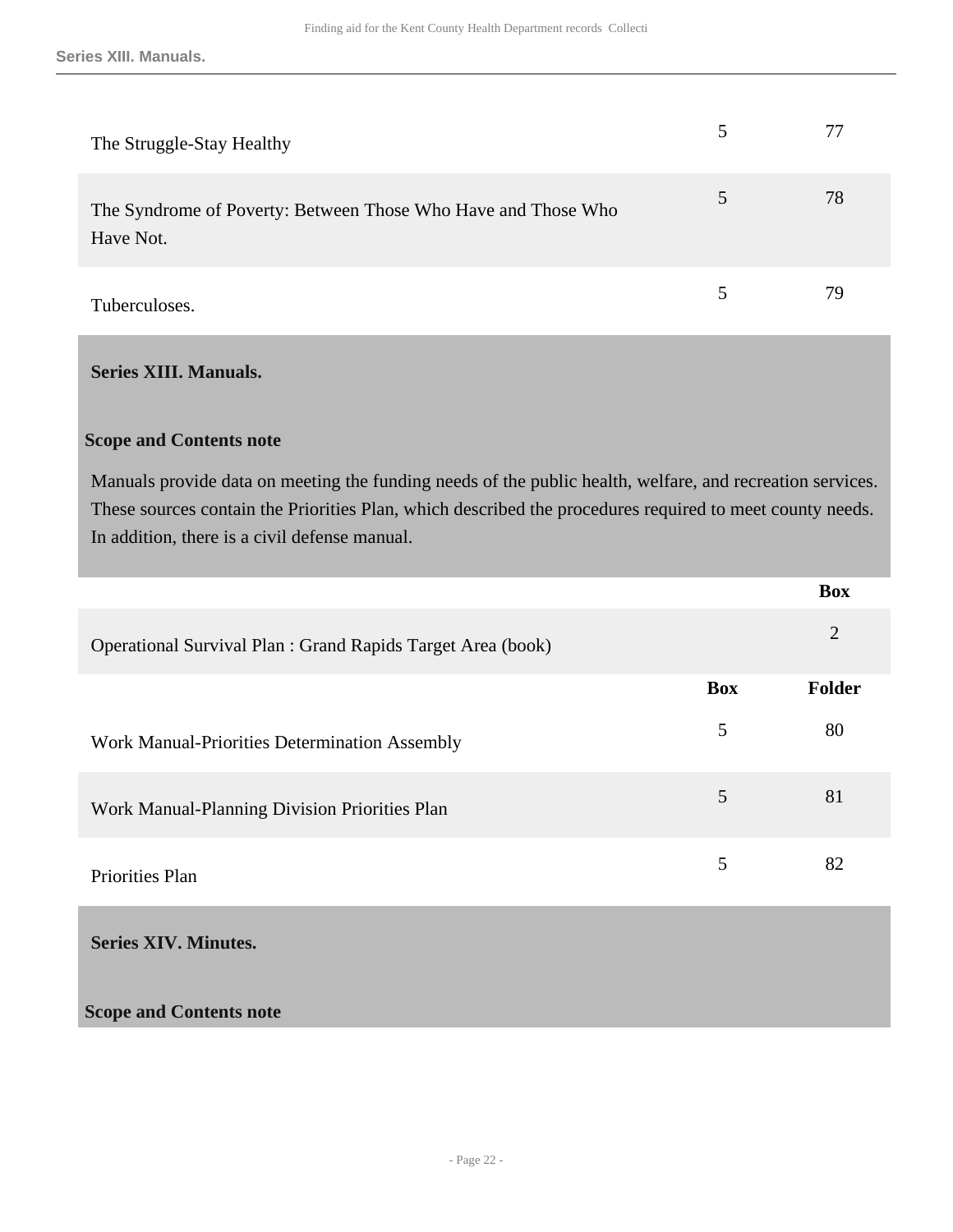Minutes provide a summary of meetings pertaining to the Health Committee, Unmarried Mothers Services - Master Plan Subcommittee, Youth Contact Center, and Division of Tuberculosis and Adult Health.

|                                                                                                  | <b>Box</b> | Folder |
|--------------------------------------------------------------------------------------------------|------------|--------|
|                                                                                                  |            |        |
| May 27, 1931-Dec 4, 1953.                                                                        | 5          | 83     |
| Jun 7-Oct 18, 1968.                                                                              | 5          | 84     |
| Apr 7-Jul 28, 1971.                                                                              | 5          | 85     |
| General Staff Meeting - Division of Tuberculosis and Adult Health, Sep<br>20, 1957-Jan 15, 1959. | 6          | 86     |

#### <span id="page-22-0"></span>**Series XV. Newsletters.**

#### **Scope and Contents note**

Newsletters include valuable information regarding children health, alcohol and drug abuse, poison prevention, dental health, child abuse, food, venereal diseases, gonorrhea, syphilis, suicide, health education, pediatric care, and welfare. Some contain information on legislation from federal agencies that affect family life, children, and community services in the areas of health, education, welfare, housing, employment and recreation. Overall, these sources are useful in doing research on various diseases, or on topics relating to health education.

|                                                  | <b>Box</b> | <b>Folder</b> |
|--------------------------------------------------|------------|---------------|
| Currents In Public Health, Apr 1964 to Feb 1967. | h          | 87            |
| Feelings, Feb 1964-Mar 1967.                     | h          | 88            |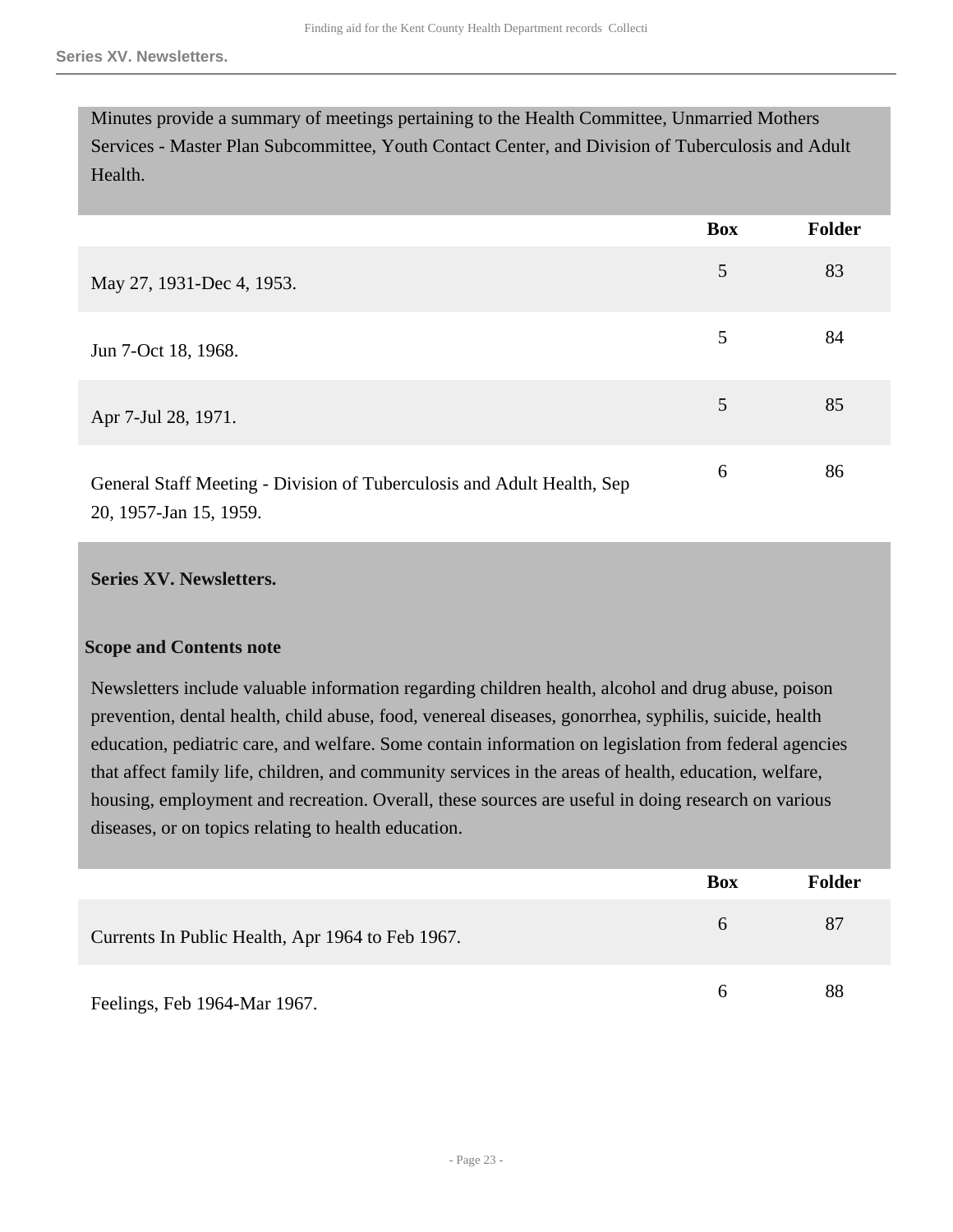<span id="page-23-0"></span>

| Health Hints, Oct 1958-Jan 1979.                 | 6     | 89  |
|--------------------------------------------------|-------|-----|
| Health Hints, Dec 1971-May 1975.                 | 6     | 90  |
| Interdepartmental Circular.                      | 6     | 91  |
| M.P.H.A., Mar 1970.                              | 6     | 92  |
| Michigan Alcoholism Review, Oct. 1969-Apr 1970.  | 6     | 93  |
| Michigan's Health.                               | 6     | 94  |
| Michigan Welfare League, Mar 28-Jun 19, 1958.    | 6     | 95  |
| Michigan Welfare League, Feb 1967.               | 6     | 96  |
| NASW NEWS, Mar-Apr, 1967.                        | 6     | 97  |
| Nursing Currents May 1964-Apr 1966.              | 6     | 98  |
| Rehabilitation Events, Jun 1957-Sep 1958.        | 6     | 99  |
| Social Legislation Information Service, 1955-60. | $6\,$ | 99a |
| <b>Series XVI. News Releases.</b>                |       |     |
| <b>Scope and Contents note</b>                   |       |     |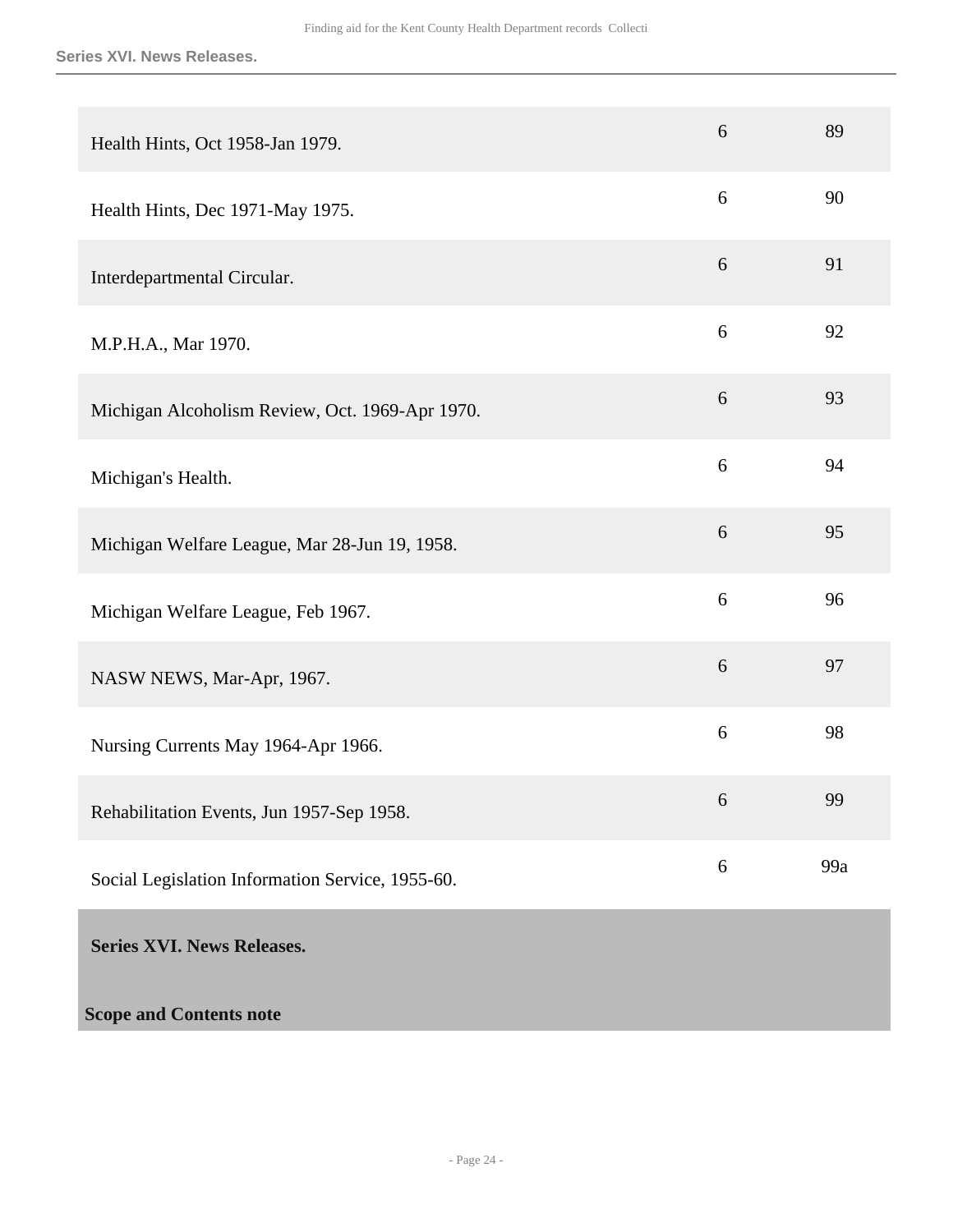| News Releases Contain information regarding health programs and projects. |            |        |
|---------------------------------------------------------------------------|------------|--------|
|                                                                           | <b>Box</b> | Folder |
| Press Releases, 1968.                                                     | 6          | 100    |
| News Releases, May 1969-Dec 1972.                                         | 6          | 101    |

#### <span id="page-24-0"></span>**Series XVII. Newspaper Clippings.**

#### **Scope and Contents note**

Newspaper Clippings contain information regarding accidents, alcoholism, chronic disease, communicable disease, dental health, drugs, mental illness, polio, nursing, and sanitation. Furthermore, there are several clippings portraying the past programs and projects of the Kent County Health Department.

|                       | <b>Box</b>       | Folder |
|-----------------------|------------------|--------|
| Accidents.            | $\boldsymbol{7}$ | 102    |
| Alcoholism.           | $\tau$           | 103-4  |
| Chronic Disease.      | $\tau$           | 105    |
| Communicable Disease. | $\overline{7}$   | 106    |
| Dental.               | $\tau$           | 107    |
| Drugs.                | $\tau$           | 108-10 |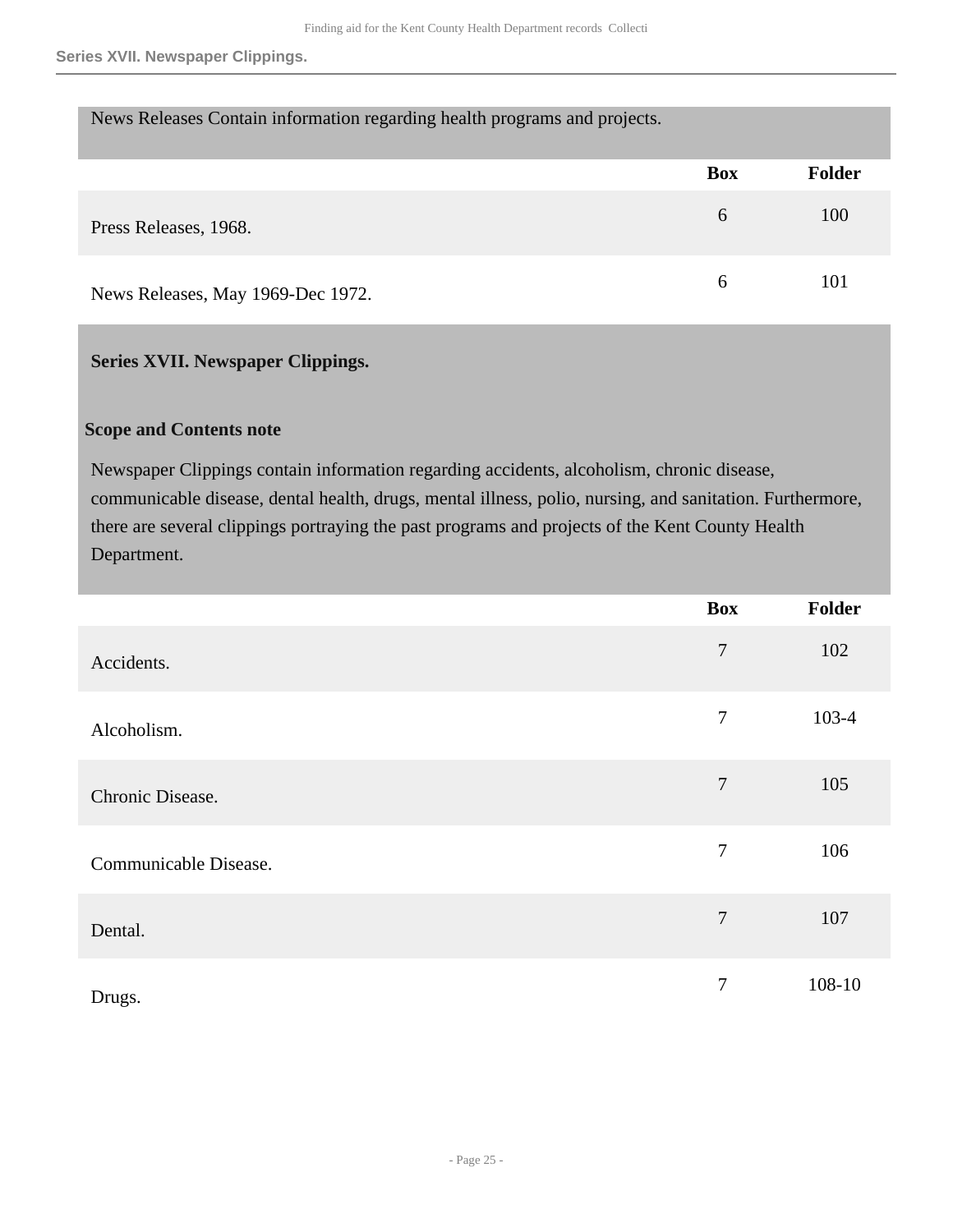| M.C.H.                          | $\overline{7}$ | 111     |
|---------------------------------|----------------|---------|
| Mental Illness.                 | $\tau$         | 112     |
| Nursing.                        | $\overline{7}$ | 113     |
| Polio.                          | $\overline{7}$ | 114     |
| Sanitation.                     | $\overline{7}$ | 115     |
| Statistics.                     | $\overline{7}$ | 116     |
| General.                        | $\overline{7}$ | 117-118 |
| 1918 Spanish Influenza Pandemic | $\tau$         | 119     |

#### **General note**

Newspaper articles, taken from Grand Rapids Herald / collected by Denise Van Dyke for Kent Co. Health Dept. Oct. 2006. 2006.118.1-2; .1 Photocopies; .2 CD.

#### <span id="page-25-0"></span>**Series XVIII. Notes.**

#### **Scope and Contents note**

Notes is a large series containing background information on the numerous health topics: alcoholism, budgets (1930-1954), camps, charm school, children's programs, civil defense-first aid, community health service, criteria for identifying high risk pregnancies, deaths from selective causes (1965-1967), dental screening, door to door education program, Franklin Hall Complex, Geriatrics, Kalamazoo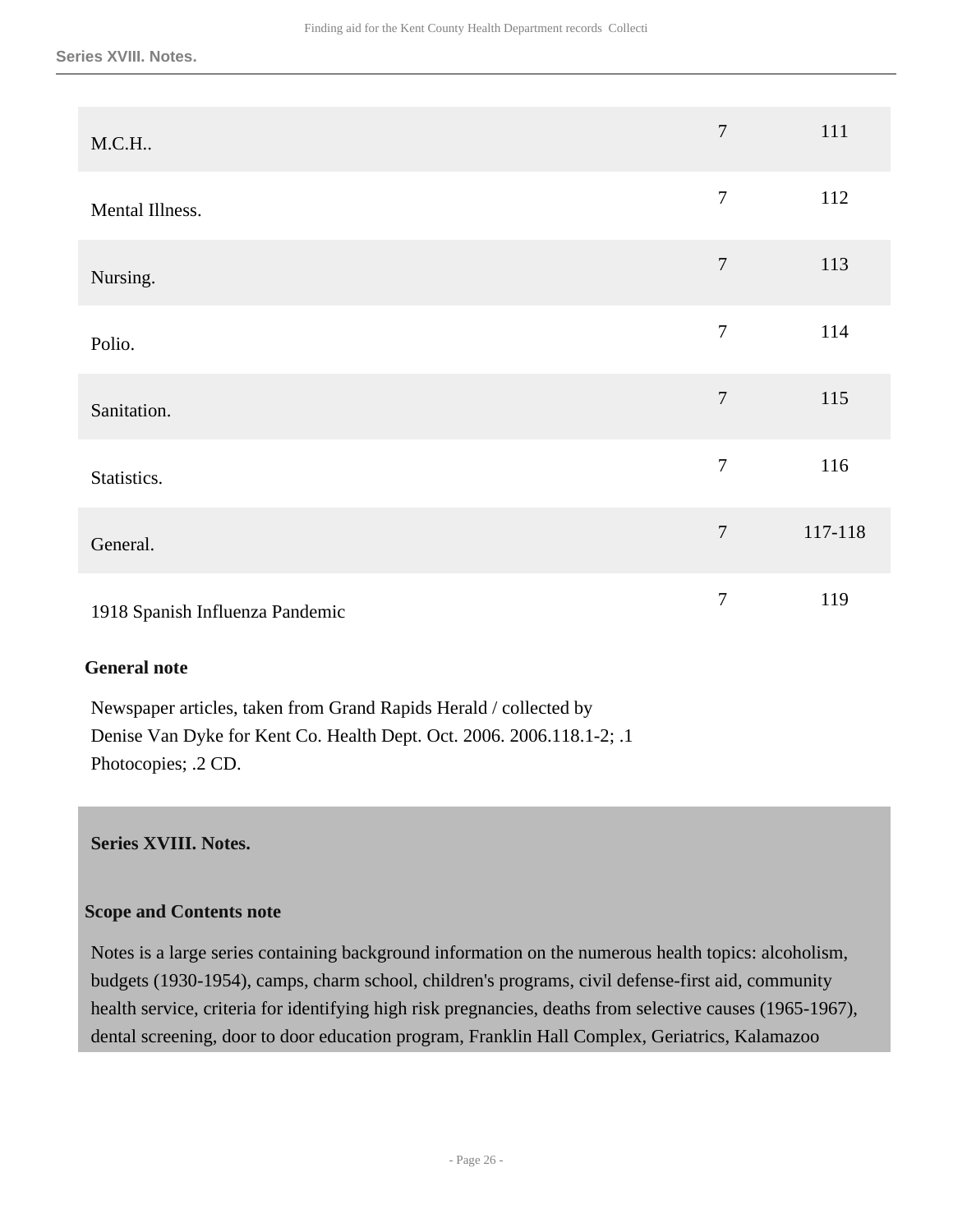Project, health education interns, health hints for travelers, home health agencies, Sheldon Complex, social service in Grand Rapids, and V.I.P. projects. Overall, these notes are valuable in describing Kent County Health Department service divisions, and programs.

|                                                                                                                | <b>Box</b> | <b>Folder</b> |
|----------------------------------------------------------------------------------------------------------------|------------|---------------|
| Alcoholism Program.                                                                                            | 8          | 119           |
| 67th Annual Conference, Michigan Municipal League.                                                             | 8          | 120           |
| Application for Emergency Funds.                                                                               | 8          | 121           |
| Arts and Crafts Material.                                                                                      | 8          | 122           |
| Background Information Related-the Proposed Integration of State Water<br>Programs in the State Health Agency. | 8          | 122a          |
| Board of Education Request For Use-Forms.                                                                      | 8          | 123           |
| Budget, 1930-1.                                                                                                | $8\,$      | 124           |
| Budget, 1931-54.                                                                                               | 8          | 125           |
| Budget Justification.                                                                                          | 8          | 126           |
| Camps.                                                                                                         | 8          | 127           |
| Central Well Child Conference.                                                                                 | 8          | 128           |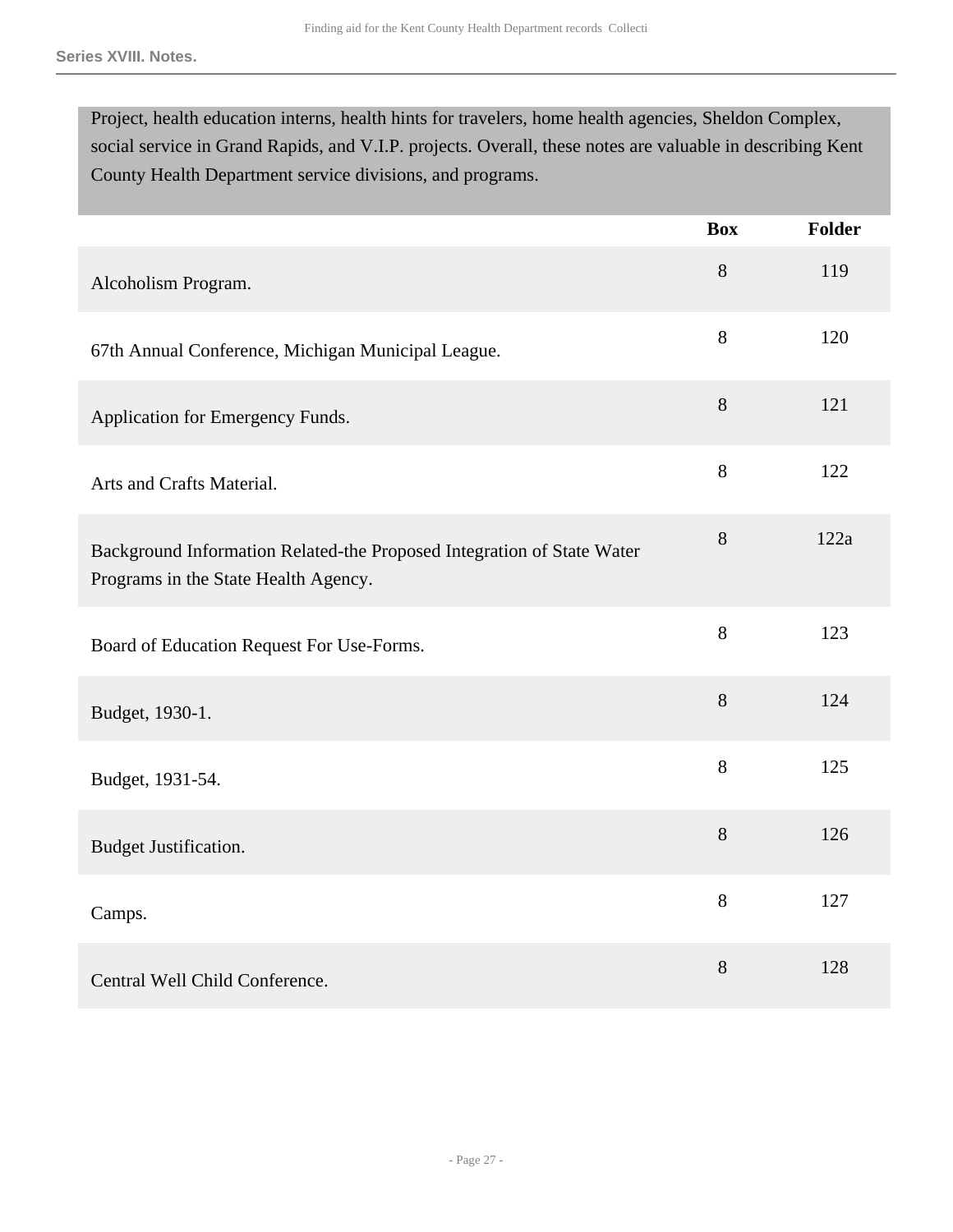| Charm.                                                | 8     | 129 |
|-------------------------------------------------------|-------|-----|
| Children's Program-Christmas.                         | 8     | 130 |
| Civil Defense-First Aid.                              | $8\,$ | 131 |
| <b>Community Health Service</b>                       | $8\,$ | 132 |
| Community Health Service-Job Descriptions.            | $8\,$ | 133 |
| Comprehensive Neighborhood Health Service.            | $8\,$ | 134 |
| County Health Department and Health Institute.        | $8\,$ | 135 |
| Criteria For Identification of High-Risk Pregnancies. | 8     | 136 |
| Deaths from Selective Causes, 1955-67.                | 8     | 137 |
| Dental Screening Summary, 1968-1970.                  | $8\,$ | 138 |
| Departmental Policies.                                | 8     | 139 |
| Division Head Minutes, 1969-71.                       | 8     | 140 |
| Door-Door education program.                          | 8     | 141 |
| ECHO.                                                 | $8\,$ | 142 |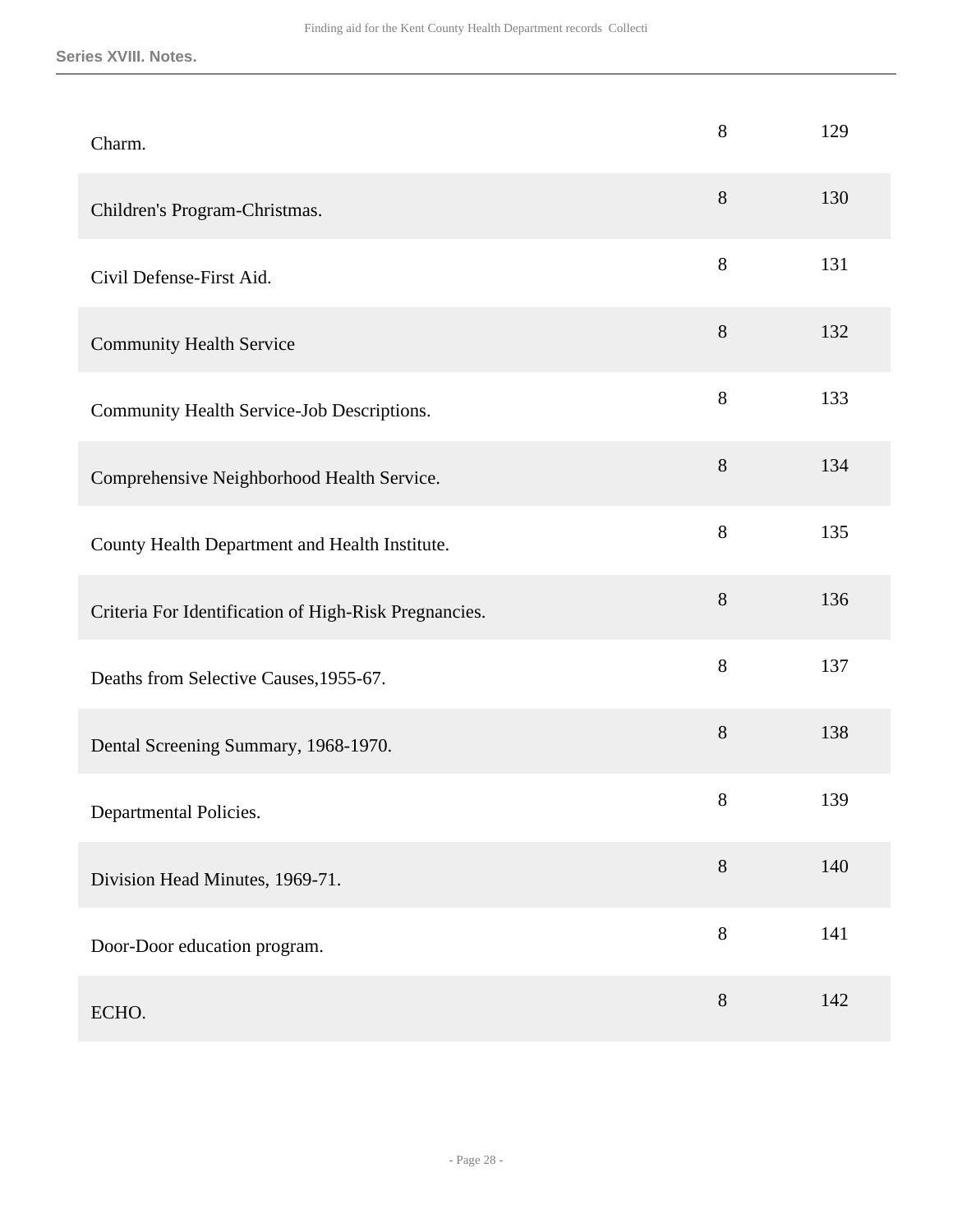| Employees.                     | 8 | 143   |
|--------------------------------|---|-------|
| Franklin Hall Complex.         | 8 | 144-5 |
| Geriatrics, Kalamazoo Project. | 8 | 146   |

#### **Scope and Contents note**

See 034-33.5-1 for items removed from this folder to be housed with other photographs. Black & White photographs found in this folder moved to photo box, 11/20/2006. No identification on the photos. Images probably used in various publications from the department, and perhaps in the slide show, but not specifically identified to any of those titles to date. See also Box 4.5.

|                                                                                                                                 | <b>Box</b> | <b>Folder</b> |
|---------------------------------------------------------------------------------------------------------------------------------|------------|---------------|
| Miscellaneous reference pamphlets.                                                                                              | 9          | 147           |
| First Draft of the script for the slide show "The Health Department Story" /<br>Robert J. Blett, Health Information Specialist. | 9          | 147           |
| Organization charts, 10/78,m for the various offices and facilities under the<br>Kent County Board of Health.                   | 9          | 147           |
| "Her Specialty: House Calls" RE: Miss Thelma Hopkins, Public Health<br>Nurse since 1929. June 6, 1969.                          | 9          | 147           |
|                                                                                                                                 | <b>Box</b> | Folder        |
| Health Education Interns.                                                                                                       | 9          | 148           |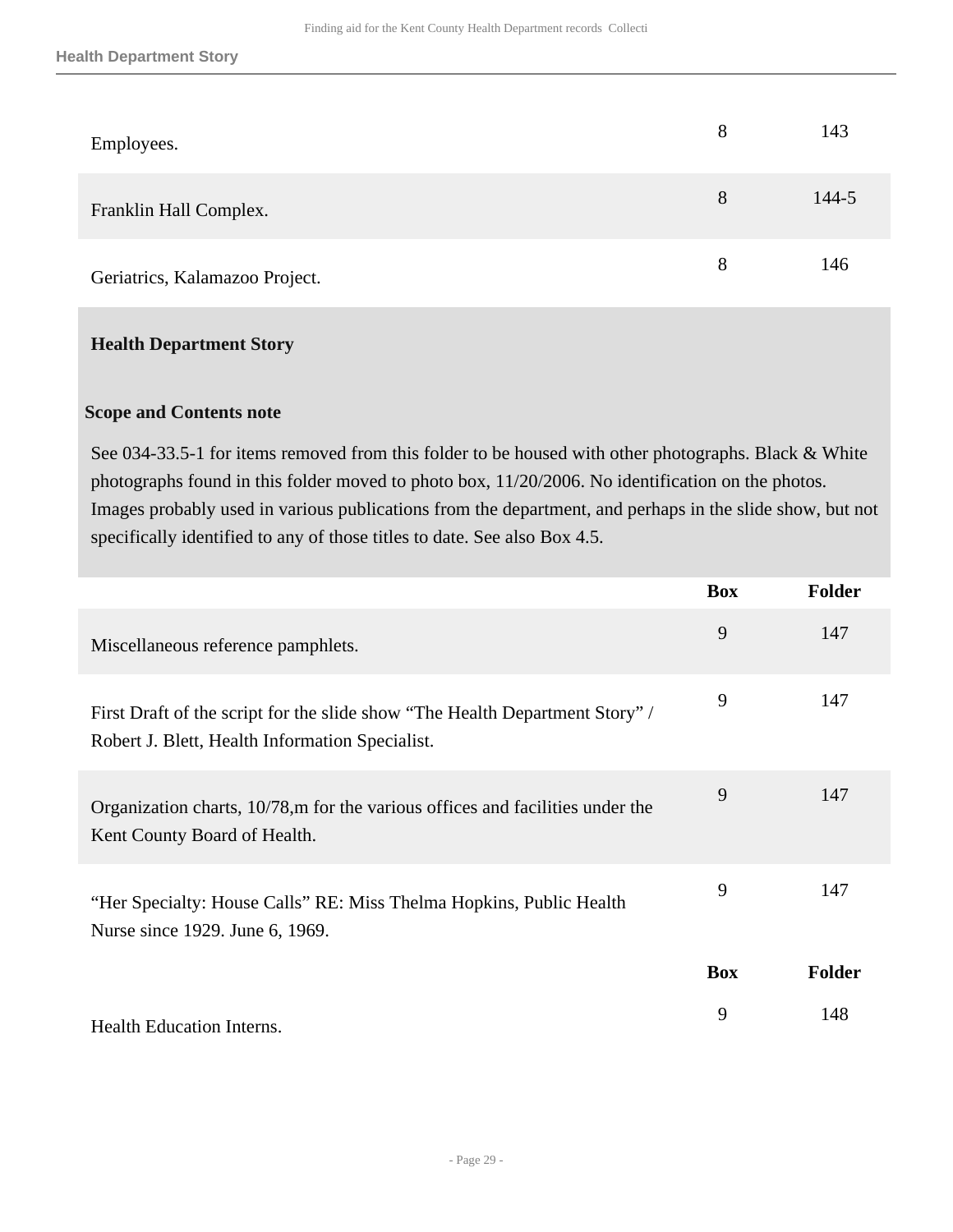| Health Firms.                              | 9 | 149 |
|--------------------------------------------|---|-----|
| Health Reports, Nursing.                   | 9 | 150 |
| Head Start Program.                        | 9 | 151 |
| Health Hints for Travelers.                | 9 | 152 |
| Home Health Agencies, AIDE Services.       | 9 | 153 |
| Hospitalization.                           | 9 | 154 |
| How to Enjoy Games Best.                   | 9 | 155 |
| <b>Inter leafed Certificates</b>           | 9 | 156 |
| I.T.M. Academy.                            | 9 | 157 |
| Joint Meeting-Urban Agents and Health Dept | 9 | 158 |
| Kent County Employees.                     | 9 | 159 |
| Kent County Employees' Association.        | 9 | 160 |
| Kent County Medical Society, 1970-1971.    | 9 | 161 |
| Kent School.                               | 9 | 162 |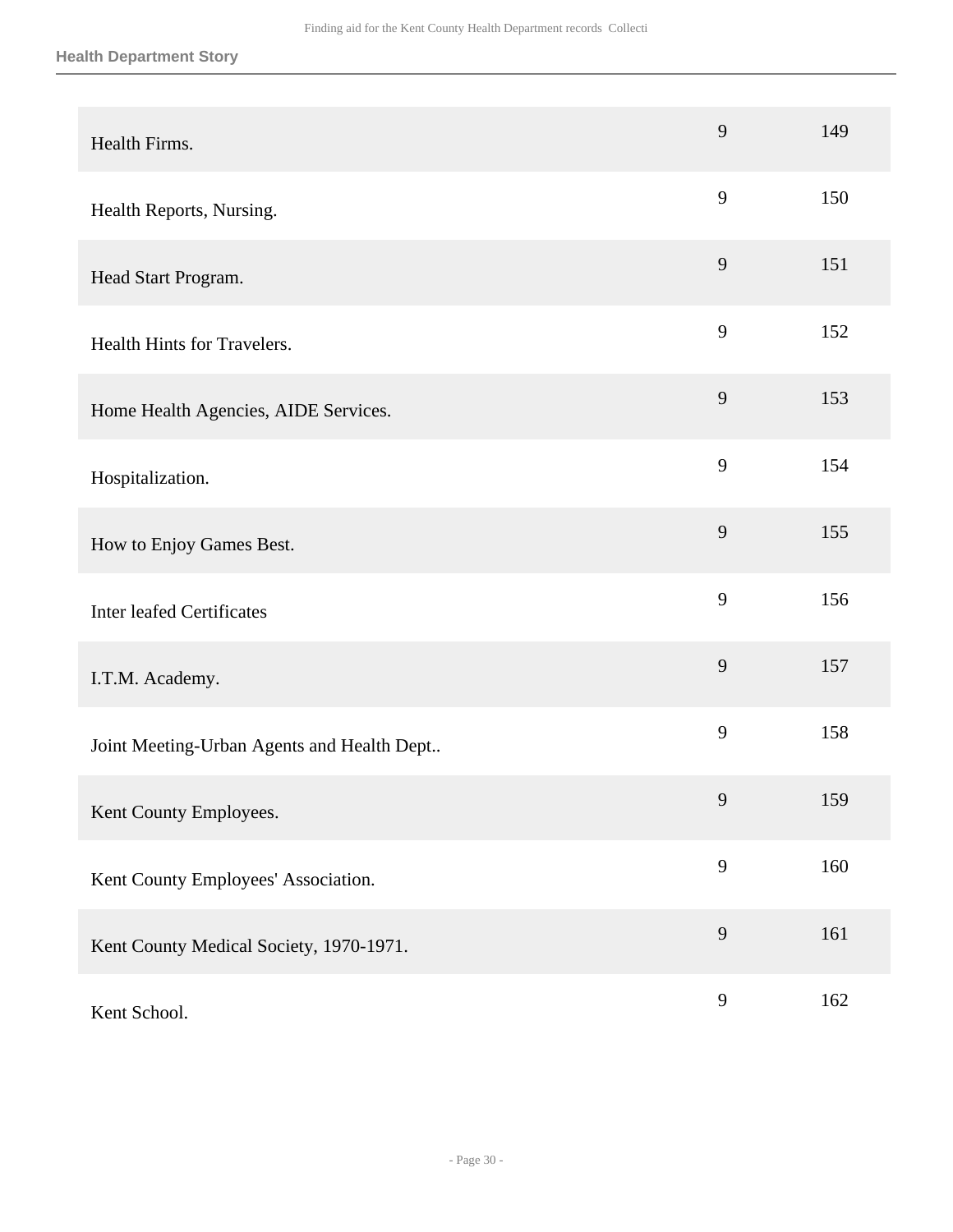| Marie Needham-Group, Unwed Mothers.                                                                                                                                                                                                                                    | 9  | 163   |
|------------------------------------------------------------------------------------------------------------------------------------------------------------------------------------------------------------------------------------------------------------------------|----|-------|
| <b>MCH</b> Testing.                                                                                                                                                                                                                                                    | 9  | 164   |
| Medicare Survey-Kent County Homes, 1966.                                                                                                                                                                                                                               | 9  | 165   |
| Michigan's Mobile Home Park Law, Michigan Department of Public<br>Health.                                                                                                                                                                                              | 9  | 166   |
| Let in the Sunlight: Michigan's Heritage of Health from 1873 to the<br>present / by John R. Cook, Chief, Office of Public Health Information,<br>Michigan Department of Health. Presented before the Historical Society of<br>Greater Lansing, Oct. 10, 1962. 1997.023 | 9  | 166.5 |
| Michigan Department of Public Health - Correspondence 1964-65, 1968<br><b>New Standard Certificates</b>                                                                                                                                                                | 9  | 167   |
| Michigan Department of Public Health                                                                                                                                                                                                                                   | 9  | 168   |
| Michigan Public Health Association. Notes.                                                                                                                                                                                                                             | 9  | 169   |
| Michigan Public Health Association.                                                                                                                                                                                                                                    | 10 | 170   |
| Michigan Social Work Council.                                                                                                                                                                                                                                          | 10 | 171   |
| Michigan Society for Mental Health.                                                                                                                                                                                                                                    | 10 | 172   |
| Mothers Club                                                                                                                                                                                                                                                           | 10 | 173   |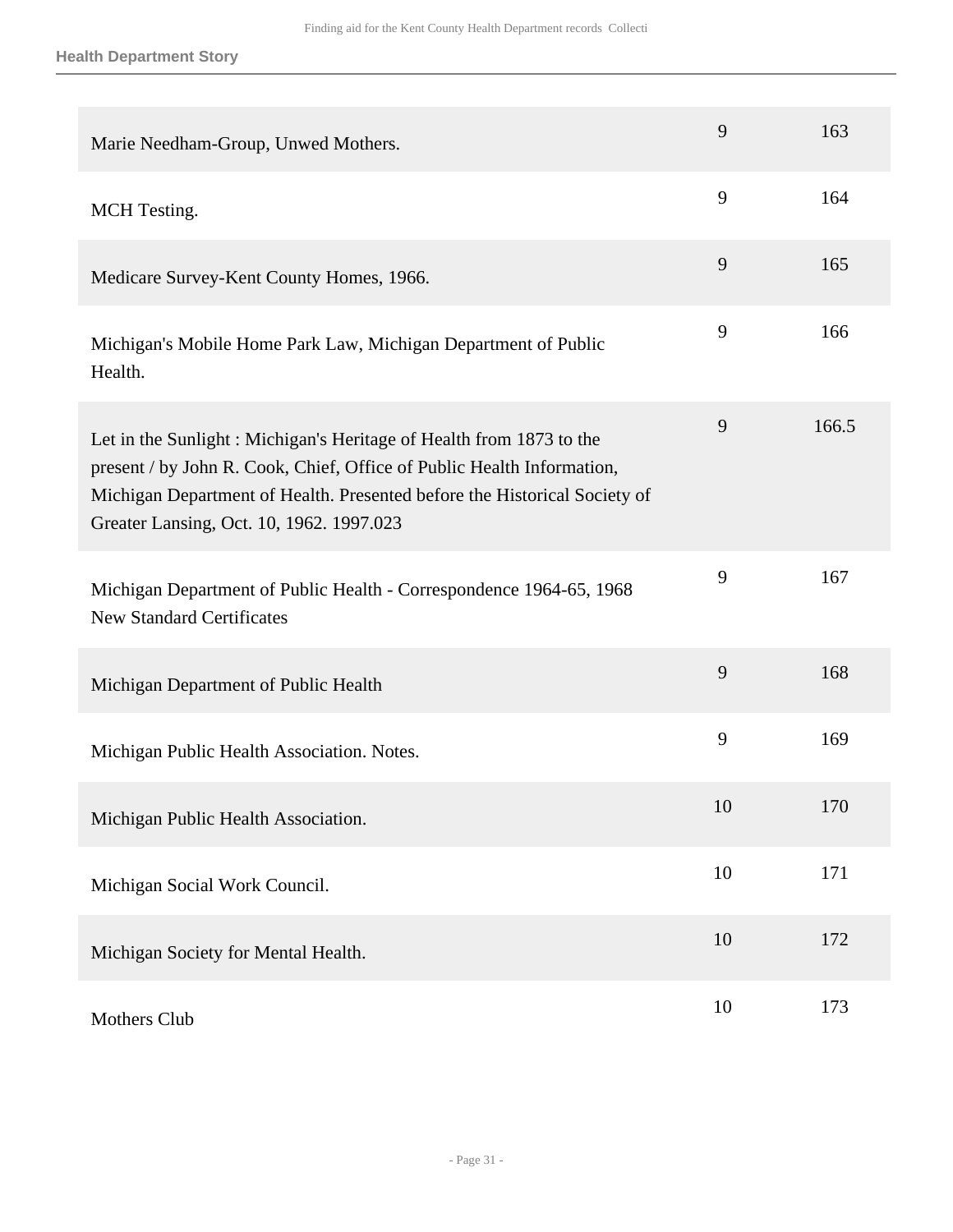| National Association of Social Workers.                               | 10     | 174 |
|-----------------------------------------------------------------------|--------|-----|
| Notary Public.                                                        | 10     | 175 |
| Nurses Care.                                                          | 10     | 176 |
| Nursing Care in Communicable Disease.                                 | 10     | 177 |
| Nursing Homes: Grand Rapids.                                          | 10     | 178 |
| Nurses, Instructions In Writing Histories For Patients In TBC Clinic. | 10     | 179 |
| Nutrition Program.                                                    | 10     | 180 |
| Nursing Services.                                                     | 10     | 181 |
| Nursery Schools.                                                      | 10     | 182 |
| Nursing, Testing Techniques.                                          | 10     | 183 |
| Office Procedures, 1958-1960.                                         | 10     | 184 |
| Park School, 1968-1971.                                               | $10\,$ | 185 |
| Peoples' Forum.                                                       | $10\,$ | 186 |
| Personnel.                                                            | $10\,$ | 187 |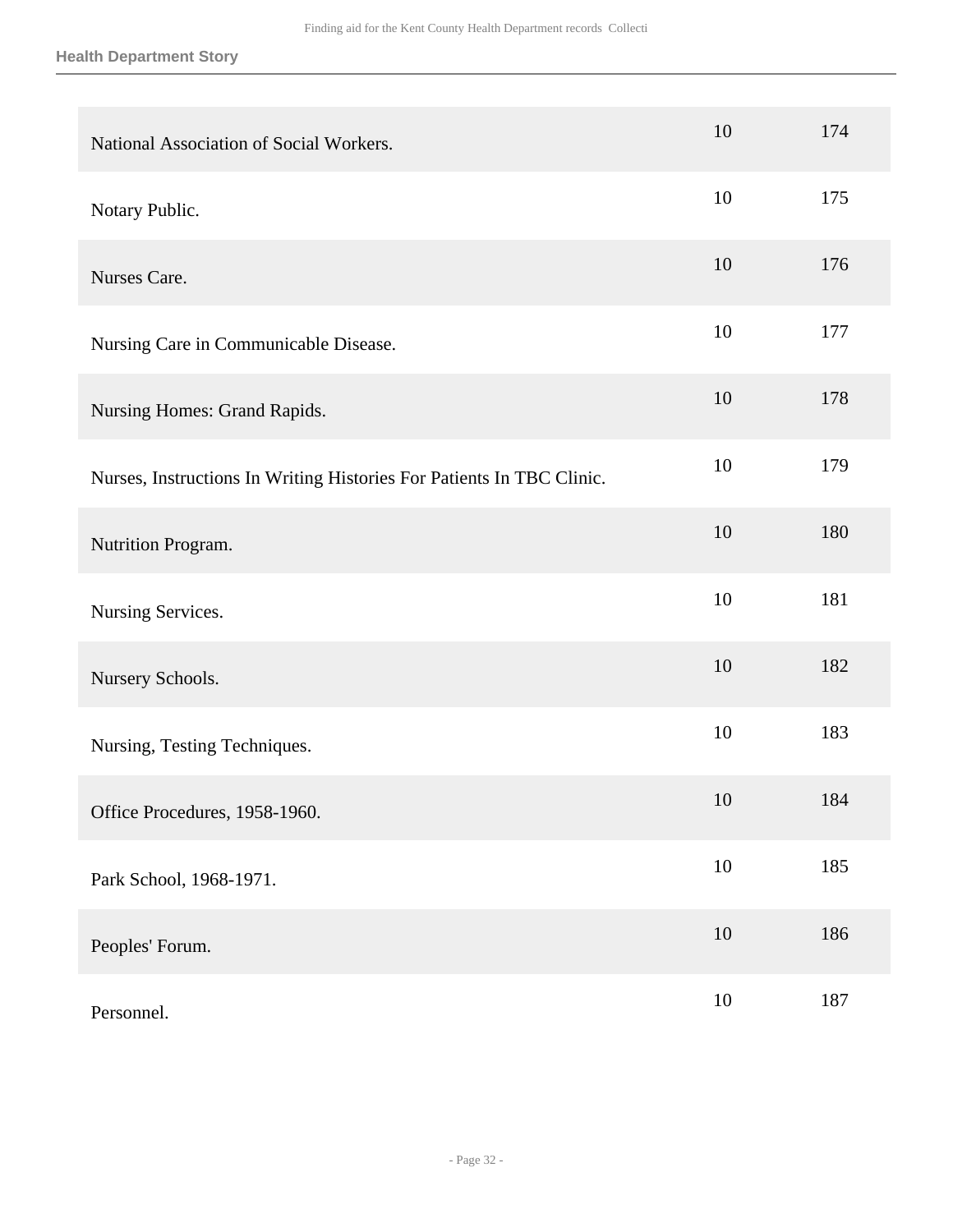| Planned Parenthood.                                                                           | 10 | 188     |
|-----------------------------------------------------------------------------------------------|----|---------|
| Pre-School Contacts.                                                                          | 10 | 189     |
| Preventive Guidance For Parents And Pre-School Children For Central<br>Well Child Conference. | 10 | 190     |
| Projects.                                                                                     | 10 | 191     |
| Project Summer Follow-Up 1967-1968, Richard Matthysse Group.                                  | 10 | 192     |
| Project Summer Plans, 1968.                                                                   | 10 | 193     |
| Priorities Fields of Service Committee.                                                       | 11 | 194     |
| Priorities Study Committee, 1963-5.                                                           | 11 | $195-6$ |
| 1976 Program Budget Objective Planning Schedule.                                              | 11 | 197     |
| Publicity.                                                                                    | 11 | 198     |
| Public Health Nursing.                                                                        | 11 | 199     |
| Public Swimming Pools, Act 230 of 1966.                                                       | 11 | 200     |
| Reportable Diseases, Grand Rapids, 1960-4.                                                    | 11 | 201     |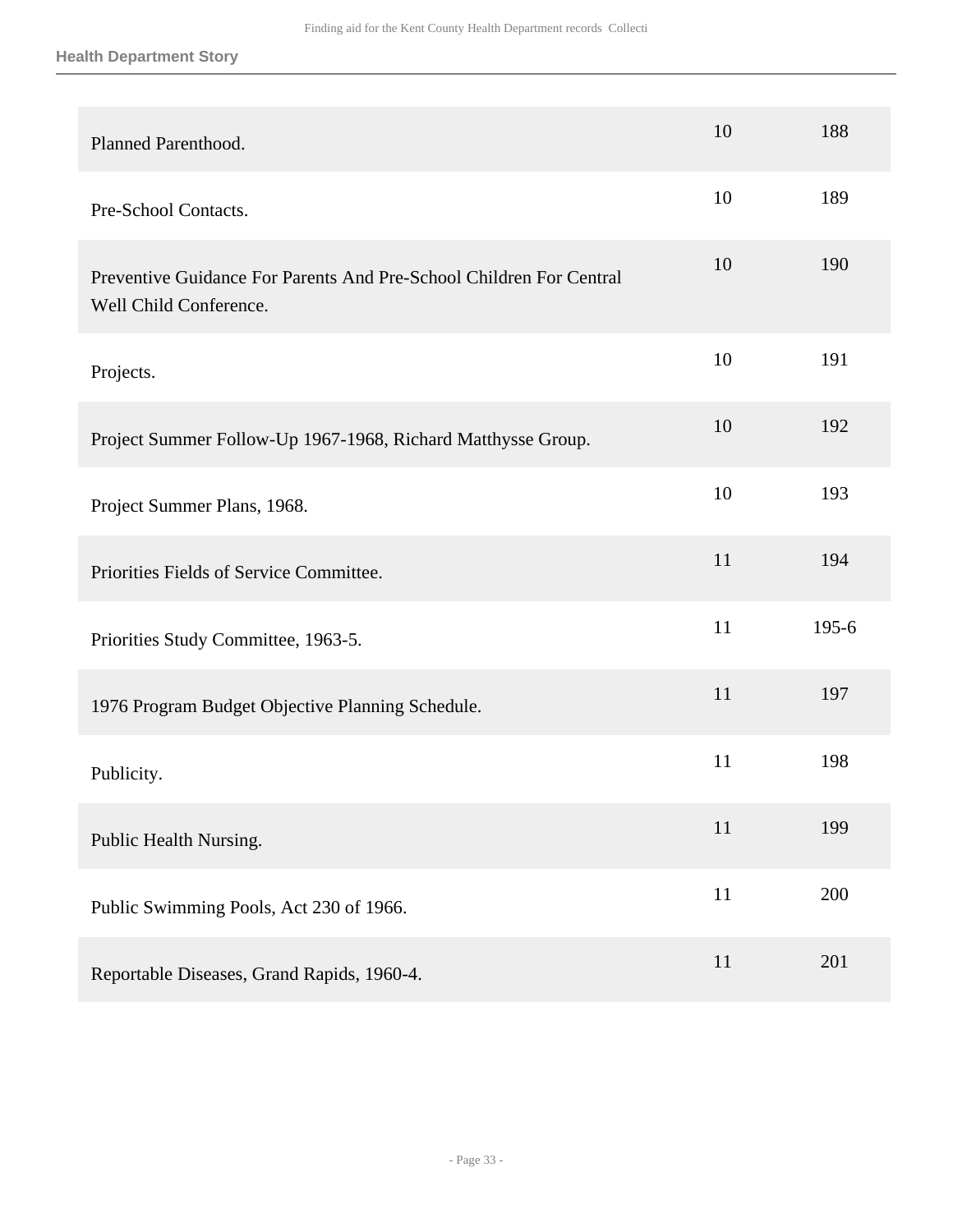| Rules governing Open Air Rooms in Grand Rapids.                                   | 11 | 202    |
|-----------------------------------------------------------------------------------|----|--------|
| Reported Health Indicators, 1969.                                                 | 11 | 203    |
| St. Andrews' Friendship House.                                                    | 11 | 204    |
| School Health Information, 1971-2.                                                | 11 | 205    |
| School of Social Work.                                                            | 11 | 206    |
| Services for Children, Children's Bureau Programs.                                | 11 | 207    |
| Services for Senior Citizens.                                                     | 11 | 208    |
| Sheldon Complex, 1966-1967.                                                       | 11 | 209    |
| Sheldon Complex-New York City Program.                                            | 11 | 210    |
| Sheldon Complex Personnel Meeting with the Public Health Department<br>Personnel. | 11 | 211    |
| Social Service.                                                                   | 11 | 212-17 |
| Time Information Study, Nurses Time, 1959-71.                                     | 12 | 218-22 |
| Volunteers.                                                                       | 12 | 223    |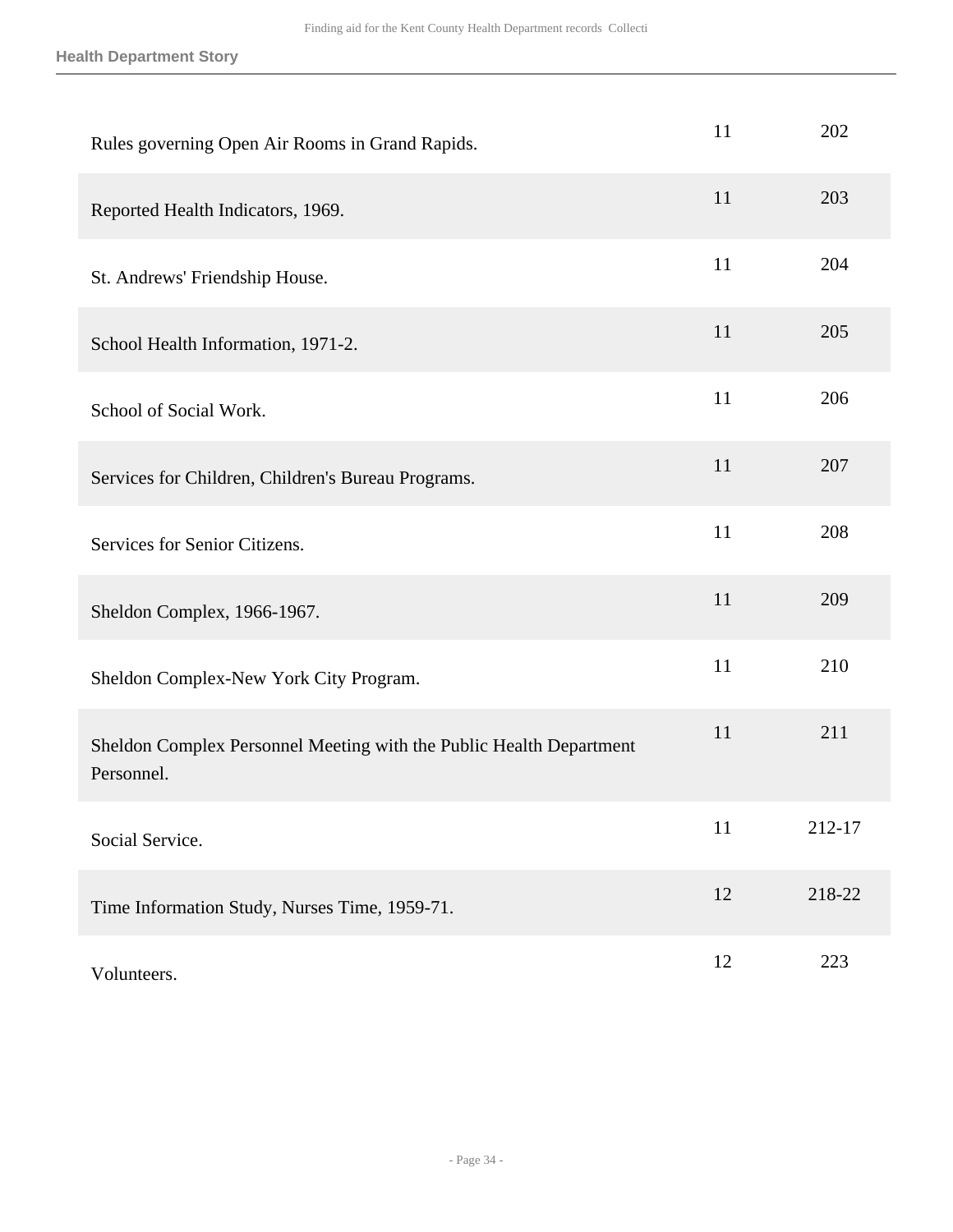#### **Series XIX. Pamphlets**

| VIP Groups.                                   | 12 | 224     |
|-----------------------------------------------|----|---------|
| VIP Junior Group, Summer Program, 1967.       | 12 | 225     |
| VIP Project Summer, 1968.                     | 12 | 226     |
| VIP Project Summer, 1969.                     | 12 | 227     |
| VIP Project Summer Plans, Jul 6-Aug 28, 1970. | 12 | 228     |
| VIP Training Program.                         | 12 | 229     |
| Volunteers Service.                           | 12 | 230     |
| Wedgewood Acres for Boys.                     | 12 | 231     |
| Miscellaneous.                                | 12 | 232-234 |

#### <span id="page-34-0"></span>**Series XIX. Pamphlets**

#### **Scope and Contents note**

Pamphlets contain information regarding government, health, welfare, recreation and hospital services, social development, and civil defense disaster programs. Moreover, there is material pertaining to drugs, sewage, and tuberculosis. The Michigan Health pamphlets provide valuable historical information on the Michigan Health Department. Some of the other valuable pamphlets include: Assembling Equipment In The Packaged Disaster Hospital, FDA Life protection series on drugs; Hospital Dietary Services ,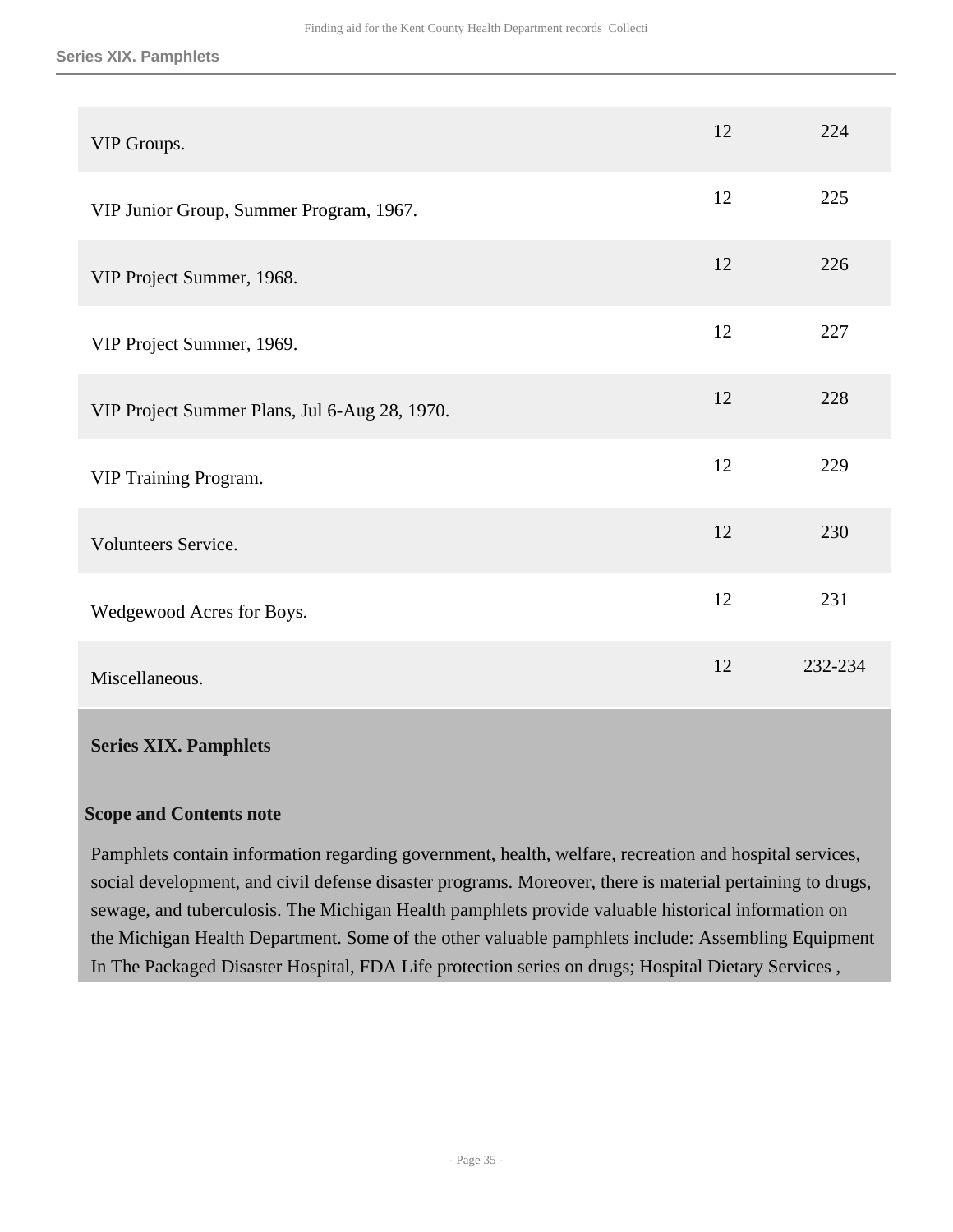| Into the Future  Healthfully, Johnny Health is a Part of Learning Too! 10 concepts for a Total Health<br>Program, Assistance under the Social Security Act, and "Social Development: Key to the Great Society." |            |               |
|-----------------------------------------------------------------------------------------------------------------------------------------------------------------------------------------------------------------|------------|---------------|
|                                                                                                                                                                                                                 |            |               |
|                                                                                                                                                                                                                 | <b>Box</b> | <b>Folder</b> |
| "Administrative Aspects of Hospital Central Medical and Surgical Supply<br>Services."                                                                                                                           | 13         | 235           |
| "Assembling Equipment in the Packaged and Disaster Hospital."                                                                                                                                                   | 13         | 236           |
| "Directory of Health Welfare and Recreation Services."                                                                                                                                                          | 13         | 237           |
| "Drugs, FDA."                                                                                                                                                                                                   | 13         | 238           |
| "Environment for Health."                                                                                                                                                                                       | 13         | 239           |
| "General Standards of Construction and Equipment - Long-Term Care<br>Facilities."                                                                                                                               | 13         | 240           |
| "Grand River Watershed Council."                                                                                                                                                                                | 13         | 241           |
| "Hill - Burton State Plan Data, 1965."                                                                                                                                                                          | 13         | 242           |
| "Homemaker Service."                                                                                                                                                                                            | 13         | 243           |
| "Hospital Dietary Services."                                                                                                                                                                                    | 13         | 244           |
| "Into the Future  Healthfully."                                                                                                                                                                                 | 13         | 245           |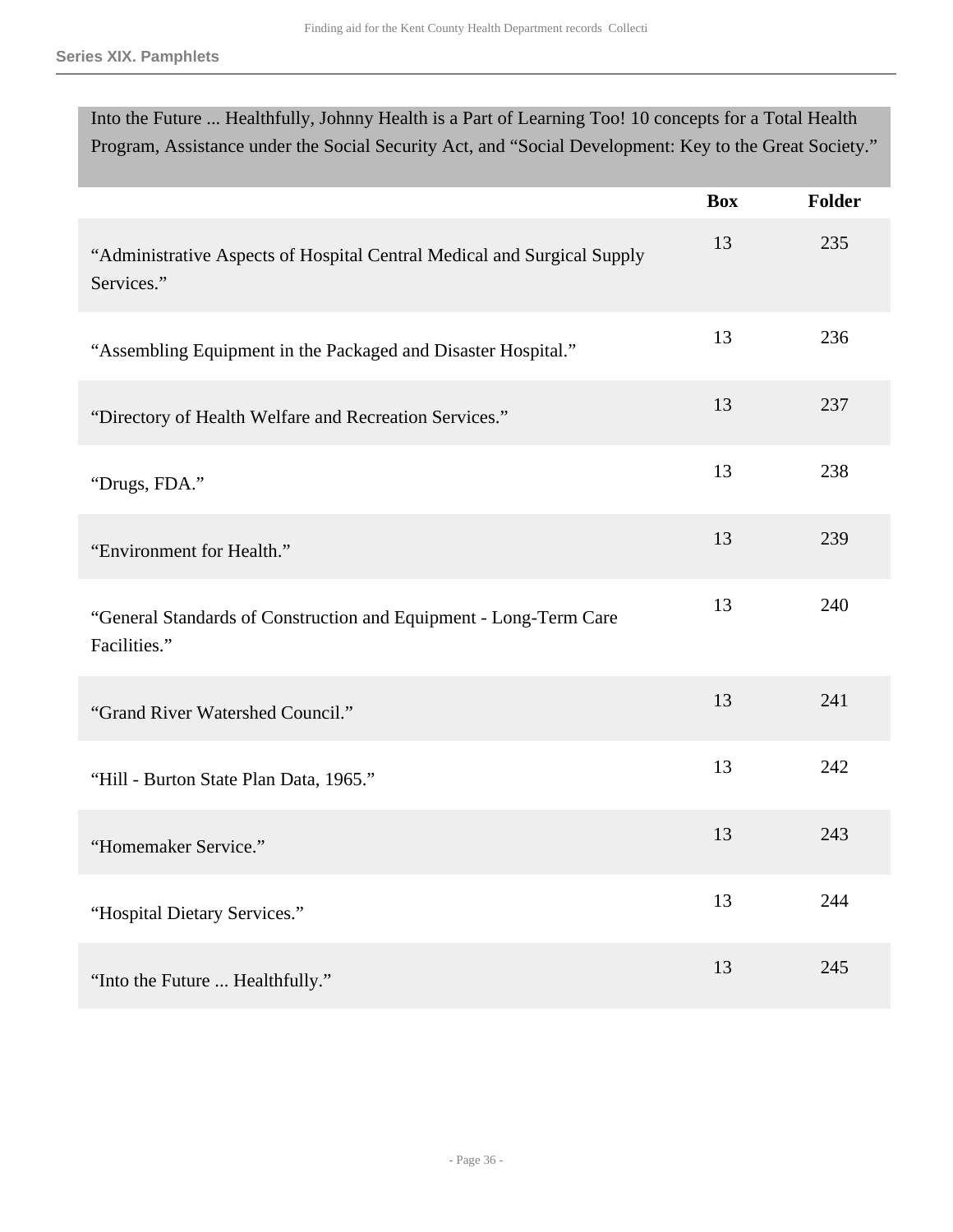| "Johnny's Health is a Part of Learning Too! 10 concepts for a Total Health<br>Program."          | 13 | 246 |
|--------------------------------------------------------------------------------------------------|----|-----|
| Michigan Guidelines for Subsurface Sewage Disposal, 1977."                                       | 13 | 247 |
| Michigan's Health.                                                                               | 13 | 248 |
| Michigan State Medical Society Program of Sponsored Insurance Plans<br>and Health Coverage.      | 13 | 249 |
| One Step Up  a family life program organization and staffing for local<br>health services, 1960. | 13 | 250 |
| Principles of Reimbursement for Services by Hospital - based Physicians.                         | 13 | 251 |
| Public Assistance under the Social Security Act, 1966.                                           | 13 | 252 |
| Retirement Plan for Municipal Employees, Grand Rapids, MI 1959.                                  | 13 | 253 |
| Social Development: Key-the Great Society.                                                       | 13 | 254 |
| State Legislation and Regulations Involving.                                                     | 13 | 255 |
| Ionizing Radiation, 1965.                                                                        | 13 | 256 |
| Tuberculosis in Michigan: A Handbook of Facts and Figures, 1956.                                 | 13 | 257 |
| Vocational Rehabilitation in Michigan.                                                           | 13 | 258 |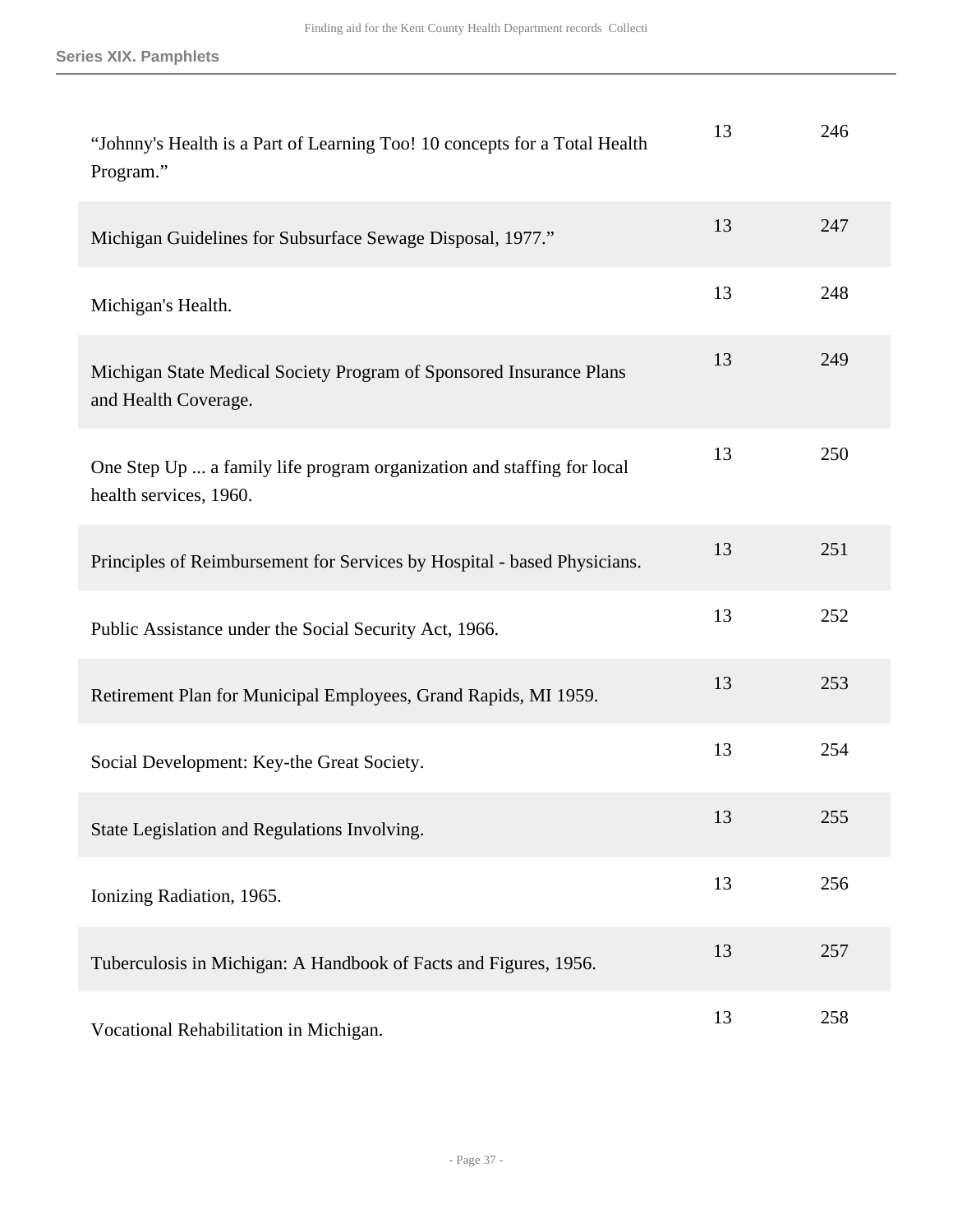|                                      | 259 |
|--------------------------------------|-----|
| Your Grand Rapids Schools, Dec 1966. |     |

#### <span id="page-37-0"></span>**Series XX. Papers.**

#### **Scope and Contents note**

Papers contain valuable information about teenage unmarried mothers, unwed black and white women of the lower socioeconomic class, social and educational needs of poor children, mental hygiene, and poverty. Most valuable papers include: "Comparative Study of Pregnant Lower Class Negro and White Women's Attitude toward Illegitimacy," "Meeting the Social and Educational Needs of Poor Children." "Mental Hygiene in the Community," and "The Other America: Poverty in the United States."

|                                                                                                     | <b>Box</b> | Folder |
|-----------------------------------------------------------------------------------------------------|------------|--------|
| A Comprehensive Program For Teenage Unmarried Mothers in New<br>Haven.                              | 14         | 260    |
| A Public Health Social Worker Views Inter Relationships.                                            | 14         | 261    |
| A Talk-Parents: Nature is no Fool.                                                                  | 14         | 262    |
| Comparative Study of Pregnant Lower Class Negro and White Women's<br>Attitudes Toward Illegitimacy. | 14         | 263    |
| Fort Custer State Home.                                                                             | 14         | 264    |
| Land of Darkness.                                                                                   | 14         | 265    |
| Meeting the Social and Educational Needs of Poor Children.                                          | 14         | 266    |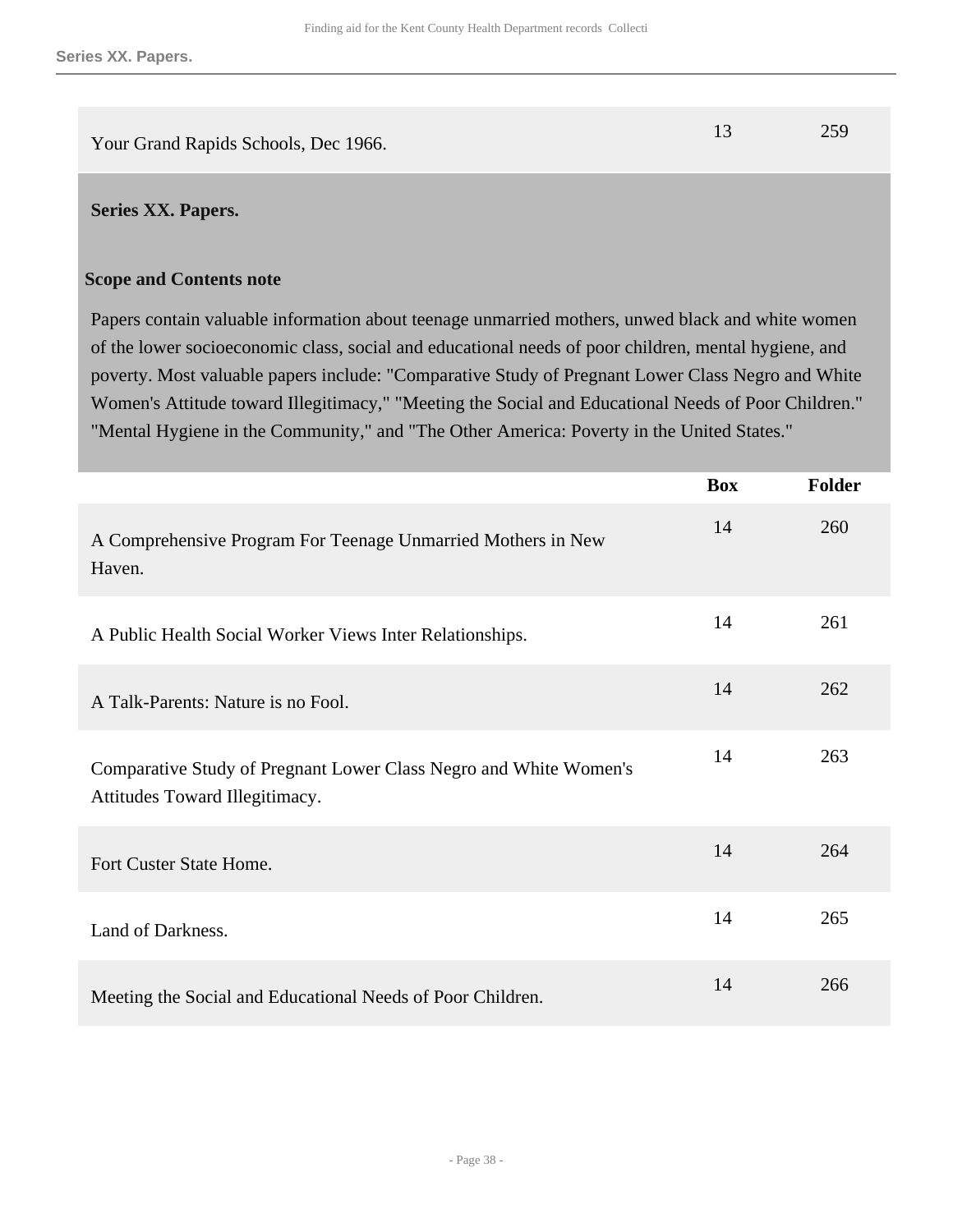| Mental Hygiene in the Community.                                                                                    | 14 | 267  |
|---------------------------------------------------------------------------------------------------------------------|----|------|
| Programs For Grand Rapids Children Viewed in the Prevention Model.                                                  | 14 | 267a |
| Social Work Utilization of Group Theory and Techniques As May Be<br>Applicable In The Provision of Health Services. | 14 | 268  |
| The Control of Communicable Diseases Among School Children.                                                         | 14 | 268a |
| The Idea of Prevention In Safeguarding Our Water.                                                                   | 14 | 268b |
| The Other America: Poverty in the United States.                                                                    | 14 | 269  |
| The University Hospital and the Unwed Mother.                                                                       | 14 | 270  |
| Trends affecting Program Planning in Easter Seal Societies.                                                         | 14 | 271  |

#### <span id="page-38-0"></span>**Series XXI. Plays.**

#### **Scope and Contents note**

Plays describe or portray home safety. "Your Bonnet With All The Hazards On It" emphasizes home safety in a unique way by the use of millinery. The play consist of ladies or models wearing stylish, wearable hats which are trimmed with various hazards to safety encountered in the home. "A Day In The Home" describes the types of accidents which may occur in the home.

|                                                             | <b>Box</b> | Folder |
|-------------------------------------------------------------|------------|--------|
| A Day In The Home; "Your Bonnet With All The Hazards On It" | 14         | 272    |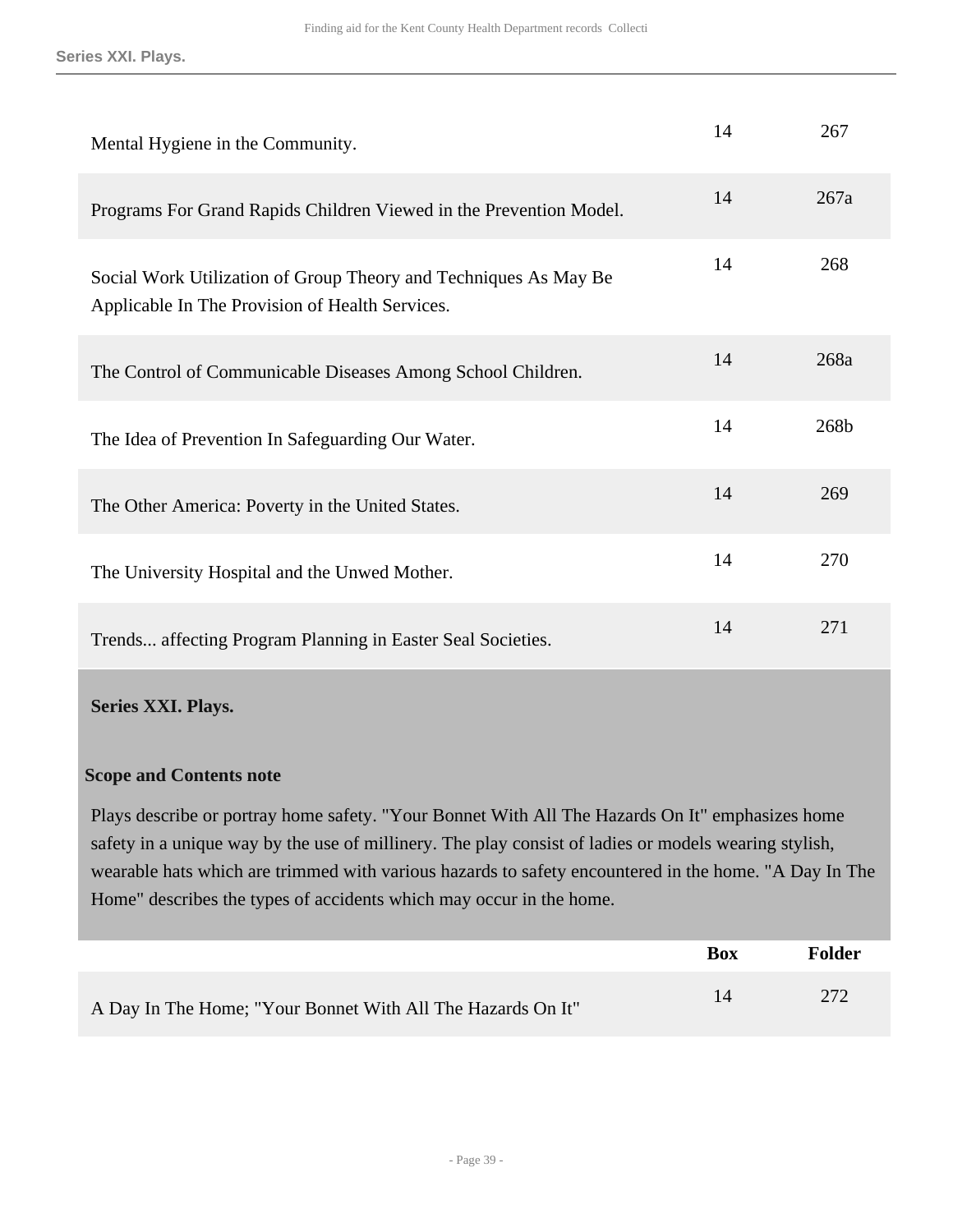#### <span id="page-39-0"></span>**Series XXII. Policies.**

#### **Scope and Contents note**

Policies regarding birth, vaccines, and death are included. In addition, there are Kent County Health Department division policies.

|               | <b>Box</b> | Folder |
|---------------|------------|--------|
| <b>Births</b> | 14         | 273    |
| Death         | 14         | 274    |
| Departmental  | 14         | 275    |
| General       | 14         | 276    |
| Vaccines      | 14         | 277    |

#### <span id="page-39-1"></span>**Series XXIII. Reports.**

#### **Scope and Contents note**

Reports. Included are Annual, monthly, and weekly reports from various agencies, divisions, projects and programs, covering a time span from 1911 to 1976. There are reports from the health and medical director's offices. In addition, there are a few evaluation reports. A majority of the reports are for the Grand Rapids - Kent County Health Department. Other important reports document the following: Alcoholism, Rehabilitation Program, Community Health Service, Kent County Public Health Biennial Program Plan (1969-1972), Environmental Health Division (1959-1964), Maternal and Child Health Division (1966-1968), Social Service (1966-1967), Sheldon Complex (1966-1967), Teenage Health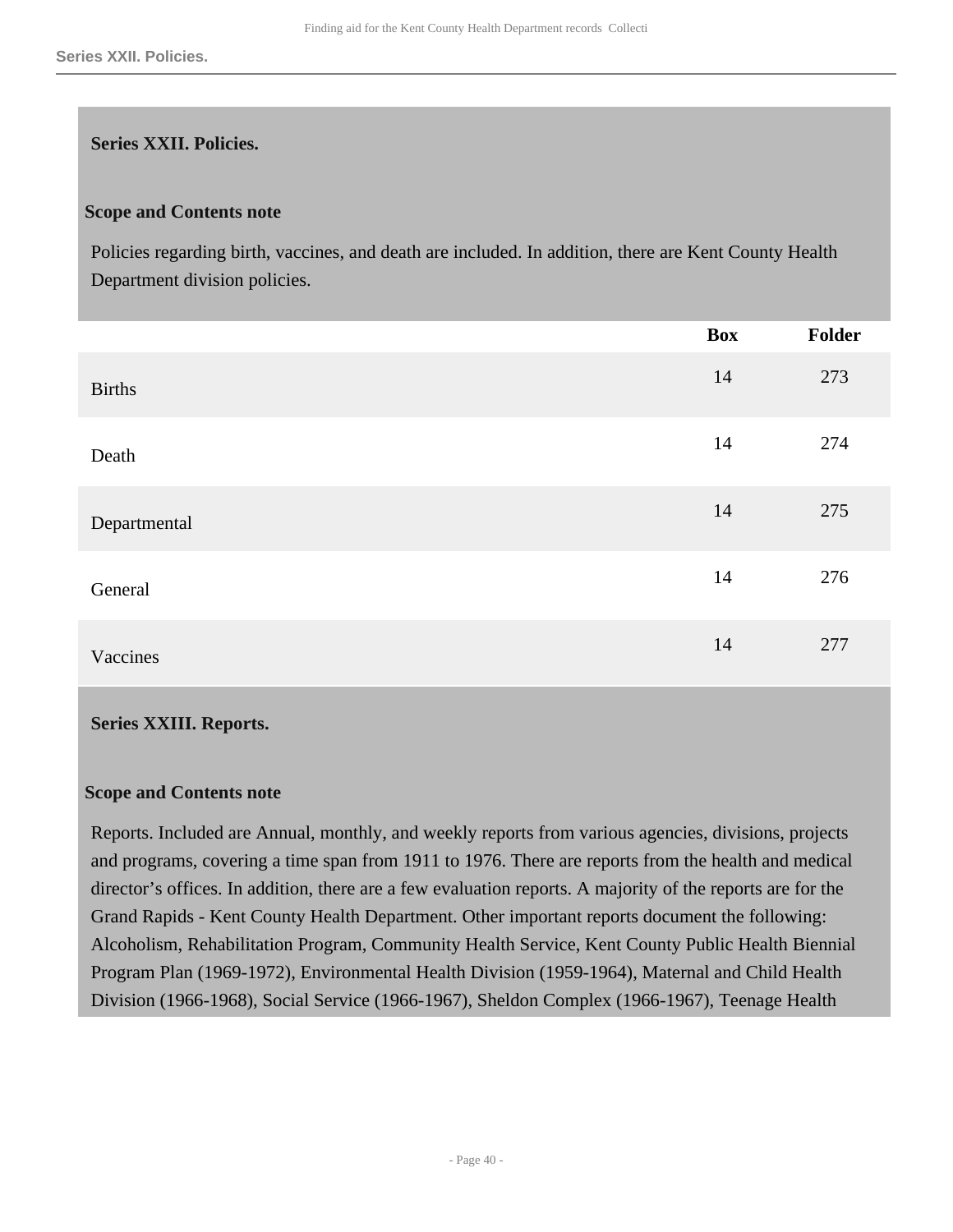| Program (1966-1967), Nursing Program, Tops for Teens Club (1966-1969), Unwed Mothers Group,<br>V.I.P. Project, and Youth Contact Center. |            |               |
|------------------------------------------------------------------------------------------------------------------------------------------|------------|---------------|
|                                                                                                                                          |            |               |
|                                                                                                                                          | <b>Box</b> | <b>Folder</b> |
| Administration, Monthly Activity Reports, 1967.                                                                                          | 15         | 278           |
| Administration Monthly Reports, 1968.                                                                                                    | 15         | 279           |
| Alcoholism Rehabilitation Center, 1970.                                                                                                  | 15         | 280           |
| Alcoholism Rehabilitation Program, 1968-71.                                                                                              | 15         | 281           |
| Analysis of Workload for 1961                                                                                                            | 15         | 282           |
| Annual Program Plan, 1960.                                                                                                               | 15         | 283           |
| <b>Annual Reports</b>                                                                                                                    |            |               |
|                                                                                                                                          | <b>Box</b> | <b>Folder</b> |
| Community Health Service, 1950-1951???                                                                                                   | 15         | 284           |
|                                                                                                                                          |            | <b>Box</b>    |
| Kent County Community Mental Health & Substance Abuse Services, A Report to the<br>Community, [2001]. 2003.082B                          |            | 41            |
|                                                                                                                                          | <b>Box</b> | <b>Folder</b> |
| City of Grand Rapids, 1948-50.                                                                                                           | 15         | 285           |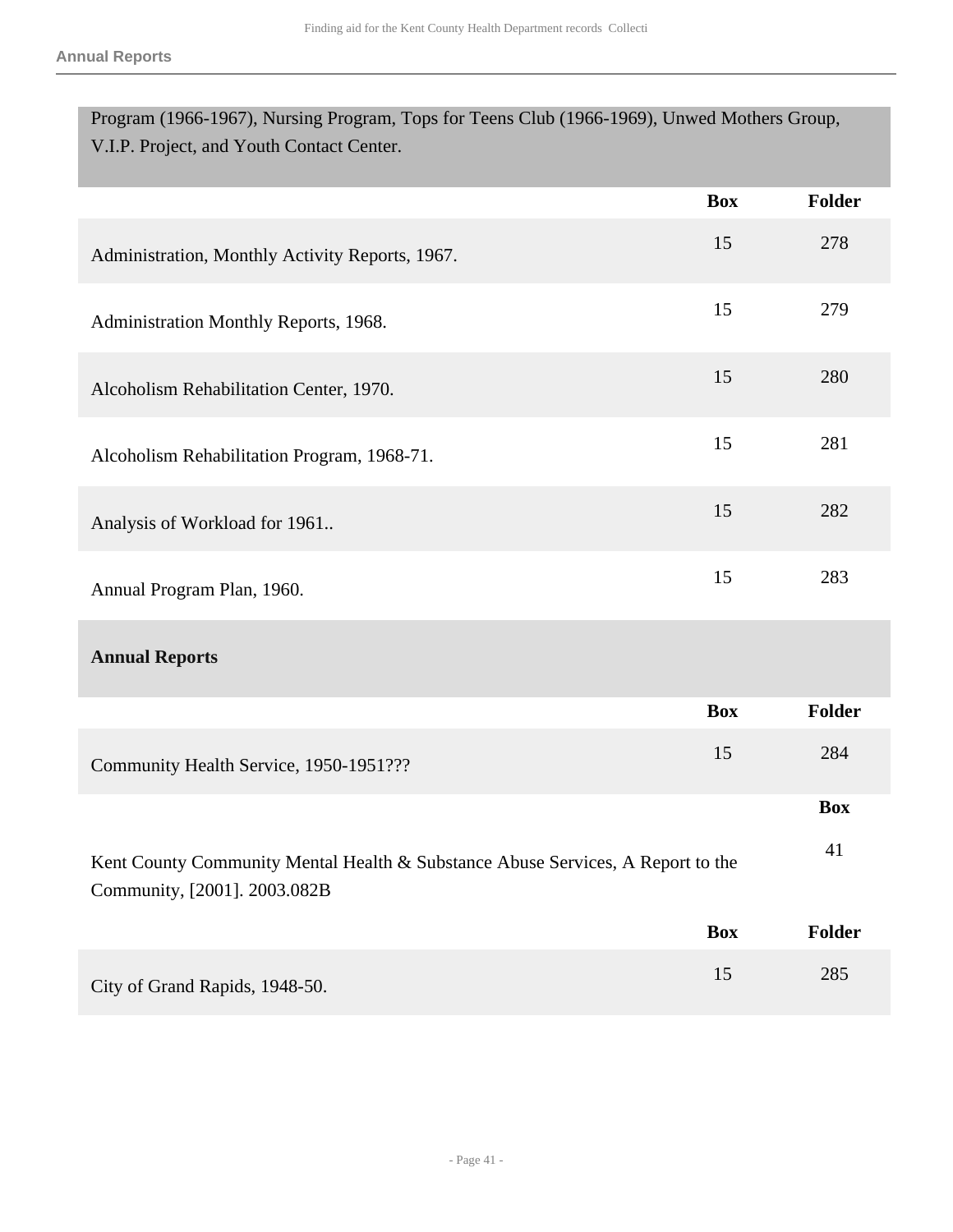| City of Grand Rapids, 1971.                                           | 15 | 286     |
|-----------------------------------------------------------------------|----|---------|
| Kent Community Action Plan, 1973.                                     | 15 | 287     |
| Michigan Epilepsy Assoc., 1961.                                       | 15 | 288     |
| Muscular Dystrophy Associations, Inc., 1958.                          | 15 | 289     |
| Nursing, 1966-70.                                                     | 15 | 290     |
| Sunshine Hospital, Annual Report, 1958 (00.[2292].1)                  | 15 | 291     |
| Sunshine Hospital, Annual Report, 1960                                | 15 | 291     |
| Sunshine Sanatorium, Annual Report, 1950 (00.[2291].1)                | 15 | 291.5   |
| Water Pollution Control Center, 1965-6.                               | 15 | 292     |
| Wyoming, 1971.                                                        | 15 | 293     |
| Annual Reports, 1911-1928                                             | 16 | 294-310 |
| Fiscal Year ending March 31, 1918. Usage photocopy. Added 11/14/2006. | 16 | 299.5   |
| Annual Reports, 1928-1943.                                            | 17 | 311-328 |
| Annual Reports, 1943-1969.                                            | 18 | 329-346 |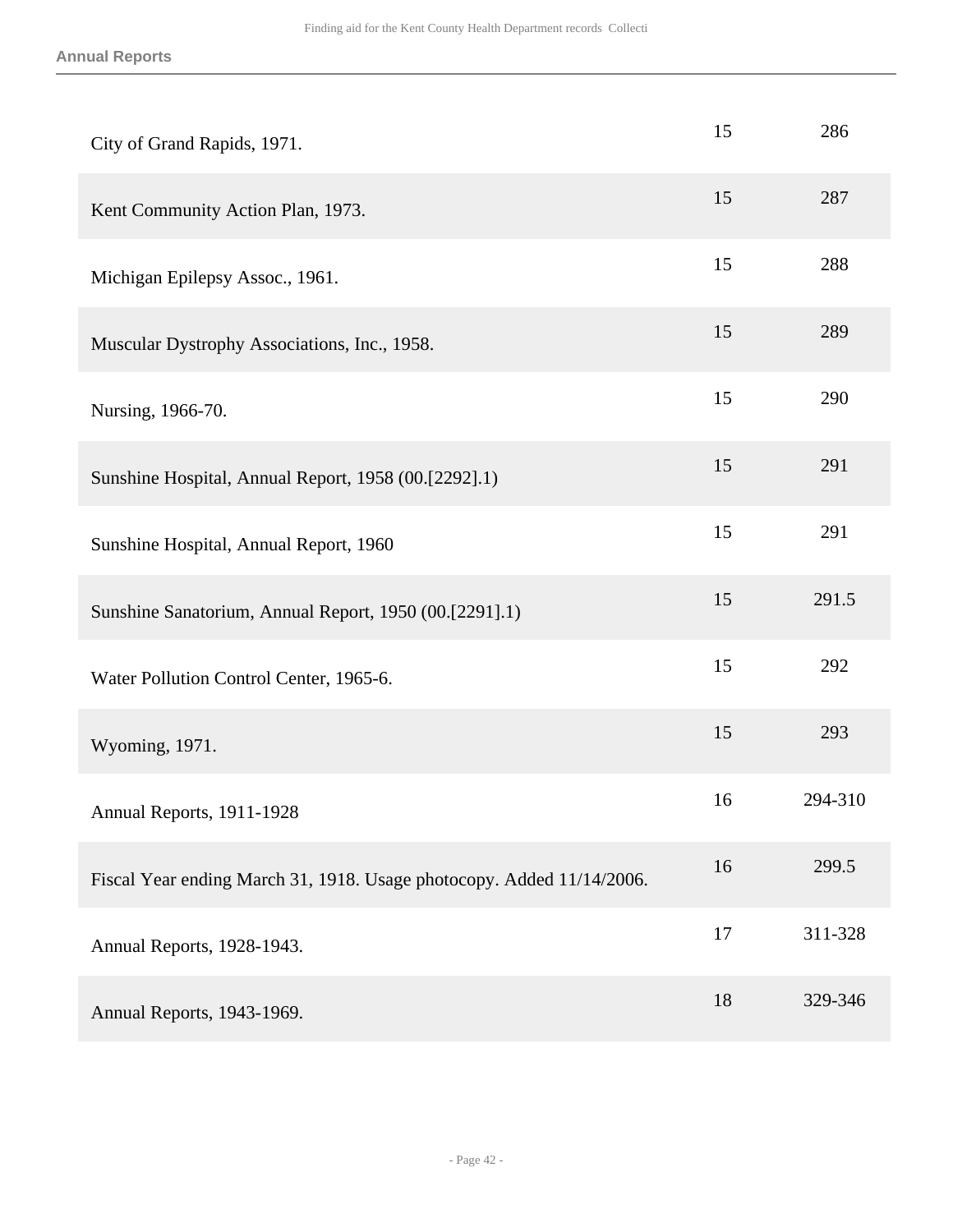|                                                                                                              |            | <b>Box</b> |
|--------------------------------------------------------------------------------------------------------------|------------|------------|
| Annual Reports, 1951-1976.                                                                                   |            | 19         |
|                                                                                                              | <b>Box</b> | Folder     |
| Camp Lake Housing Survey, 1959.                                                                              | 20         | 347        |
| City Vision, Monthly Activity Rpts., 1967.                                                                   | 20         | 348        |
| Community Action Program, Monthly Reports, 1966-7.                                                           | 20         | 349        |
| Continuing Educational Center for Girls an Educational Project for<br>Pregnant Girls, 1967.                  | 20         | 350        |
| Council of Social Agencies on the Proposed Combination of the City and<br>County Health Department.          | 20         | 351        |
| Department of Social Services, 1971.                                                                         | 20         | 352        |
| Descriptive Stats. About Immunization Rendered by the Grand Rapids-<br>Kent County Health Departments, 1962. | 20         | 353        |
| Don Mills Youth Scene.                                                                                       | 20         | 354        |
| Grand Rapids-Kent County Alcoholism Control Program.                                                         | 20         | 355        |
| Grand Rapids-Kent County Public Health Program, 1967.                                                        | 20         | 356        |
| Hamilton Report, 1948.                                                                                       | 20         | 357        |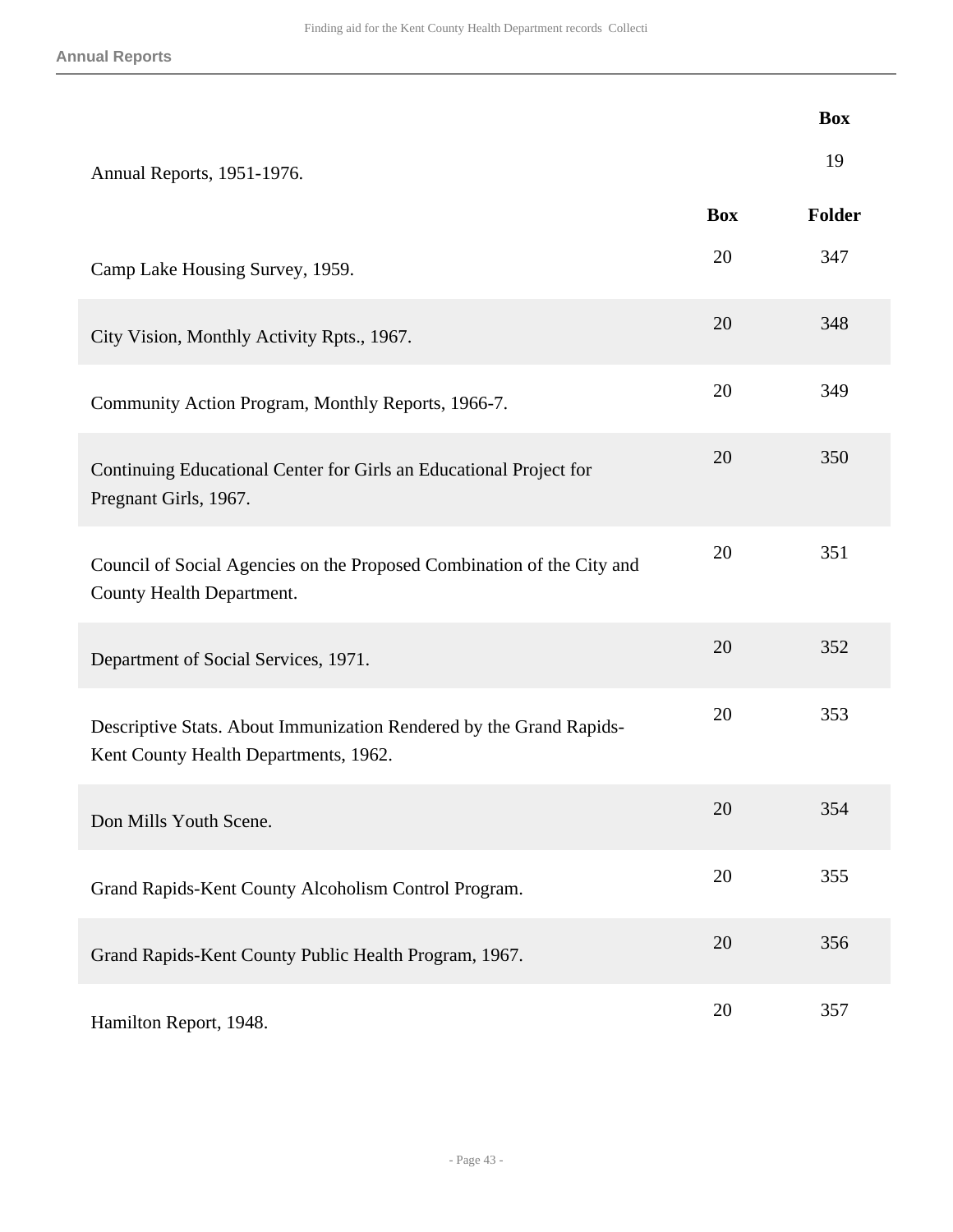| Health Directors Report, 1954-9.                                                    | 20 | 358-362 |
|-------------------------------------------------------------------------------------|----|---------|
| Kent County Public Health Biennial Program Plan, 1969-73.                           | 21 | 363-366 |
| Medical Director Report, 1955-56.                                                   | 21 | 367-369 |
| Medical Director Report, 1957-9.                                                    | 22 | 370-373 |
| Michigan Department of Health, Lansing: Administrative and Consultant<br>Personnel. | 22 | 374     |
| Monthly Activity Reports, 1966.                                                     | 23 | 375-386 |
| Monthly Activity Reports, 1967-8.                                                   | 24 | 387-410 |
| Monthly Activity Reports, Adult Health Division.                                    | 25 | 411-423 |
| Monthly Code Report of Activities, Health and Special Services, 1966.               | 26 | 424     |
| Monthly Code Report of Activities, Maternal and Child Health Division,<br>1966-7.   | 26 | 425     |
| Monthly Code Report of Activities, Adult Health Division, 1968.                     | 26 | 426     |
| Monthly Report, Community Action Program, 1966-7.                                   | 26 | 427     |
| Michigan Department of Mental Health, Report on Program and Budget,<br>1960.        | 26 | 428     |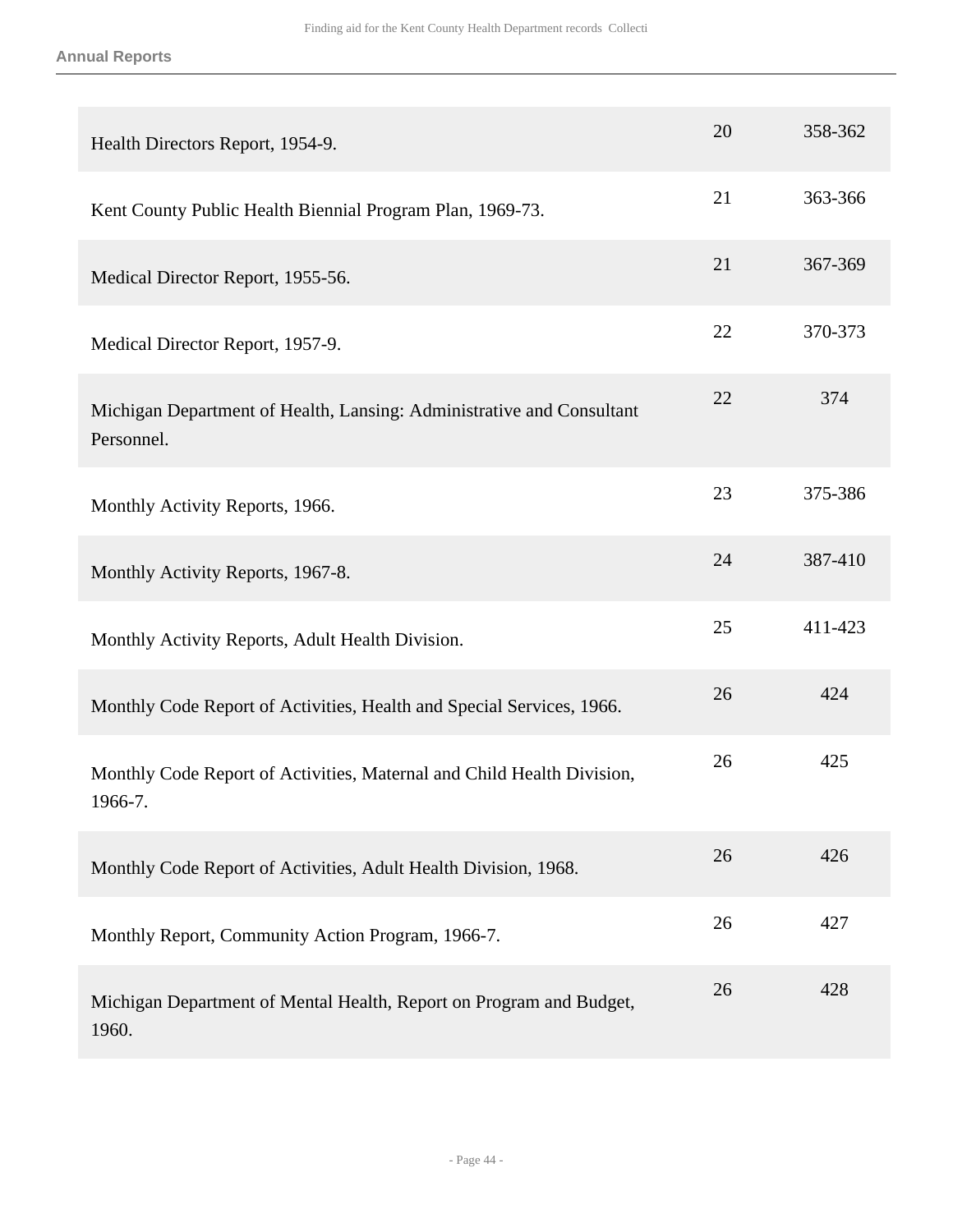**Annual Reports**

| Monthly Narrative Reports, Environmental Health Division, 1959-67.                                   | 26 | 429-431 |
|------------------------------------------------------------------------------------------------------|----|---------|
| Nursing Division Planning of Work Load for 1961.                                                     | 27 | 432     |
| Nursing Worksheets, 1968.                                                                            | 27 | 433     |
| Proceedings of the Second Annual Conference on Rehabilitation Services<br>in Tuberculosis Hospitals. | 27 | 434     |
| Proposal for Reorganization of Water Resources Functions.                                            | 27 | 434a    |
| Report of the Committee on Preventoria of the National Tuberculosis<br>Association.                  | 27 | 435     |
| Research Reports.                                                                                    | 27 | 436     |
| Rockford Area Study Committee Report, 1968.                                                          | 27 | 437     |
| Sheldon Complex, Evening Class, 1966.                                                                | 27 | 438     |
| Social Service, 1966-7.                                                                              | 27 | 439     |
| Social Service, Group Work, 1966-7.                                                                  | 28 | 440-441 |
| Sheldon Complex, Health Class, 1966-7.                                                               | 28 | 442-443 |
| T.B. Clinic, Monthly Activity Repts., 1966-7.                                                        | 28 | 444     |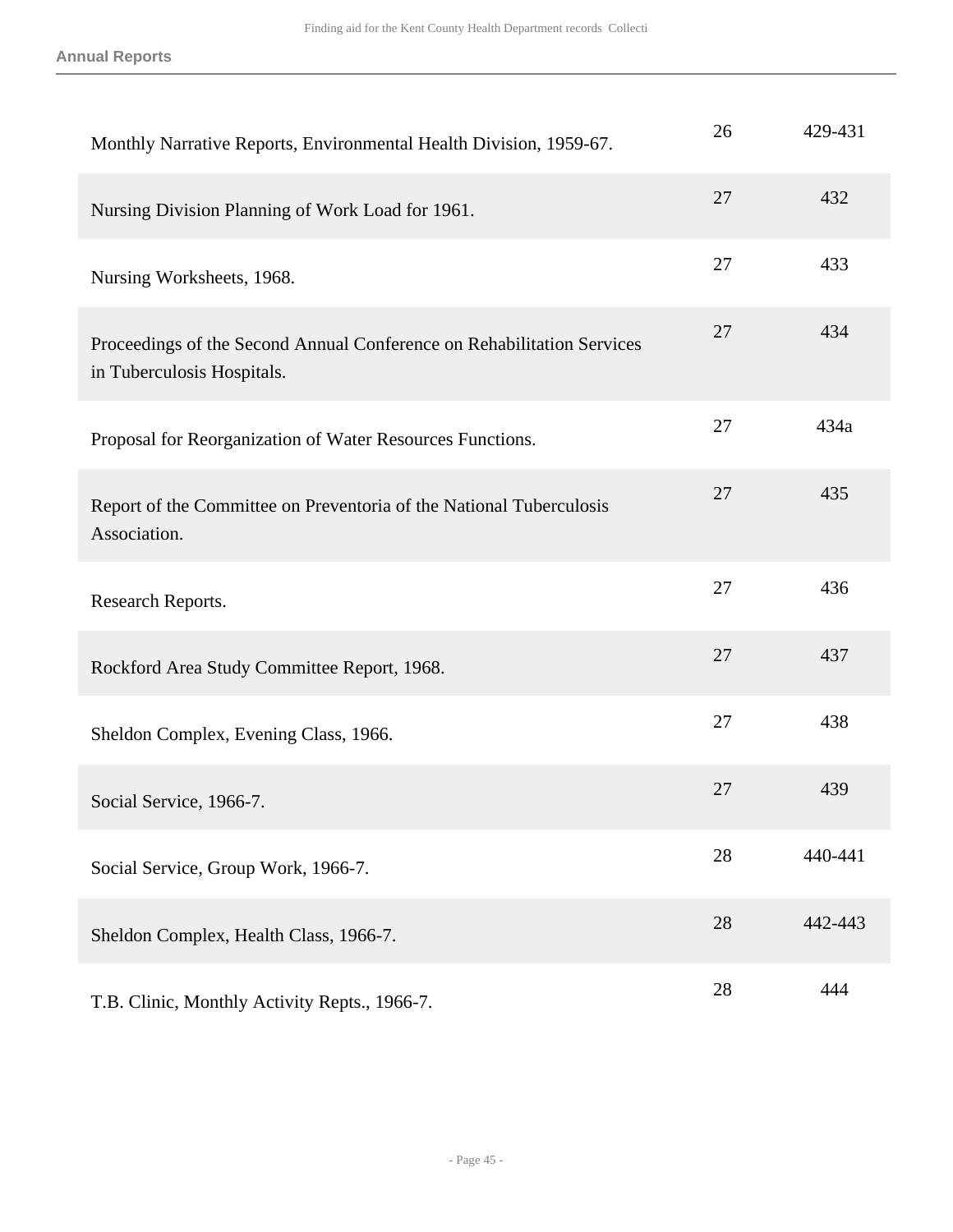**Series XXIV. Statistics.**

<span id="page-45-0"></span>

|                                                                                                                                 | <b>Box</b> | <b>Folder</b> |
|---------------------------------------------------------------------------------------------------------------------------------|------------|---------------|
| <b>Scope and Contents note</b><br>Statistics concerning nursing, population, whooping cough, and vital statistics are included. |            |               |
| <b>Series XXIV. Statistics.</b>                                                                                                 |            |               |
| Youth Contact Center, Statistical Summary of Operations, 1971.                                                                  | 28         | 454           |
| VIP Project Summer, 1969.                                                                                                       | 28         | 453           |
| Unwed Mother's Group, Weekly, 1967.                                                                                             | 28         | 452           |
| Unwed Mother's Group, 1967.                                                                                                     | 28         | 451           |
| U.C.S. Agency Self Evaluation.                                                                                                  | 28         | 450           |
| U.C.S. Planning Division Neighborhood Community Center Study<br>Committee, 1967.                                                | 28         | 449           |
| Tops for Teens Club, Weekly Rpts., 1966-7.                                                                                      | 28         | 448           |
| Time Study Report-Integrated Nursing Program, 1961.                                                                             | 28         | 447           |
| The 12 Madison Project.                                                                                                         | 28         | 446           |
| Teenage Health Program, Weekly, 1966-7.                                                                                         | 28         | 445           |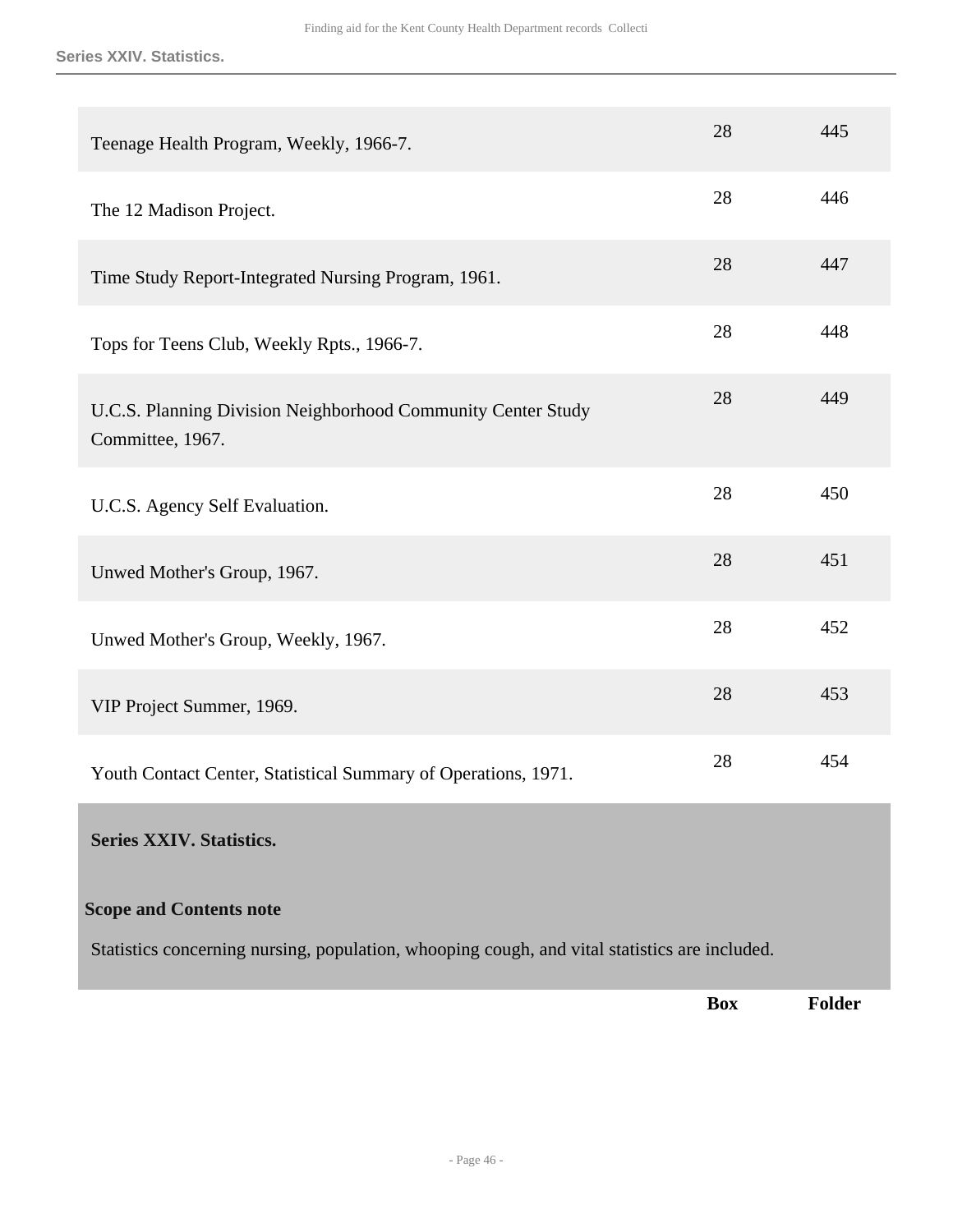| 1960-9.                     | 28 | 455 |
|-----------------------------|----|-----|
| Nursing, 1971.              | 28 | 456 |
| Nursing, 1965-6.            | 28 | 457 |
| Population, 1964.           | 28 | 458 |
| <b>Statistical Reports.</b> | 28 | 459 |
| Vital Statistics, 1940-4.   | 28 | 460 |
| Whooping Cough, 1928-53.    | 28 | 461 |

#### <span id="page-46-0"></span>**Scope and Contents note**

Subject Notes cover a variety of subjects pertaining to social work and health education fields. Some of the subjects include: alcoholism, arthritis, birth defects, cancer, child abuse, tuberculosis, child development, civil defense, drug addiction, contagious diseases, crippled adults and children, day care, delinquency, divorce, environmental health, epidemiology, heart disease, physically handicapped, poison prevention, poverty, rubella, scabies, still births, swine flu, and welfare.

|                               | <b>Box</b> | Folder |
|-------------------------------|------------|--------|
| <b>Adult Education.</b>       | 29         | 462    |
| Adult Health-Chronic Disease. | 29         | 463    |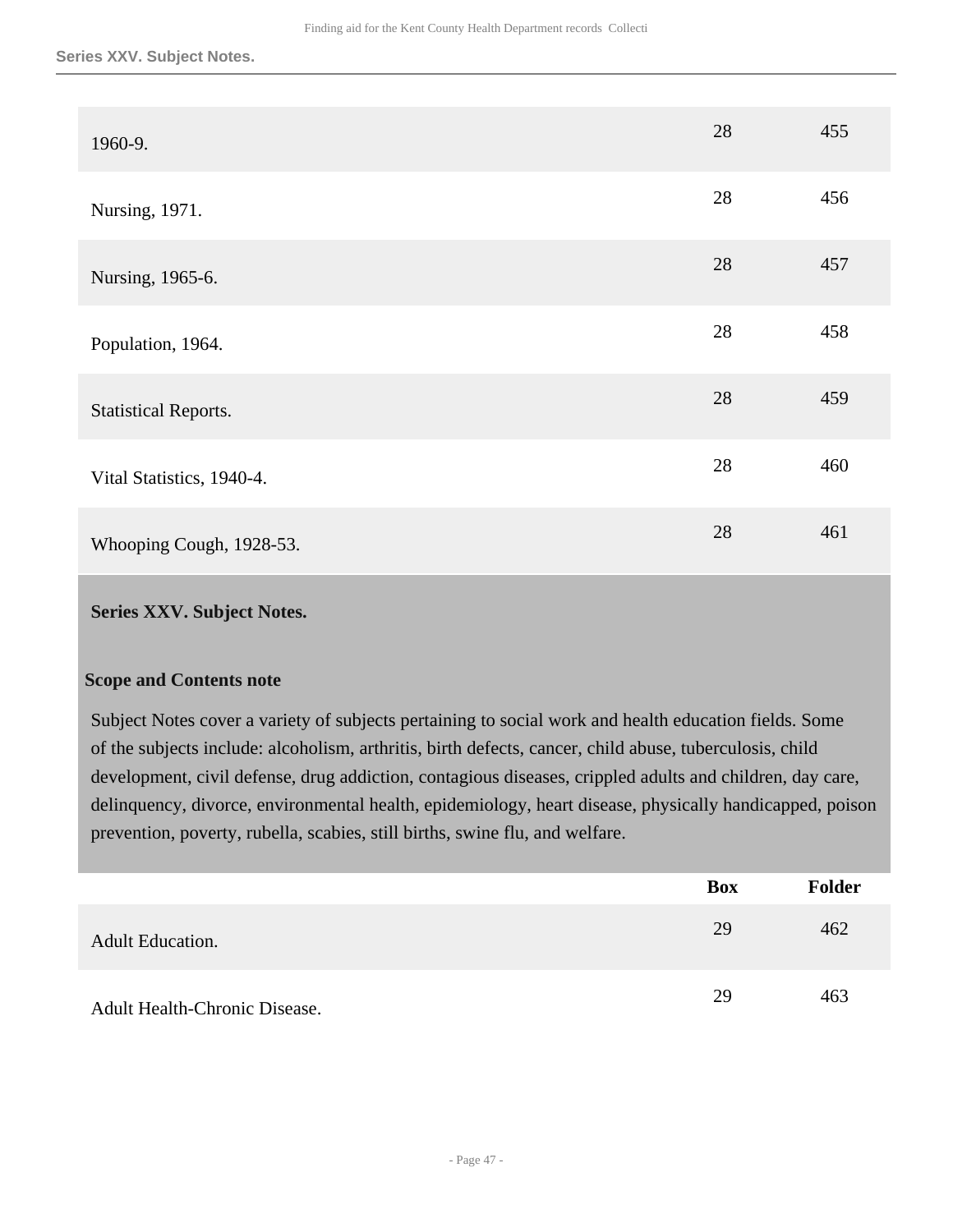| Alcoholism.                        | 29 | 464-465 |
|------------------------------------|----|---------|
| Area Learning Center.              | 29 | 466     |
| Arthritis.                         | 29 | 467     |
| Behavioral Techniques.             | 29 | 468     |
| Birth Defects.                     | 29 | 469     |
| Cancer.                            | 29 | 470     |
| Care of Tuberculosis Patients.     | 29 | 471     |
| Child Abuse.                       | 29 | 472     |
| Child Development.                 | 29 | 473     |
| Civil Defense.                     | 29 | 474     |
| Civil Defense, Emergency Hospital. | 29 | 475     |
| Civil Defense, Medical Regions.    | 29 | 476     |
| Civil Rights.                      | 29 | 477     |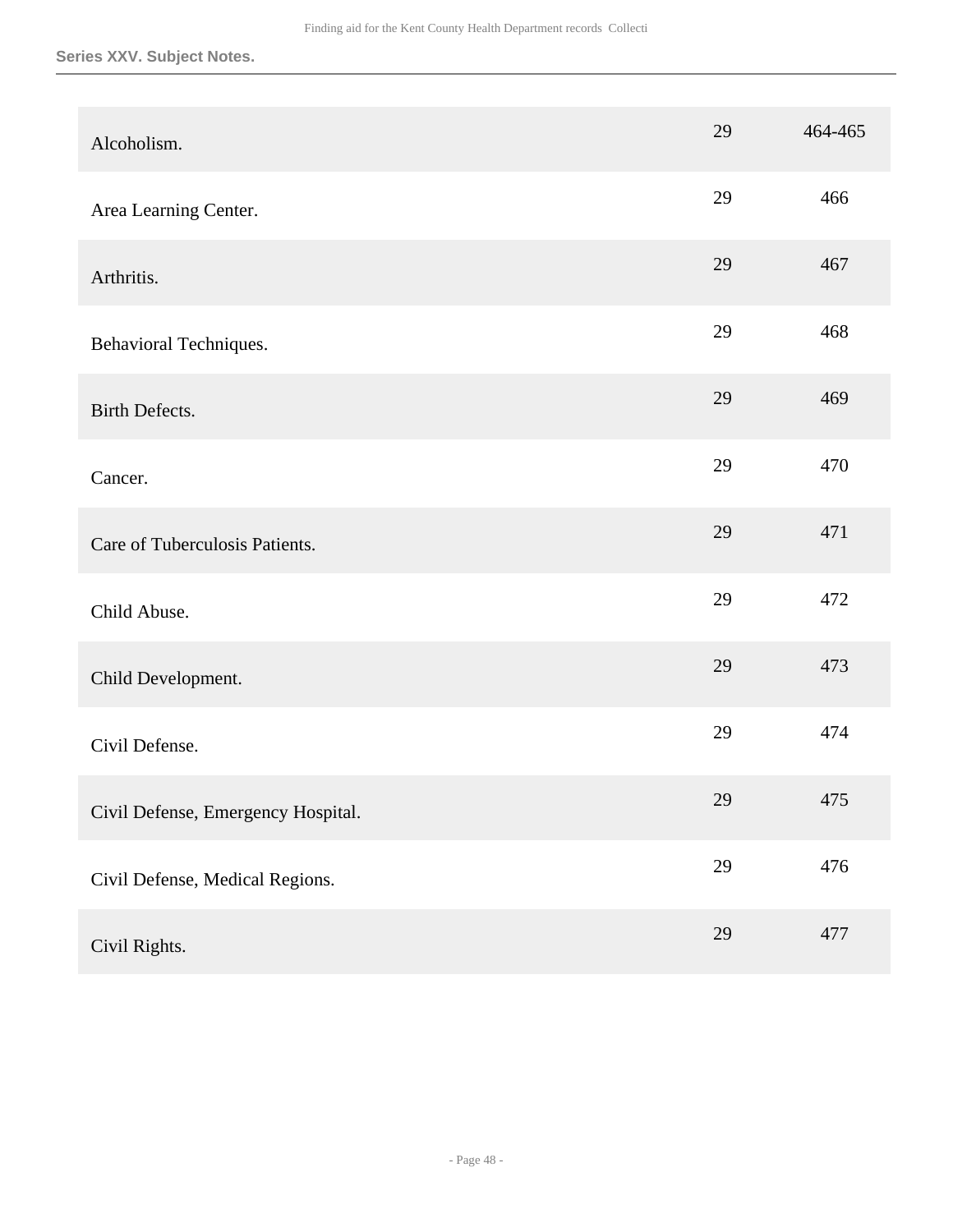| Pregnant Lower-Class Negro and White Women's attitudes toward<br>Illegitimacy. | 29 | 478     |
|--------------------------------------------------------------------------------|----|---------|
| Sheldon Complex.                                                               | 29 | 479     |
| Contagious Diseases, 1962-4.                                                   | 29 | 480     |
| Coordinated Home Care-Guidelines.                                              | 29 | 481     |
| Crippled Adults and Children.                                                  | 29 | 482     |
| D.A. Blodgett Homes for Children.                                              | 30 | 483     |
| Day Care-Studies and Services.                                                 | 30 | 484     |
| Delinquency.                                                                   | 30 | 485     |
| Divorce.                                                                       | 30 | 486     |
| Drug Addiction.                                                                | 30 | 487     |
| ECHO.                                                                          | 30 | 488     |
| Environmental Health.                                                          | 30 | 489     |
| Epidemiology.                                                                  | 30 | 490-492 |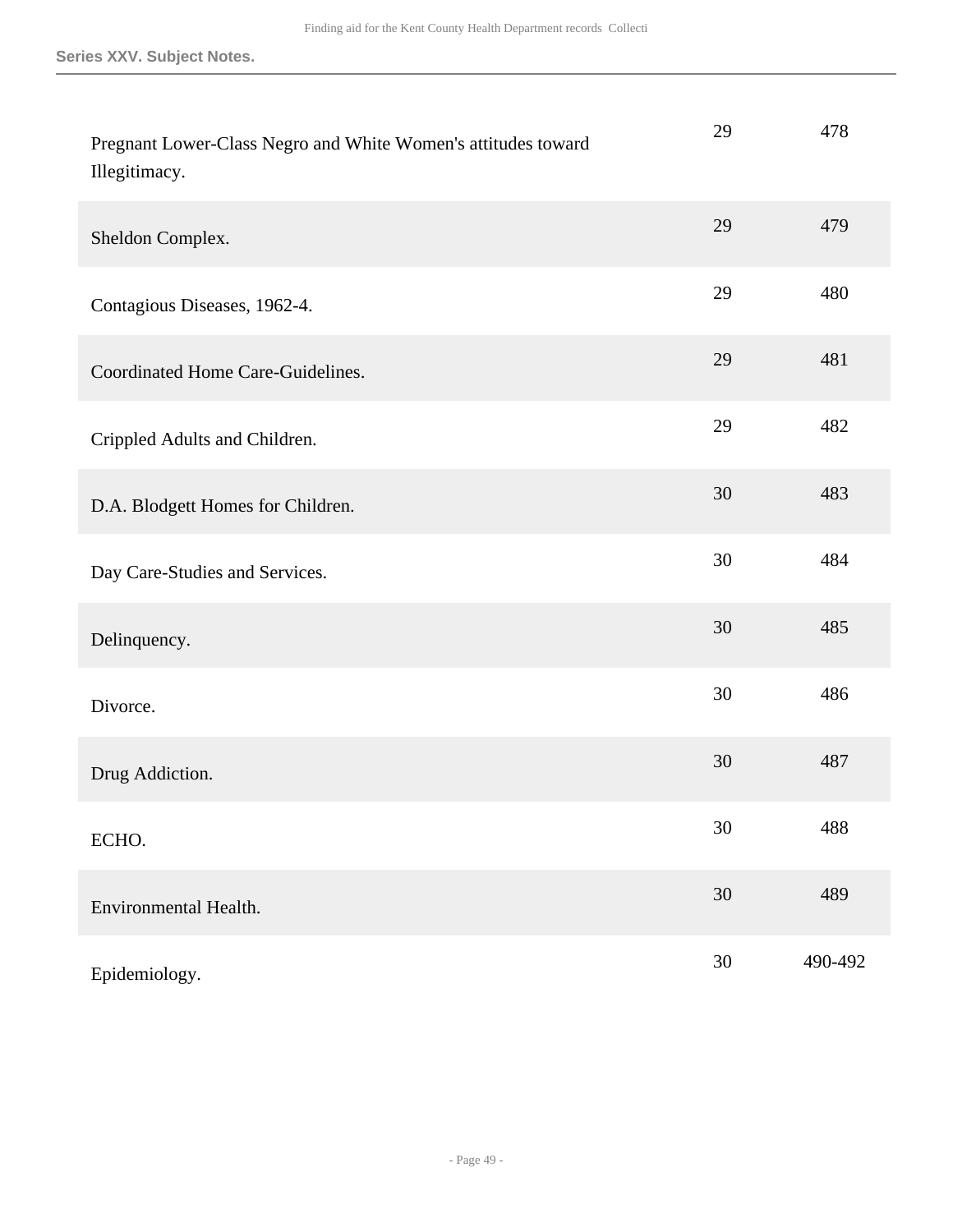| Epilepsy.                                         | 30 | 493 |
|---------------------------------------------------|----|-----|
| Fluoridation.                                     | 30 | 494 |
| Health, Welfare, and Recreation Priorities Study. | 31 | 495 |
| Heart Disease.                                    | 31 | 496 |
| Home and Family Life.                             | 31 | 497 |
| Home Safety.                                      | 31 | 498 |
| Human Behavior and the Social Environment.        | 31 | 499 |
| How Children Grow and Develop.                    | 31 | 500 |
| Illegitimacy.                                     | 31 | 501 |
| Immunization.                                     | 31 | 502 |
| Kent County Health Department Services.           | 31 | 503 |
| Legal Aide.                                       | 31 | 504 |
| Measles Program, 1966.                            | 31 | 505 |
| Measles Promotion Programs.                       | 31 | 506 |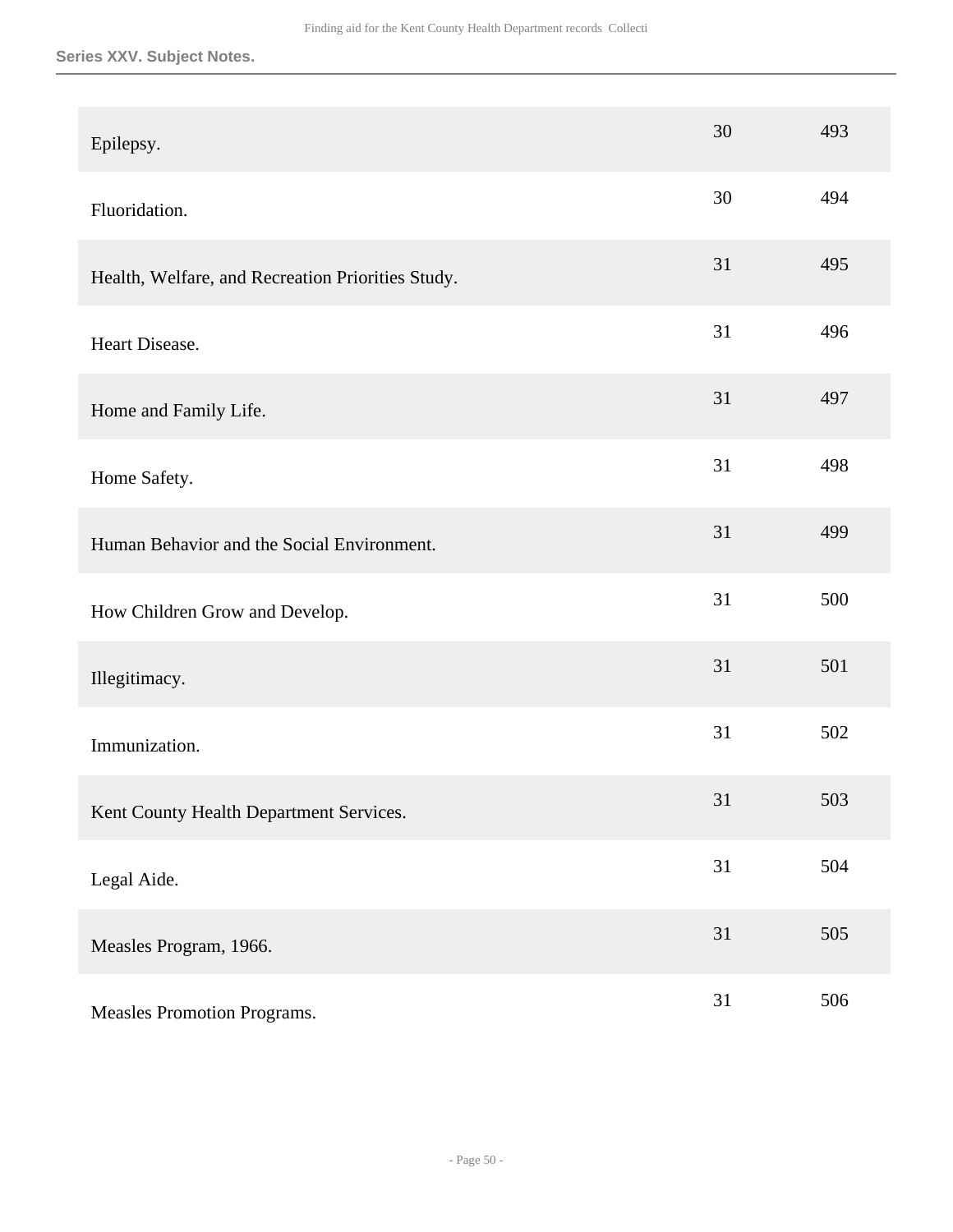| MEDICARE-Medical Assistance in Michigan.           | 31 | 507 |
|----------------------------------------------------|----|-----|
| Mental Retardation.                                | 31 | 508 |
| Methodist Community House.                         | 31 | 509 |
| Migrant Services.                                  | 31 | 510 |
| Muscular Dystrophy.                                | 31 | 511 |
| Nursing Diagnosis.                                 | 32 | 512 |
| Physically Handicapped.                            | 32 | 513 |
| Poetry.                                            | 32 | 514 |
| Poison Prevention.                                 | 32 | 515 |
| Poverty.                                           | 32 | 516 |
| Public Act No. 54 of 1963.                         | 32 | 517 |
| Rehabilitation-Nursing.                            | 32 | 518 |
| Rubella, German Measles, Vaccine Project, 1969-70. | 32 | 519 |
| Rubella Immunization.                              | 32 | 520 |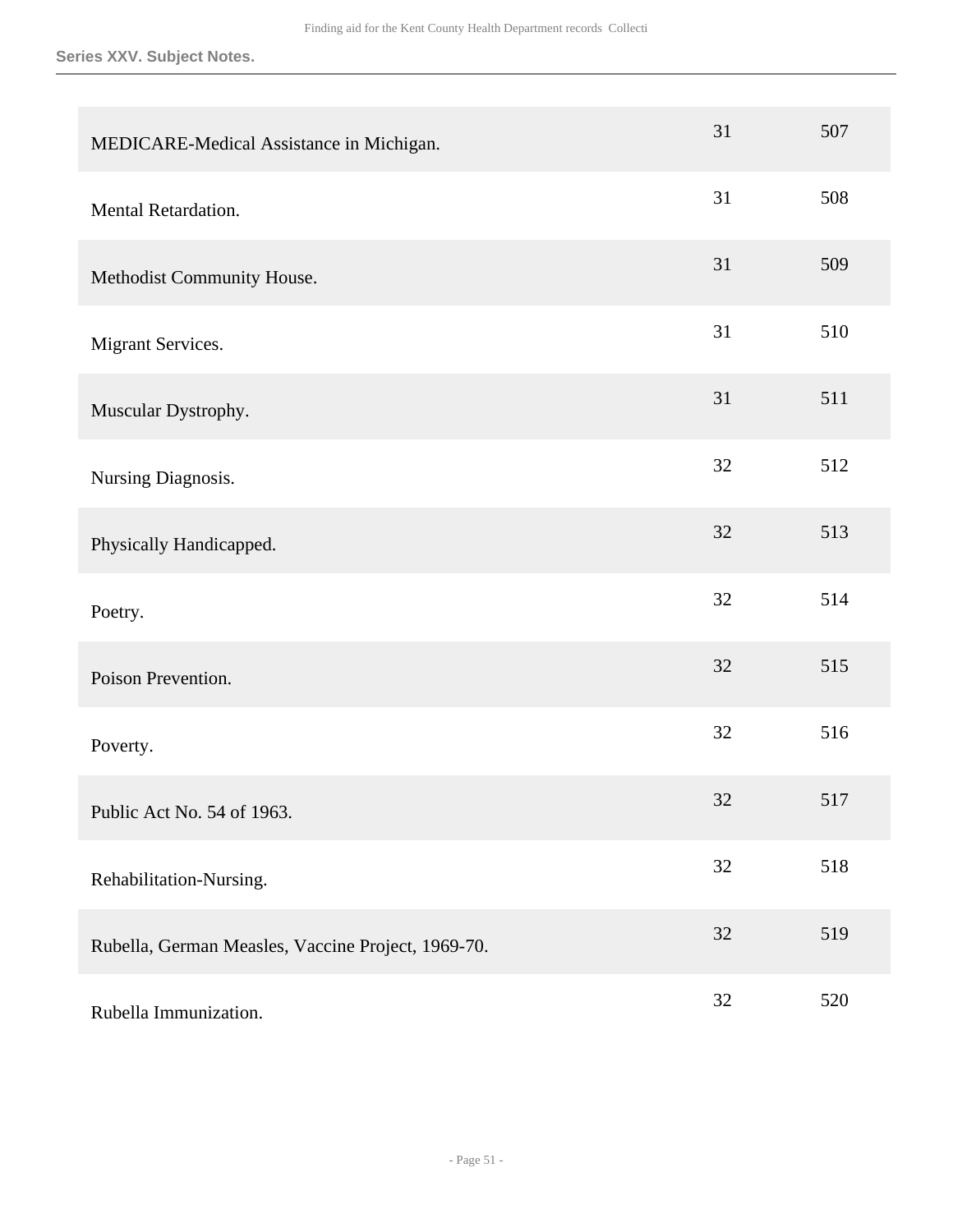#### **Series XXVI. Worksheets.**

| Scabies.                    | 32 | 521     |
|-----------------------------|----|---------|
| Stillbirths.                | 32 | 522     |
| <b>Street Name Changes.</b> | 32 | 523     |
| Swine Flu, 1976.            | 32 | 524     |
| Three-year Olds.            | 32 | 525     |
| Tuberculosis.               | 32 | 526-528 |
| United Community Services.  | 33 | 529     |
| Welfare.                    | 33 | 530     |

#### <span id="page-51-0"></span>**Series XXVI. Worksheets.**

#### **Scope and Contents note**

Worksheets provide problems and issues that a social worker may observe in their work.

<span id="page-51-1"></span>

|                                  | <b>Box</b> | <b>Folder</b> |
|----------------------------------|------------|---------------|
| 1969                             | 14         | 575           |
| <b>Series XXVII. Photographs</b> |            |               |
| <b>Scope and Contents note</b>   |            |               |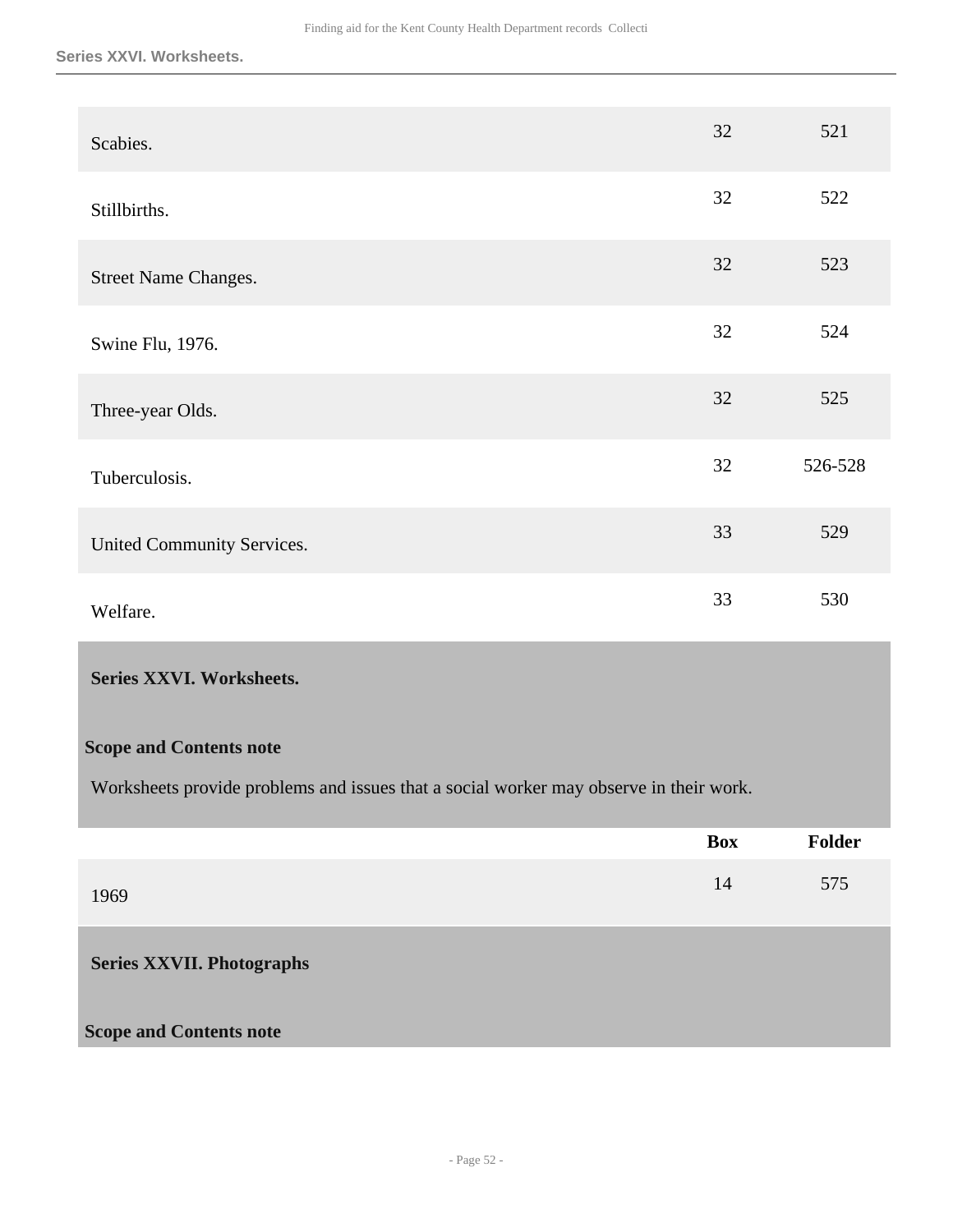Photographs and Glass Lantern Plates. One of the largest series in the collection, these image include those documenting staff and events, as well as many images which have been used in the publications elsewhere in the collection. They illustrate various programs and projects of Kent County Health Department. There are numerous photographs regarding the administration. In addition to the photographs, there are several glass lantern plates illustrating some diseases, and showing the nursing staff during the early years of the Health Department. The majority of the plates, however, show or portray children during their medical checkups. Certain uses of some images may be restricted due to privacy concerns.

|                                                                                                                                                                                                                                     | <b>Box</b> | <b>Folder</b> |
|-------------------------------------------------------------------------------------------------------------------------------------------------------------------------------------------------------------------------------------|------------|---------------|
| 1. 2 copies of b/w 8x10 photos of health care worker taking the blood<br>pressure of an elderly woman. Note: This is a Grand Rapids Press<br>photograph, by Fred Barnes, and permission must be obtained from the<br>Press for use. | 33.5       | 1             |
| 2. 1 b/w 8x10 photo of a health care worker (same as in image 1. above,<br>holding an infant, with another woman (mother) bending down. Grand<br>Rapids Press Photo, permission must be obtained from the Press for use.            | 33.5       | 1             |
| 3. b/w 8x10 copy photo, source unknown, showing a man checking 55-<br>gallon drums in a field [toxic waste?]                                                                                                                        | 33.5       |               |
| 4. b/w 8x10 copy photo, source unknown, showing a man with a back pack<br>riding a bicycle, perhaps in front of the Health Department building.                                                                                     | 33.5       | 1             |
| 5. 3.5x5 b/w snapshot of a meeting with 6 people at a table, and others in<br>an audience facing the table, 2-83                                                                                                                    | 33.5       | 1             |

#### **Photographs found elsewhere in the collection (034-9-147, 17 items)**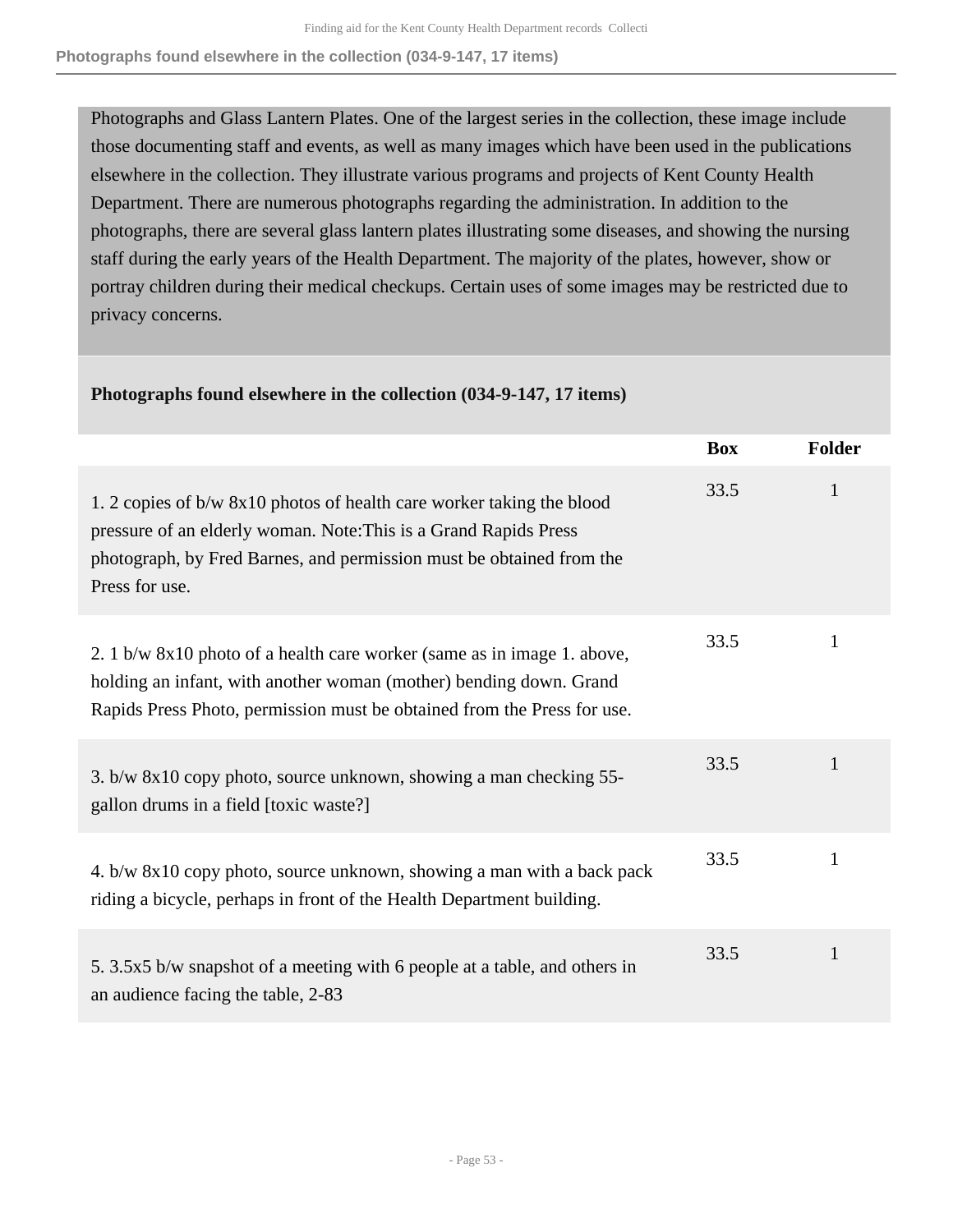**Photographs found elsewhere in the collection (034-9-147, 17 items)**

| 6. Man posting a "condemned" sign on a house. Also a transparency for<br>this item.                                                                                        | 33.5 | 1            |
|----------------------------------------------------------------------------------------------------------------------------------------------------------------------------|------|--------------|
| 7. Two men talking about a computer printout.                                                                                                                              | 33.5 | $\mathbf{1}$ |
| 8. Two men consulting at a desk over a map. Poster with dog "Heartworm"<br>Life Cycle" hanging on the wall.                                                                | 33.5 | $\mathbf{1}$ |
| 9. Woman standing at a table with food examples on plates, cups. Nutrition<br>demonstration?                                                                               | 33.5 | 1            |
| 10. Woman talking with teen at door to house, snow on ground.                                                                                                              | 33.5 | $\mathbf{1}$ |
| 11. Class room setting. Audiology testing? Woman seated at table with<br>boy wearing head phones.                                                                          | 33.5 | $\mathbf{1}$ |
| 12. Woman weighing infant on scales.                                                                                                                                       | 33.5 | $\mathbf{1}$ |
| 13. Health care working giving injection in arm of man (African<br>American).                                                                                              | 33.5 | 1            |
| 14. Eye testing. Class room setting. Boy (African American) looking in<br>equipment similar to that used for eye tests for driver's license. Woman<br>and girl looking on. | 33.5 |              |
| 15. Woman with flashlight, notepad and food thermometer checking stock,<br>or checking the storage environment? [inspection]                                               | 33.5 | $\mathbf{1}$ |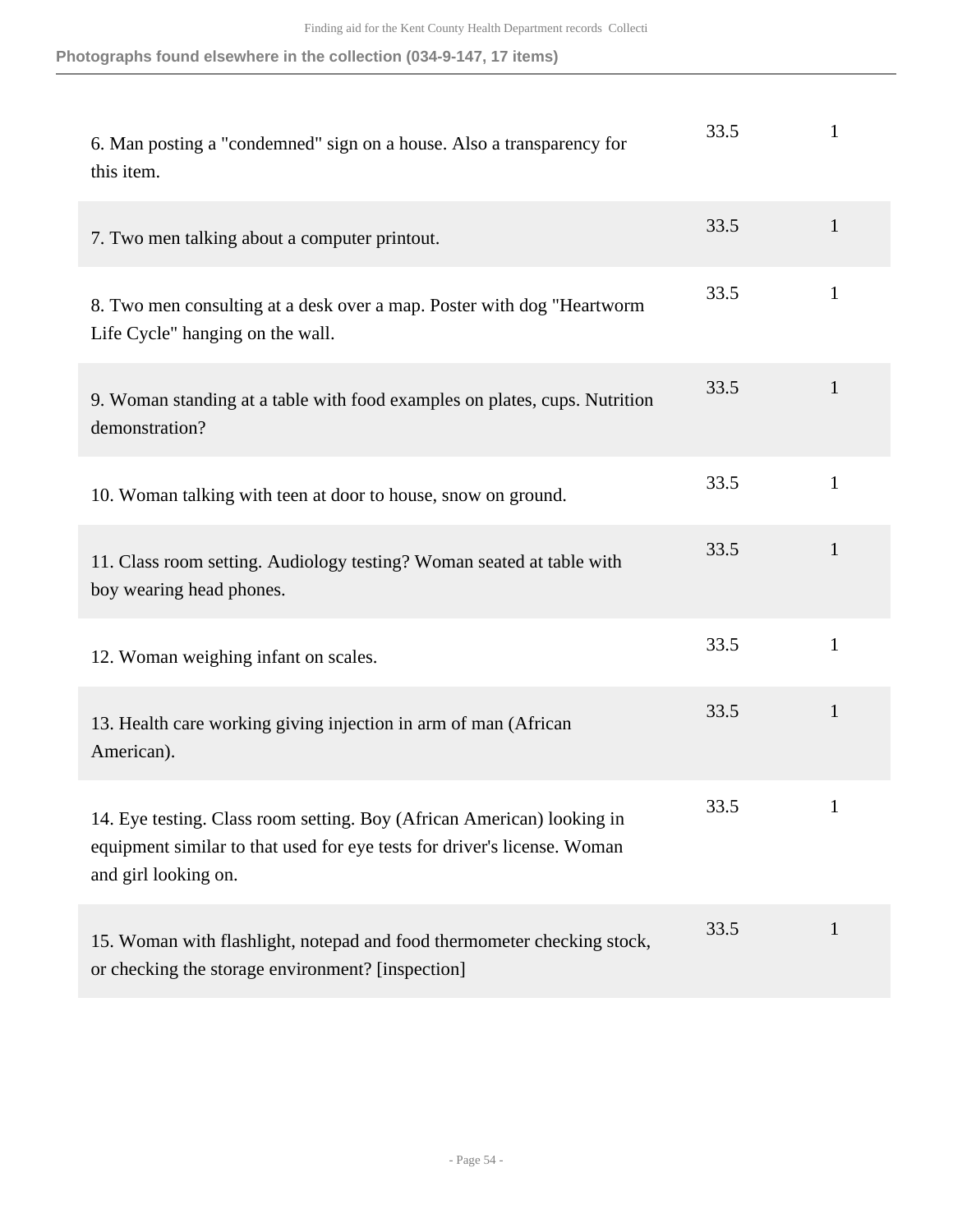**Prints from Glass Slides given to the GRPL (14 copy prints) 1997.023, adde...**

## **Prints from Glass Slides given to the GRPL (14 copy prints) 1997.023, added 11/20/2006. Note: Some of these images are also found at 185-3-67, documented there as 1930s era.**

|                                                                                                                                                                                     | <b>Box</b> | Folder         |
|-------------------------------------------------------------------------------------------------------------------------------------------------------------------------------------|------------|----------------|
| 1. American Laundry & Cleaners sign near Sycamore S.E. Street sign.<br>With Marquee sign: K.O. Polio Oral Vaccine this Saturday. Brick building<br>in the background.               | 33.5       | $\overline{2}$ |
| 2. Health inspection. Interior view, man in suit checking equipment.                                                                                                                | 33.5       | $\overline{2}$ |
| 3. Unidentified house with boarded up doors, next to unidentified<br>institutional building.                                                                                        | 33.5       | $\overline{2}$ |
| 4. Unidentified business building with several doors, and perhaps living<br>above."Condemned".                                                                                      | 33.5       | $\overline{2}$ |
| 5. "These structures are now occupied by four families, all with children;<br>the inside is in keeping with the outside. Each structure brings in about<br>\$25.00 rent per month." | 33.5       | $\overline{2}$ |
| 6. Bathroom. \$8.00 per month home. Sink chair, toilet.                                                                                                                             | 33.5       | $\overline{2}$ |
| 7. Groups of homes served by toilets in barns or sheds, with two out house<br>stalls illustrated.                                                                                   | 33.5       | $\overline{2}$ |
| 8. Outside toilet accommodations for several families on Ottawa Avenue.                                                                                                             | 33.5       | 2              |
| 9. Toilet on raised platform in basement.                                                                                                                                           | 33.5       | $\overline{2}$ |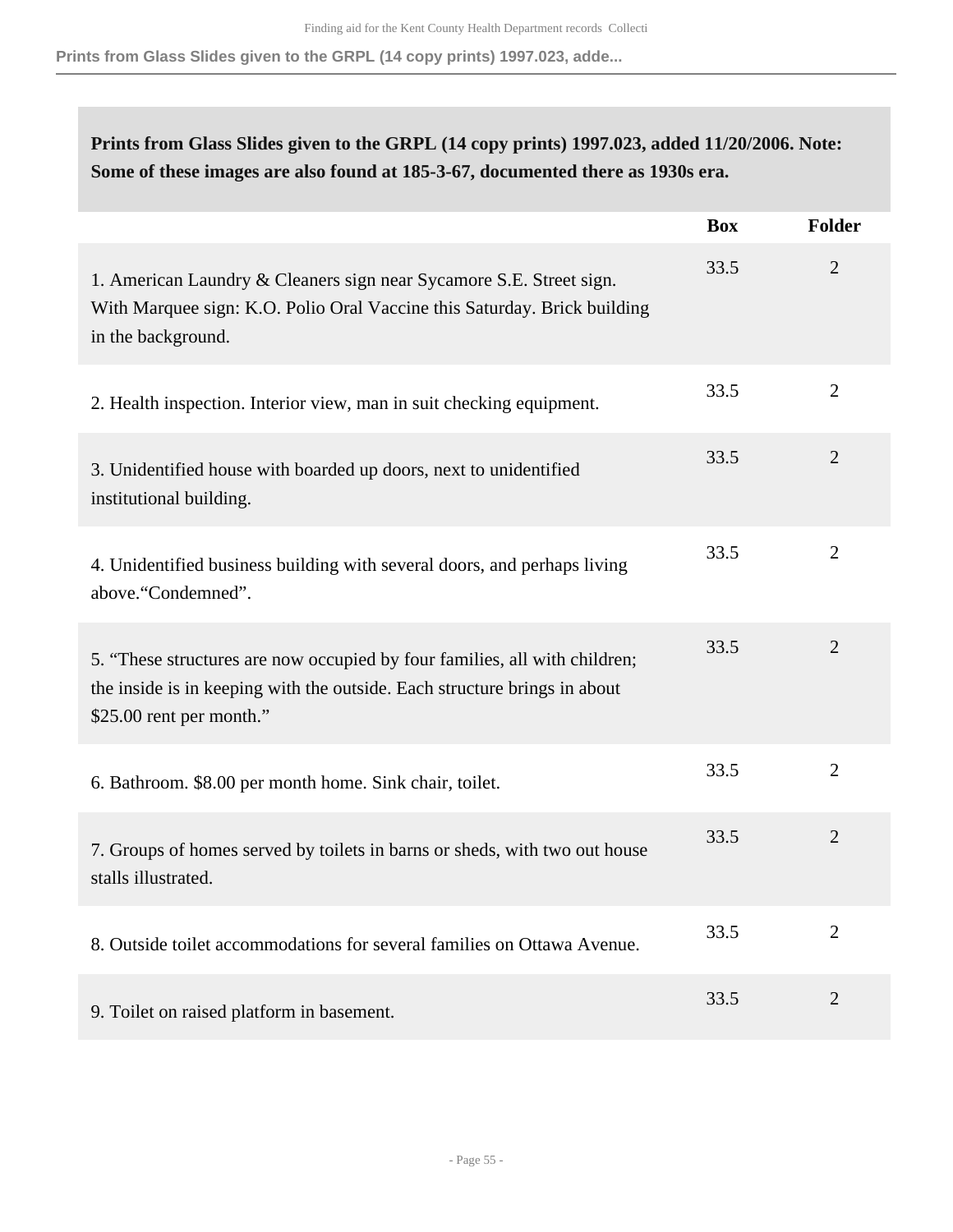| 10. Other unidentified space in basement. "Three children sleep about this<br>semi-basement which is filled with water the year round".                                                                                    | 33.5 | $\overline{2}$ |
|----------------------------------------------------------------------------------------------------------------------------------------------------------------------------------------------------------------------------|------|----------------|
| 11. Kitchen?, with table and chair at left. Oval mirror or illustration<br>hanging on the back wall. Plaster falling from ceiling. "Interior of home on<br>West Side".                                                     | 33.5 | $\overline{2}$ |
| 12. Kitchen with stove, shelving behind on the right, a man standing but<br>not seen due to fading to left, a table/chair bottom right. "Four blocks from<br>the downtown section. Rents on an average of \$8.00 a month." | 33.5 | $\overline{2}$ |
| 13. Thompson Court interior. Stove by door, table & chair by window,<br>toddler in the foreground at bottom.                                                                                                               | 33.5 | $\overline{2}$ |
| 14. Two children seated in high chairs at table. Utensils hanging on the<br>wall above the table. A chair left at end of table, and another chair to the<br>right of the door.                                             | 33.5 | $\overline{2}$ |
| Photographs, 1964-1968                                                                                                                                                                                                     |      |                |
|                                                                                                                                                                                                                            |      |                |

### **In Home Care or Consultation**

|                                                                                                                                           | <b>Box</b> | <b>Folder</b> |
|-------------------------------------------------------------------------------------------------------------------------------------------|------------|---------------|
| .1 Interior. 2 women seated on sofas, one holding an infant, coffee table<br>with various papers and baby bottle. African Americans       | 34         | 531           |
| .2 Interior. Man walking in pajamas being assisted by health care worker<br>wearing an apron. Wheelchair, interior furnishings. Neg. 2957 | 34         | 531           |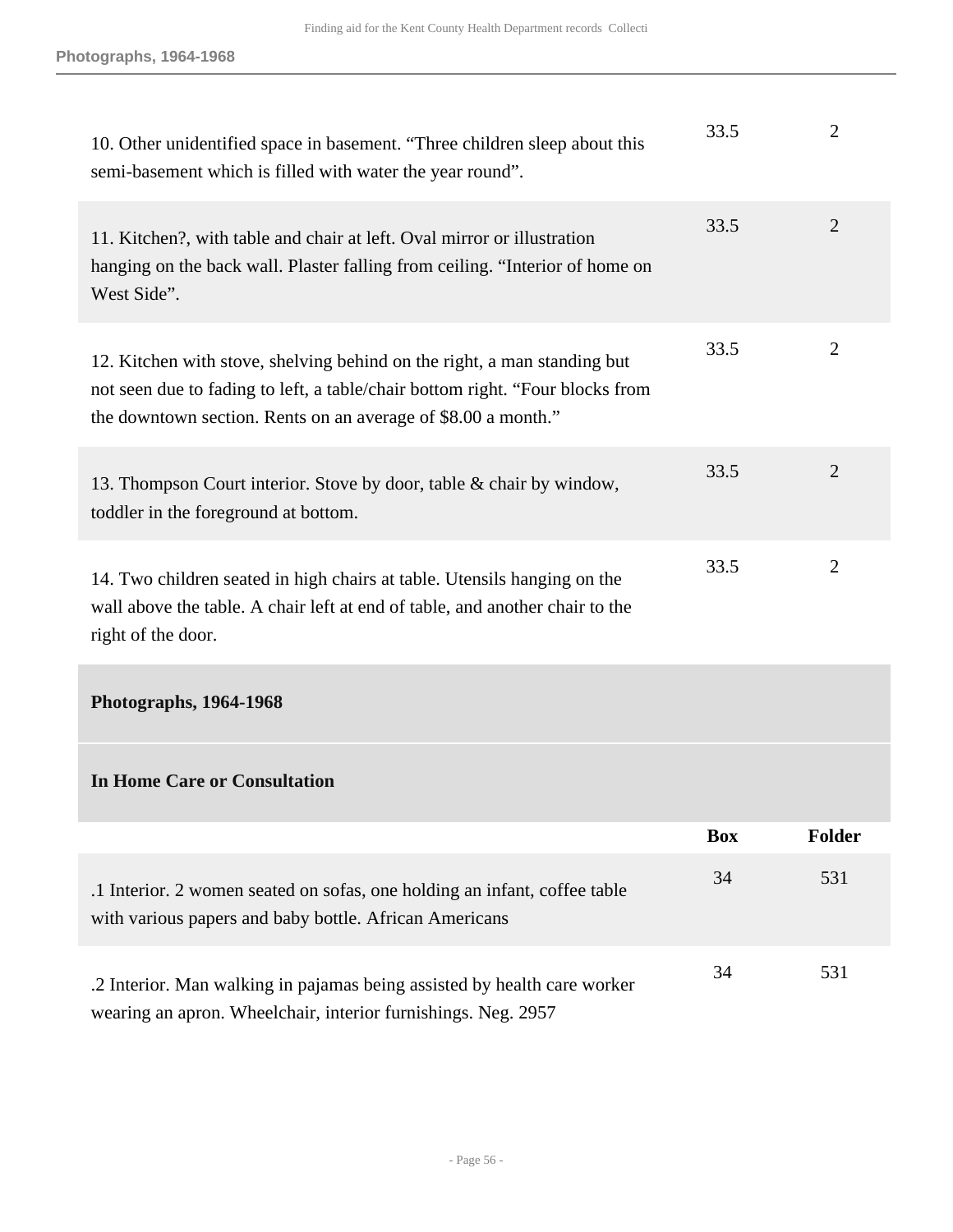| .3 Exterior. African American & Caucasian women with bags, on steps of<br>house.                                                 | 34 | 531 |
|----------------------------------------------------------------------------------------------------------------------------------|----|-----|
| .4 Exterior. Woman in coat with back to camera talking with woman in<br>doorway of home with 2 small children, female $\&$ male. | 34 | 531 |

#### **Health Care Workers**

|                                                                                                                                                                                                        | <b>Box</b> | Folder        |
|--------------------------------------------------------------------------------------------------------------------------------------------------------------------------------------------------------|------------|---------------|
| .5 Interior. Nutrition. "A Guide to Good Eating" poster on wall behind<br>standing woman demonstrating food to 3 seated women.                                                                         | 34         | 531           |
| .6 "Nursing". "C1581-1" 4 women seated at a square table. Open file card<br>box on far table corner.                                                                                                   | 34         | 531           |
| .7 "C1581-3" Man seated with pointer, showing chart to woman, seated, in<br>office.                                                                                                                    | 34         | 531           |
| .8 "C1581-4" Same woman as above working adding(?) machine, with<br>ruled chart and pencil on desk. Books on desk include "Health progress in<br>the United States, 1900-1960" and "Smoking – Health". | 34         | 531           |
| Health care workers with children, at office or school                                                                                                                                                 |            |               |
|                                                                                                                                                                                                        | <b>Box</b> | <b>Folder</b> |
| .9 Woman seated at desk with equipment, girl seated next to desk wearing<br>head phones with hand raised. Hearing tests.                                                                               | 34         | 531           |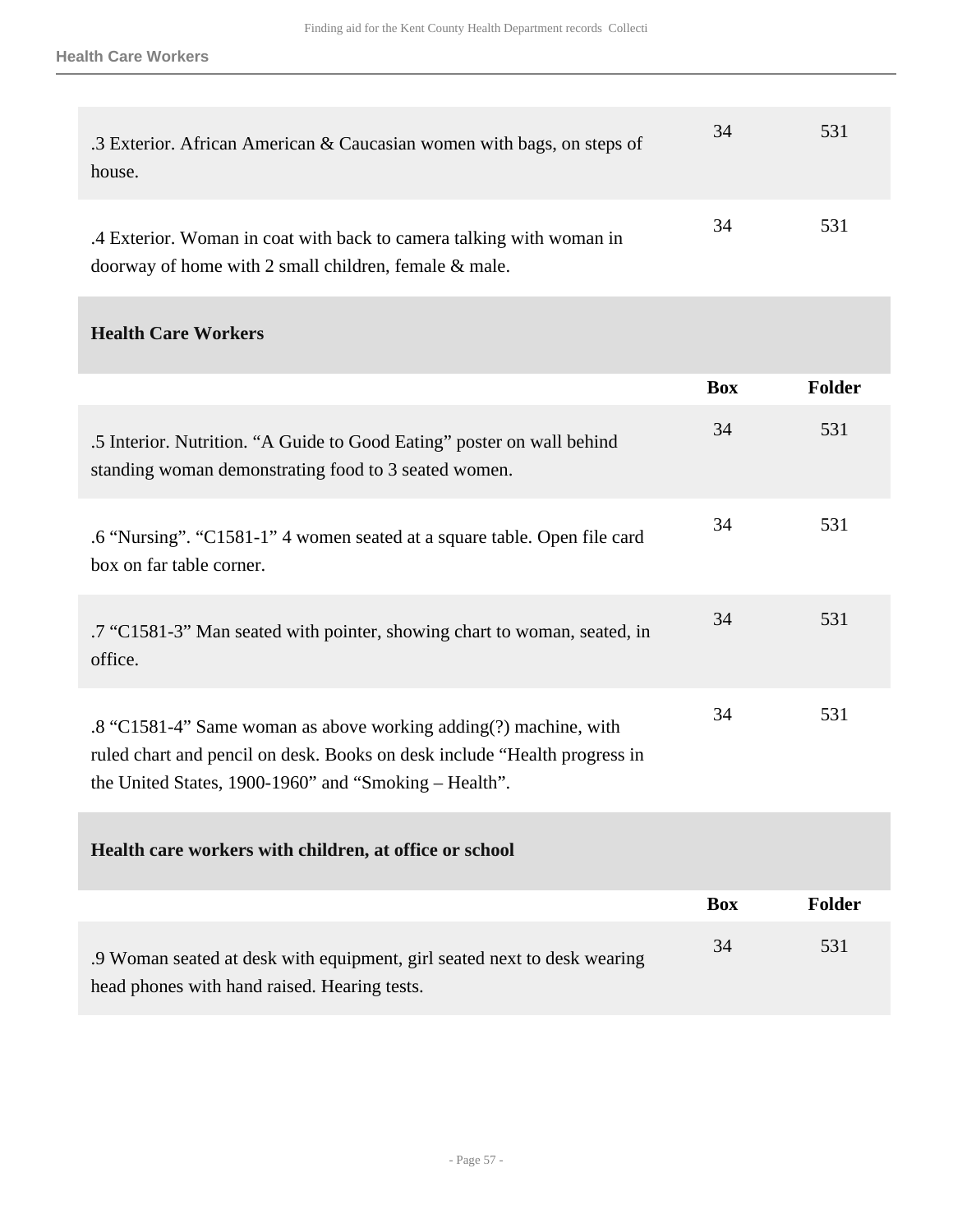| .10 African American woman with infant near scales; woman checking<br>thermometer in male toddlers mouth; woman seated onlooking with female<br>child. | 34 | 531 |
|--------------------------------------------------------------------------------------------------------------------------------------------------------|----|-----|
| .11 Woman seated at square table doing paperwork; woman standing<br>talking to female child standing. Brick wall behind.                               | 34 | 531 |
| .12 Woman with Beltone machine seated in classroom; African American<br>girl wearing earphones raising hand in response to hearing test.               | 34 | 531 |

#### **Exteriors, buildings**

|                                                                                                                                                                                                                                        | <b>Box</b> | Folder |
|----------------------------------------------------------------------------------------------------------------------------------------------------------------------------------------------------------------------------------------|------------|--------|
| .13 Man in plaid jacket looking at "condemned" sign on building at<br>"722?"                                                                                                                                                           | 34         | 531    |
| .14 Unidentified street, 2 story house in poor condition with dark roof $\&$<br>shingles. Corner house at right with arched lattice work over balcony on<br>2nd floor. 2 story building across side street from corner house at right. | 34         | 531    |

"C1581-37"

#### **1969**

|                                                                           | <b>Box</b> | Folder |
|---------------------------------------------------------------------------|------------|--------|
| .15 Mar. 1969 calendar hanging near sink. Nurse administering shot (?) to | 34         | 352    |
| child seated opposite. Woman onlooking wearing hair curlers under scarf.  |            |        |
| Note: In size this photo corresponds more to those in 34-34-531, but the  |            |        |
| calendar date is more in keeping with this folder)                        |            |        |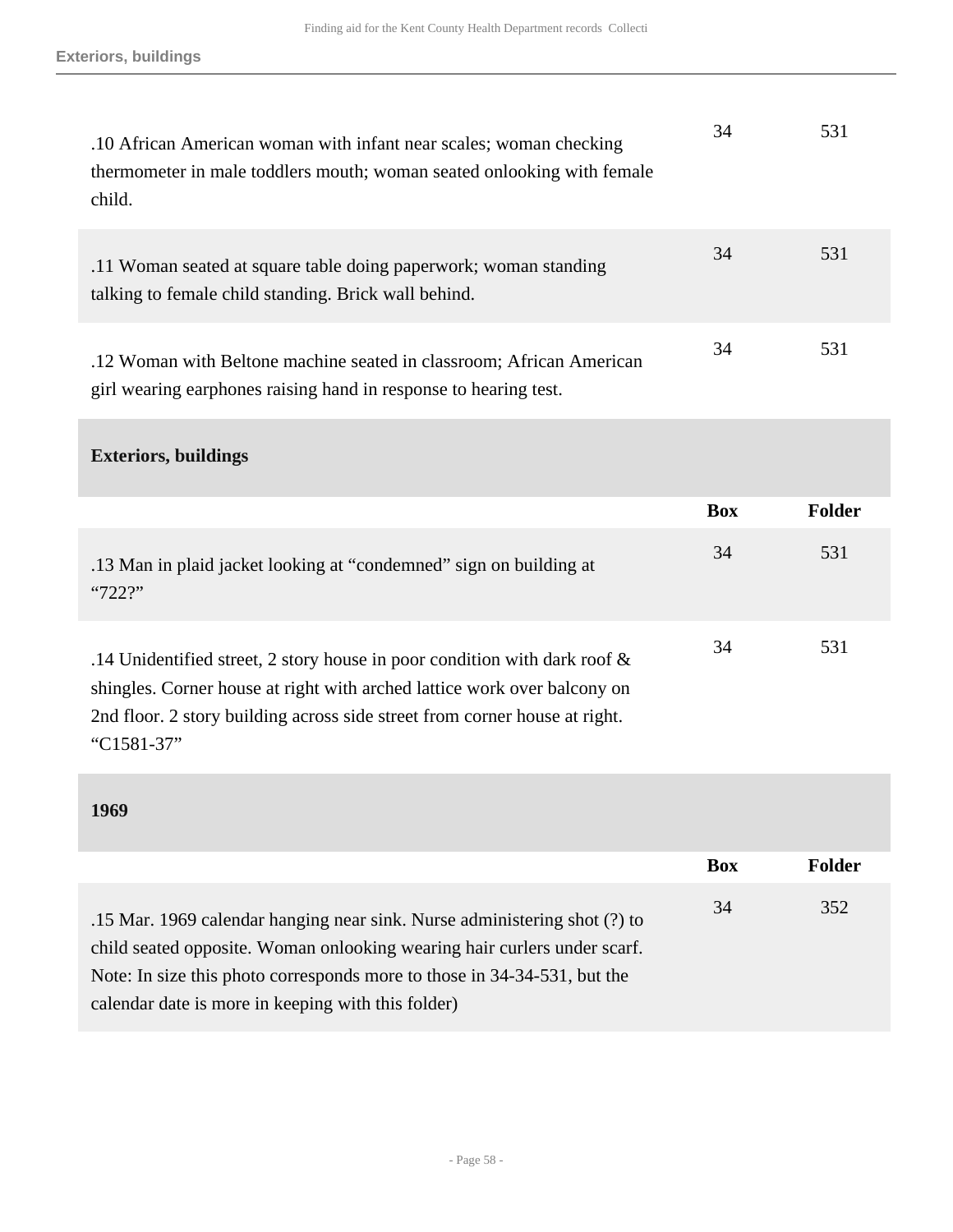#### **Set of snapshots dated March 1969:**

#### **Exteriors.**

|                                                                                                                                                                                          | <b>Box</b> | <b>Folder</b> |
|------------------------------------------------------------------------------------------------------------------------------------------------------------------------------------------|------------|---------------|
| .16-19 4 views of building with "Kent County Health Department" signs in<br>front.                                                                                                       | 34         | 532           |
| .16 Cube lower left corner. 3 sets of signs, building, cars in parking lot.                                                                                                              | 34         | 532           |
| .17-.18 Near view of 3 sets of signs, including Offices, V.D. Clinic,<br>Alcoholism, rehabilitation, Health education. TB xray, Immunization, Well<br>child Conference, Family Planning. | 34         | 532           |
| .19 Near view of Offices  sign, with building behind and parking lot at<br>left.                                                                                                         | 34         | 532           |
| .20 View of 2 story brick building without the signs. Blemish on image,<br>including label obstruction in upper left $\&$ black dots in upper right.                                     | 34         | 532           |
| <b>Interiors:</b>                                                                                                                                                                        |            |               |
|                                                                                                                                                                                          | <b>Box</b> | <b>Folder</b> |
| .21-.22 2 shots of African American woman with male child seated at<br>desk, when Caucasian health care worker is taking notes.                                                          | 34         | 532           |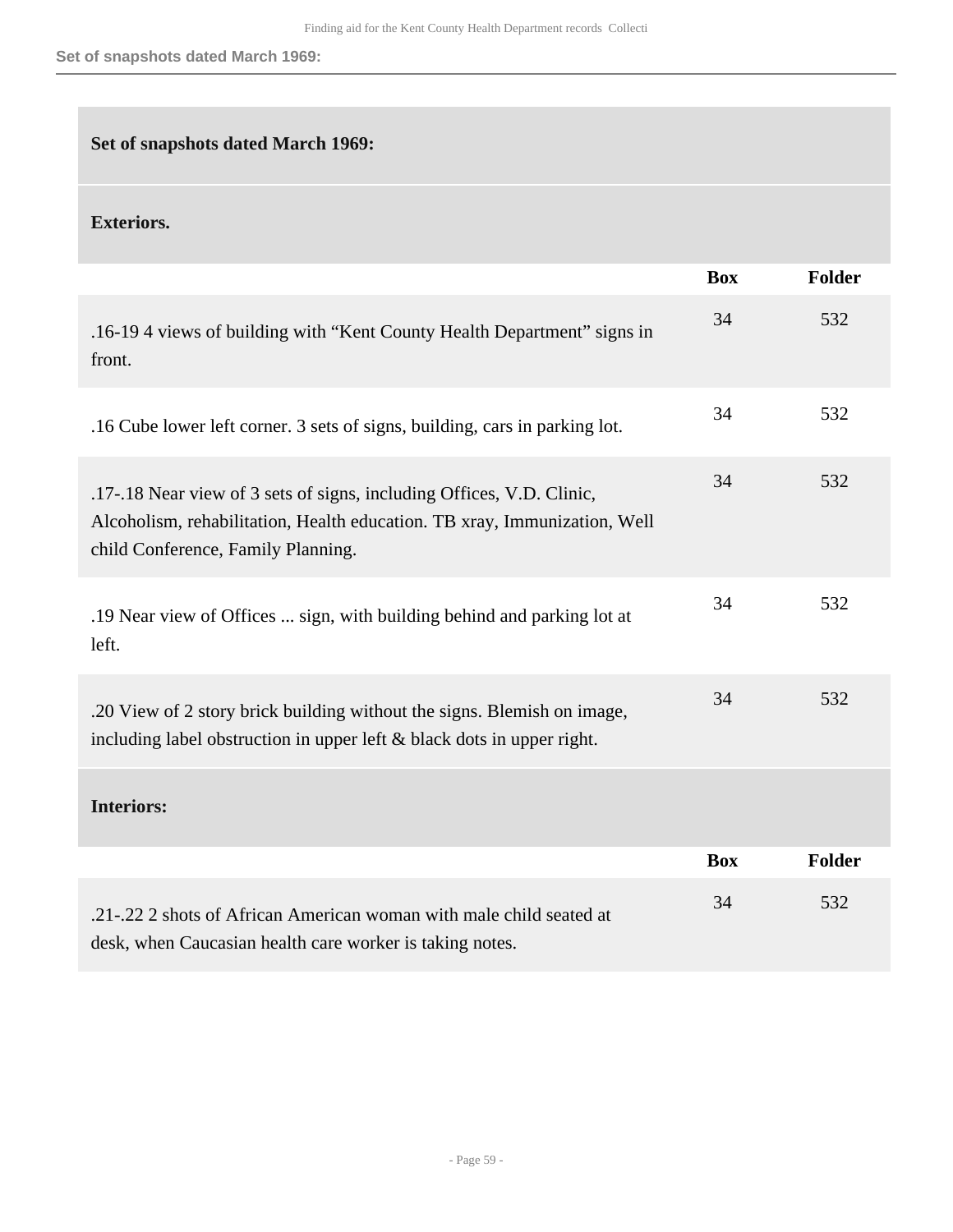| .23 African American children & woman seated. Health care worker<br>standing near the woman holding one child, at a desk.                                                                                                                                                                                                                                                                                                                                                                                                                                  | 34         | 532           |
|------------------------------------------------------------------------------------------------------------------------------------------------------------------------------------------------------------------------------------------------------------------------------------------------------------------------------------------------------------------------------------------------------------------------------------------------------------------------------------------------------------------------------------------------------------|------------|---------------|
| .24 Caucasian health care worker in front of blackboard, bending down to<br>talk to an African American woman with a sleeping toddler on her lap.                                                                                                                                                                                                                                                                                                                                                                                                          | 34         | 532           |
| .25-.27 3 view of a man (doctor?) with stethoscope examining a toddler<br>lying on a table. Female health care worker taking notes. In .27 only an<br>African American girl at the end of the table is looking at the camera.                                                                                                                                                                                                                                                                                                                              | 34         | 532           |
|                                                                                                                                                                                                                                                                                                                                                                                                                                                                                                                                                            | <b>Box</b> | <b>Folder</b> |
| <b>Contact Sheets.</b>                                                                                                                                                                                                                                                                                                                                                                                                                                                                                                                                     | 34         | 532           |
| <b>General note</b>                                                                                                                                                                                                                                                                                                                                                                                                                                                                                                                                        |            |               |
| (12, 10/18/2003. Each sheet has multiple images) Includes health care<br>administrators and workers, infants, patients, staff meetings, home visit,<br>building exteriors, hearing test, vision test, elderly, Cedar Springs North<br>Kent Health and Social Services Center. Also includes Kent County Health<br>Department building, Planned Parenthood building, Jefferson School.<br>Some images include African Americans. Brochures and displays in<br>photographs include LSD: Insight or Insanity?; the course of syphilis;<br>multiple sclerosis. |            |               |

#### **1972**

|                                                                          | <b>Box</b> | Folder |
|--------------------------------------------------------------------------|------------|--------|
| 1972: 15 photos (17 fnd. Labeled "6-72" in red ink, $2/23/2006 + 1$ of a | 34         | 533    |
| different size w no date which may not belong)                           |            |        |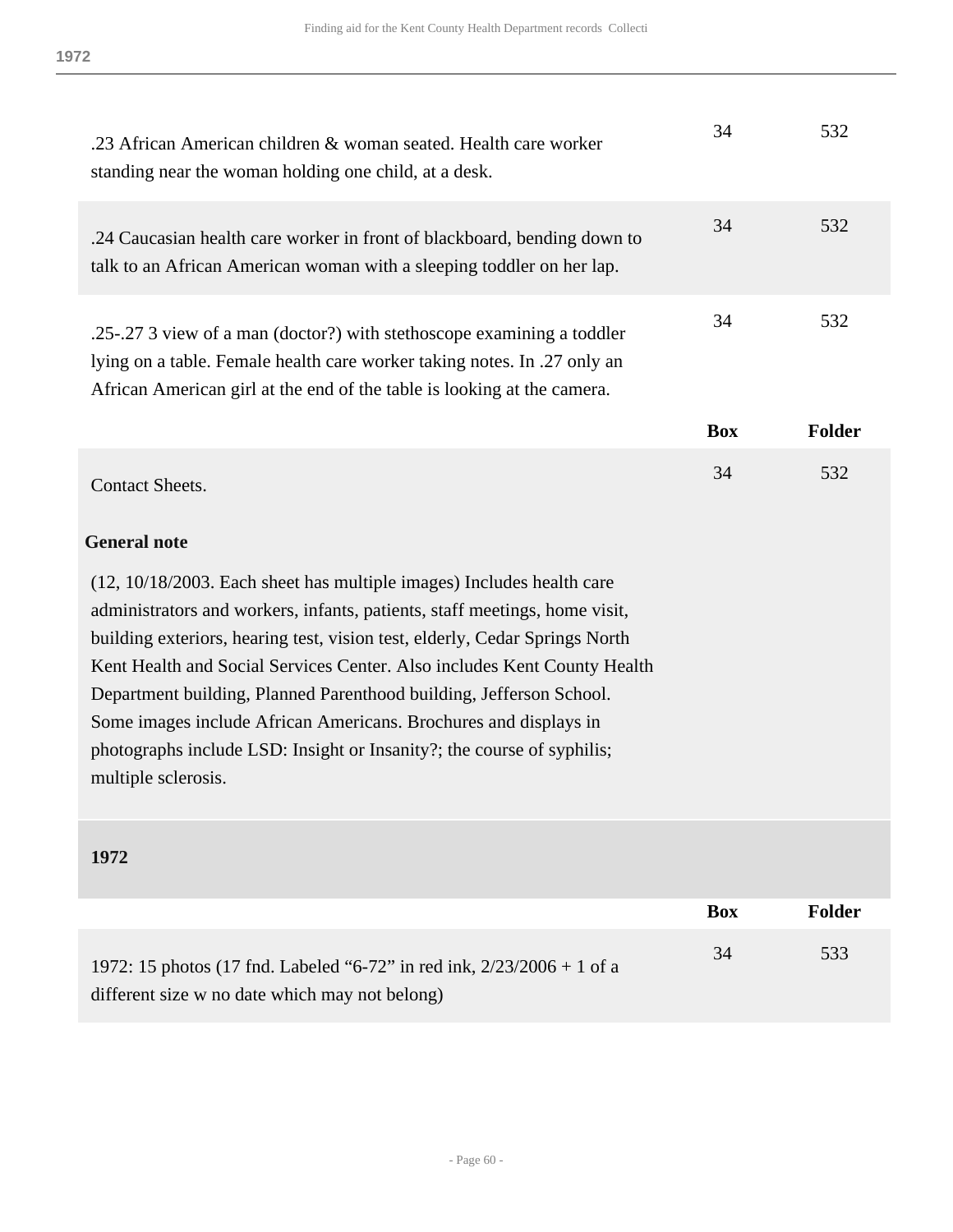**1973 (130 photos total, sorted into the folders below.**

#### **1973 (130 photos total, sorted into the folders below.**

|                                                                                                                                                                                  | <b>Box</b> | Folder |
|----------------------------------------------------------------------------------------------------------------------------------------------------------------------------------|------------|--------|
| January (10 photos)                                                                                                                                                              | 34         | 534.1  |
| February (12 photos)                                                                                                                                                             | 34         | 534.2  |
| March (41 photos)                                                                                                                                                                | 34         | 534.3  |
| April (17 photos)                                                                                                                                                                | 34         | 534.4  |
| May (8 photos), includes interiors of Planned Parenthood exhibit at area<br>mall.                                                                                                | 34         | 534.5  |
| June (14 photos).                                                                                                                                                                | 34         | 534.6  |
| <b>General note</b>                                                                                                                                                              |            |        |
| Note: Other June 1975 photographs have been found in the folder below<br>marked "Photographs. Administration. 1975." Some of the images may<br>duplicate, but others are unique. |            |        |
| July (11 photos)                                                                                                                                                                 | 34         | 534.7  |
| August (7 photos)                                                                                                                                                                | 34         | 534.8  |
| Oct.-Dec. 1973 (5 photos).                                                                                                                                                       | 34         | 534.9  |

#### **General note**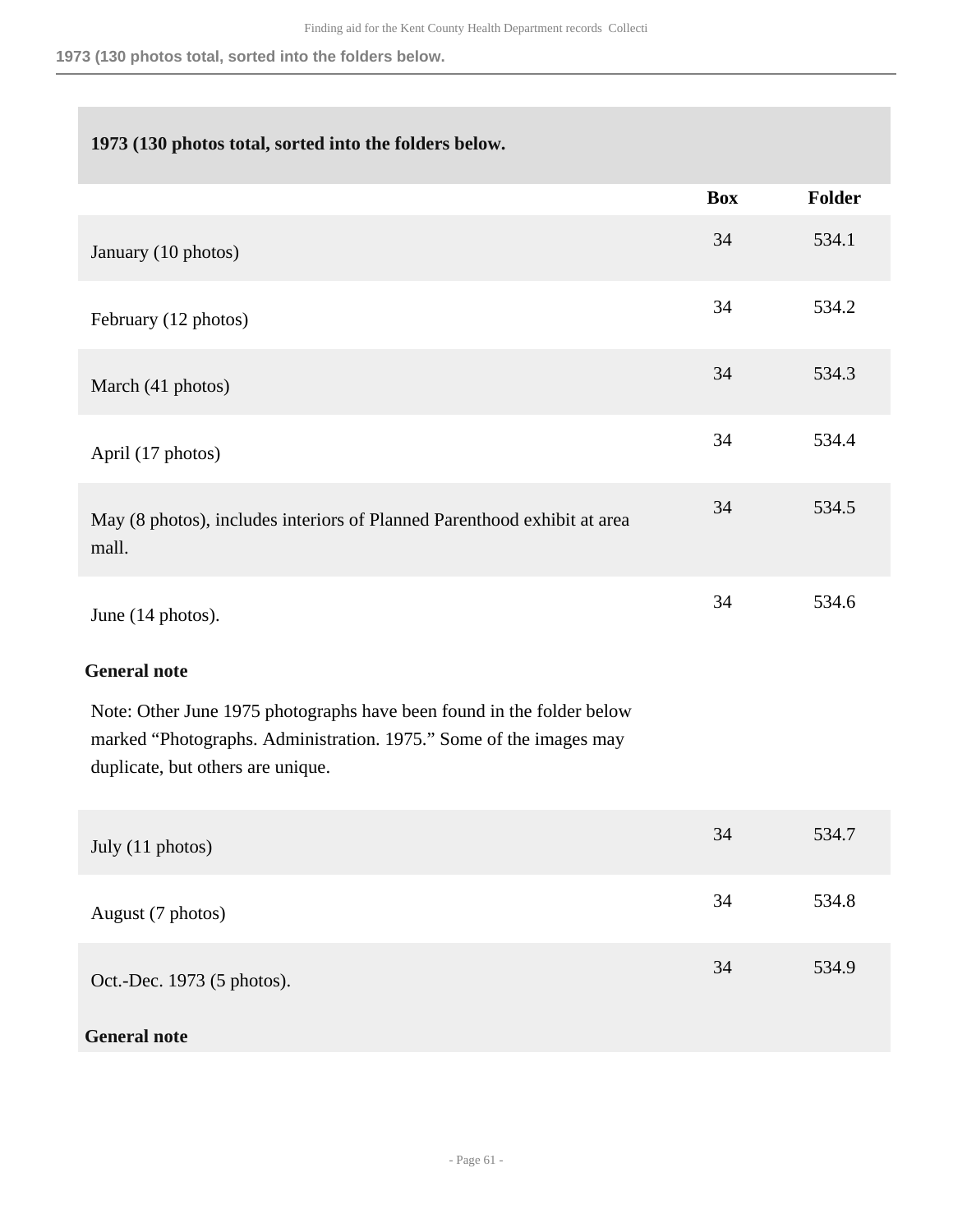| Note: There are additional photos labeled 10/73(5), 11/73(7) and 12/73(9)<br>in the folder below marked "Photographs. Administration." |            |               |
|----------------------------------------------------------------------------------------------------------------------------------------|------------|---------------|
| 1974                                                                                                                                   |            |               |
|                                                                                                                                        | <b>Box</b> | Folder        |
| 1974: 18 photos and 6 slides                                                                                                           | 34         | 535           |
| 1975: (66 photos in total sorted into the folders below)                                                                               |            |               |
|                                                                                                                                        | <b>Box</b> | Folder        |
| May (19 photos)                                                                                                                        | 34         | 536.1         |
| June (28 photos)                                                                                                                       | 34         | 536.2         |
| July (11 photos)                                                                                                                       | 34         | 536.3         |
| 1976                                                                                                                                   |            |               |
|                                                                                                                                        | <b>Box</b> | <b>Folder</b> |
| 1976: 5 photos. Note: 4 items found, 3/23/2006. 3 are photographic prints,<br>1 a negative.                                            | 34         | 537           |
| Photos by subject                                                                                                                      |            |               |
|                                                                                                                                        | <b>Box</b> | Folder        |
| Administration, circa 1960s-1970s                                                                                                      | 34         | 538           |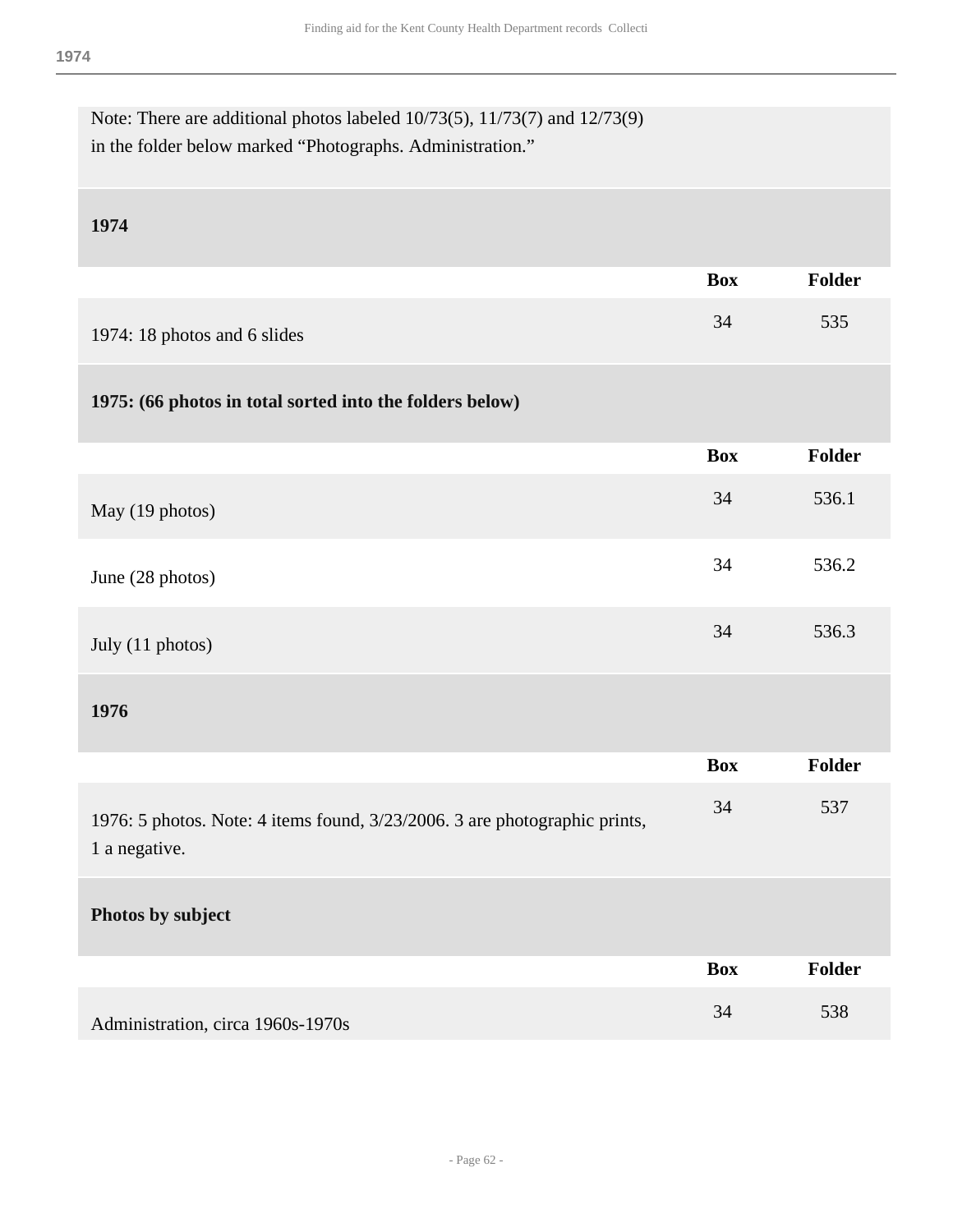#### **General note**

| 69 total. Includes Mrs. Hoogterp, RN at her desk. Also a photograph of<br>Betty and Early? Lyons, noted as an anti-polio picture (stack of K.O. Polio<br>pamphlets). Posters/brochures in the photographs include: A guide to good<br>eating; Your aby needs shots; Lafayette convalescent home; tuberculosis<br>chart; selected health indicators by census tract poverty area groups, 1963;<br>can you recognize VD?; Kent County sewage disposal problem; Heath<br>Department Approved (HDA) sign. |      |       |
|-------------------------------------------------------------------------------------------------------------------------------------------------------------------------------------------------------------------------------------------------------------------------------------------------------------------------------------------------------------------------------------------------------------------------------------------------------------------------------------------------------|------|-------|
| Misc. items, perhaps Administration, found misfiled elsewhere. (4<br>2/23/2006). A group photograph includes Gerald DeRuiter; Robert<br>Broersma; R. Jack Chase, MD; Thomas Lamoreaux; Mrs. Mary<br>Zwaanstra; W.B. Prothro, MD.                                                                                                                                                                                                                                                                      | 34   | 538.5 |
| Administration<br><b>General note</b>                                                                                                                                                                                                                                                                                                                                                                                                                                                                 | 34   | 539   |
| (15 2/23/2006). Several photos of Dr. W.B. Prothro. One photograph<br>shows University of Michigan students talking with Grace Eldering. Some<br>photos show microfilm readers. Posters/brochures in the photographs<br>include: Communicable diseases in Kent County, 1921-1960; Leading<br>causes of death, 1921-1950.                                                                                                                                                                              |      |       |
| Administration, October 1939<br><b>General note</b>                                                                                                                                                                                                                                                                                                                                                                                                                                                   | 34.5 | 540   |

(1 photo, 2/23/2006). Group photograph with Dr. Brook, Dr. Sullivan, Mr. Bauma, Mr. Berger, Myrtle Huddleston, Catherine Carmady, Anne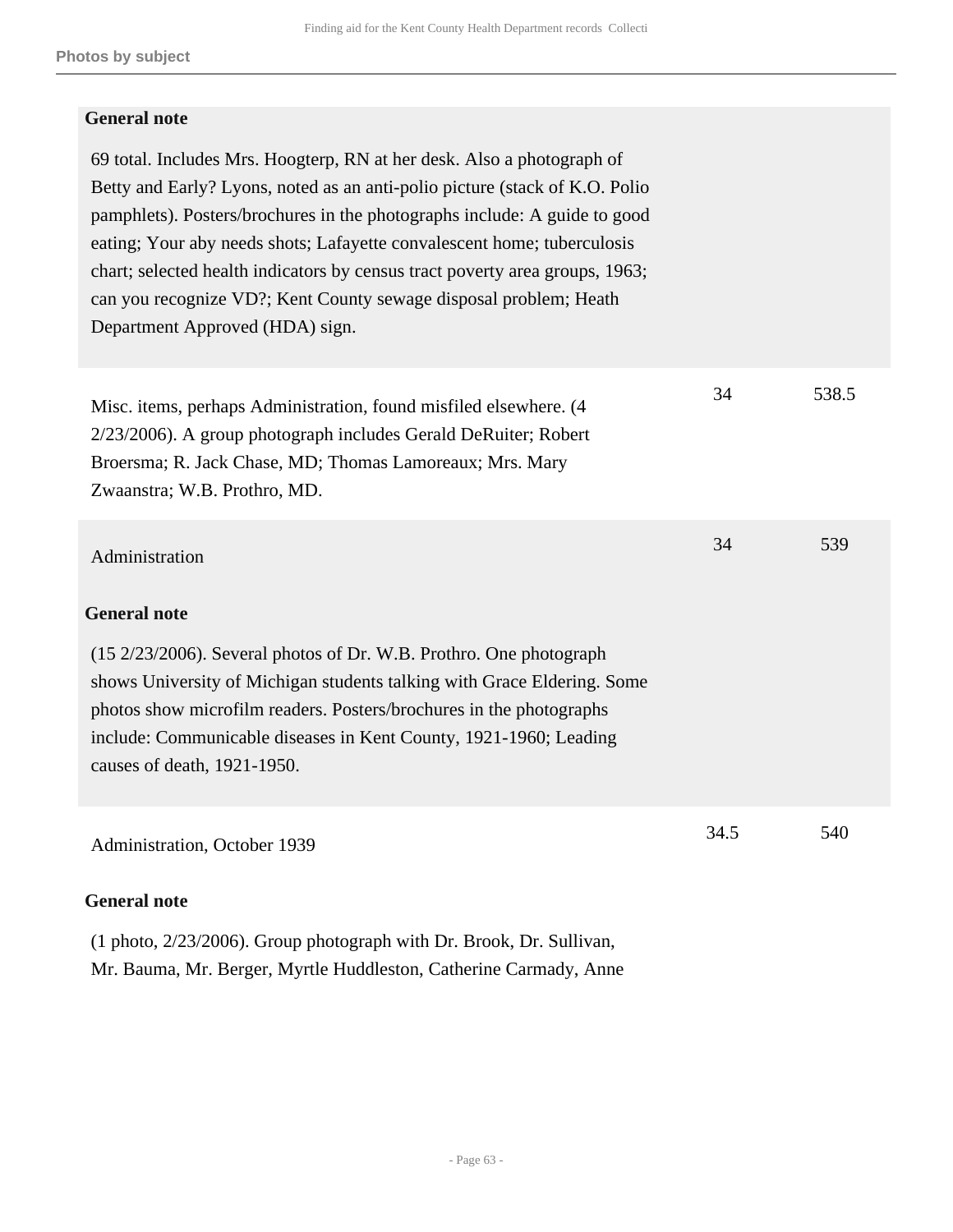Sullivan, Hazel Vanderwall, Lyla Van Fleet, June Emmons, Frances Beal, Tillie Carlson

| Administration, 1975                                                                                                                                                                                                                                                                        | 34.5       | 541           |
|---------------------------------------------------------------------------------------------------------------------------------------------------------------------------------------------------------------------------------------------------------------------------------------------|------------|---------------|
| <b>General note</b>                                                                                                                                                                                                                                                                         |            |               |
| $(33 \text{ photos}, \frac{2}{23}/2006)$ . Includes set of photos dated "6-12-75" in red,<br>found misfiled elsewhere and placed in this folder $2/23/2006$ . (11)                                                                                                                          |            |               |
| <b>Adult Health: 78 photos</b>                                                                                                                                                                                                                                                              |            |               |
|                                                                                                                                                                                                                                                                                             | <b>Box</b> | <b>Folder</b> |
| Research, Lab & Support Services                                                                                                                                                                                                                                                            | 34.5       | 542.1         |
| <b>General note</b>                                                                                                                                                                                                                                                                         |            |               |
| (14, 10/18/2003, 2/23/2006). Includes Grace Eldering, Loney Clinton<br>Gordon. Photograph labeled "Lactobacillos acidophilus Studies of Grand<br>Rapid's children. A part of the local flouridation experiment" and "K.O.<br>Polio, 1963"                                                   |            |               |
| <b>Adult Health</b>                                                                                                                                                                                                                                                                         | 34.5       | 542.3         |
| <b>General note</b>                                                                                                                                                                                                                                                                         |            |               |
| (48, 10/18/2003) Includes Home for the Aged; Supervisor E. Bayer giving<br>a talk on venereal diseases; Grand Rapids Junior College students getting<br>stamped to verify they had TB skin tests and chest x-rays, with Mrs.<br>Gerald Millard and Dr. John E. Tirrell, September 10, 1956. |            |               |
|                                                                                                                                                                                                                                                                                             | <b>Box</b> | <b>Folder</b> |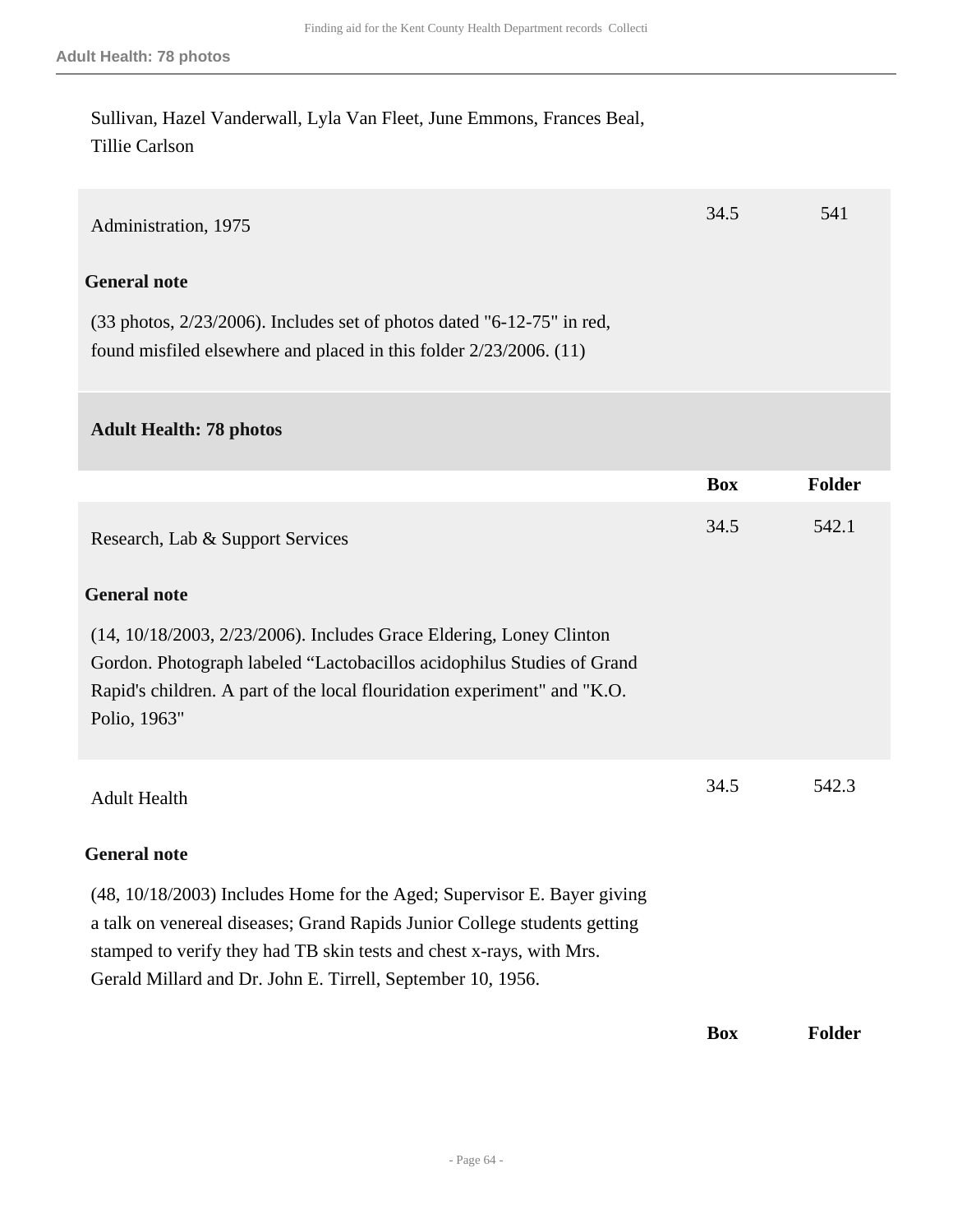| Childrens' Health (12, 10/18/2003, 2/23/2006)                                                                                                                   | 34.5 | 542.5 |
|-----------------------------------------------------------------------------------------------------------------------------------------------------------------|------|-------|
| Alcoholism (20 items, but one board has 12 images. 3/18/2003). Includes<br>scene from movie "Out of Orbit"                                                      | 34.5 | 543   |
| Annual Report, 1966 (21 photos, 23 fnd. 10/18/2003 and 02/23/2006)                                                                                              | 34.5 | 544   |
| Annual Report: 27 photos (26 images attached to 2 sheets found<br>10/18/2003)                                                                                   | 34.5 | 545   |
| Annual Report, 1971. (12 individual photos, 17 sheets of 3, & 3 sheets of<br>2, $10/18/2003 \& 2/23/2006 = 32$ Sheets w multiple images)                        | 34.5 | 546   |
| Condemned Housing: 23 photos (22 fnd. 3/27/2006)                                                                                                                | 35   | 547   |
| Dental Clinic: 26 photos & clipping                                                                                                                             | 35   | 547.5 |
| Exhibits. (32 photos, 3/27/2006)                                                                                                                                | 35   | 548   |
| Environmental Health. (15 items, 3 are composite sheets w multiple items<br>glued on including 1 of 6, 1 of 7 & 1 of 12. $6 + 7 + 12 + 12$ loose = 37<br>photos | 35   | 548.5 |
| Food Industry. (12 photos), appear to be bakery, dairy and meat packing<br>facilities.                                                                          | 35   | 549   |
| Garbage: 13 photos (14 fnd. 3/27/2006; some ca. 1950s, others labeled<br>" $10-73$ ",                                                                           | 35   | 550   |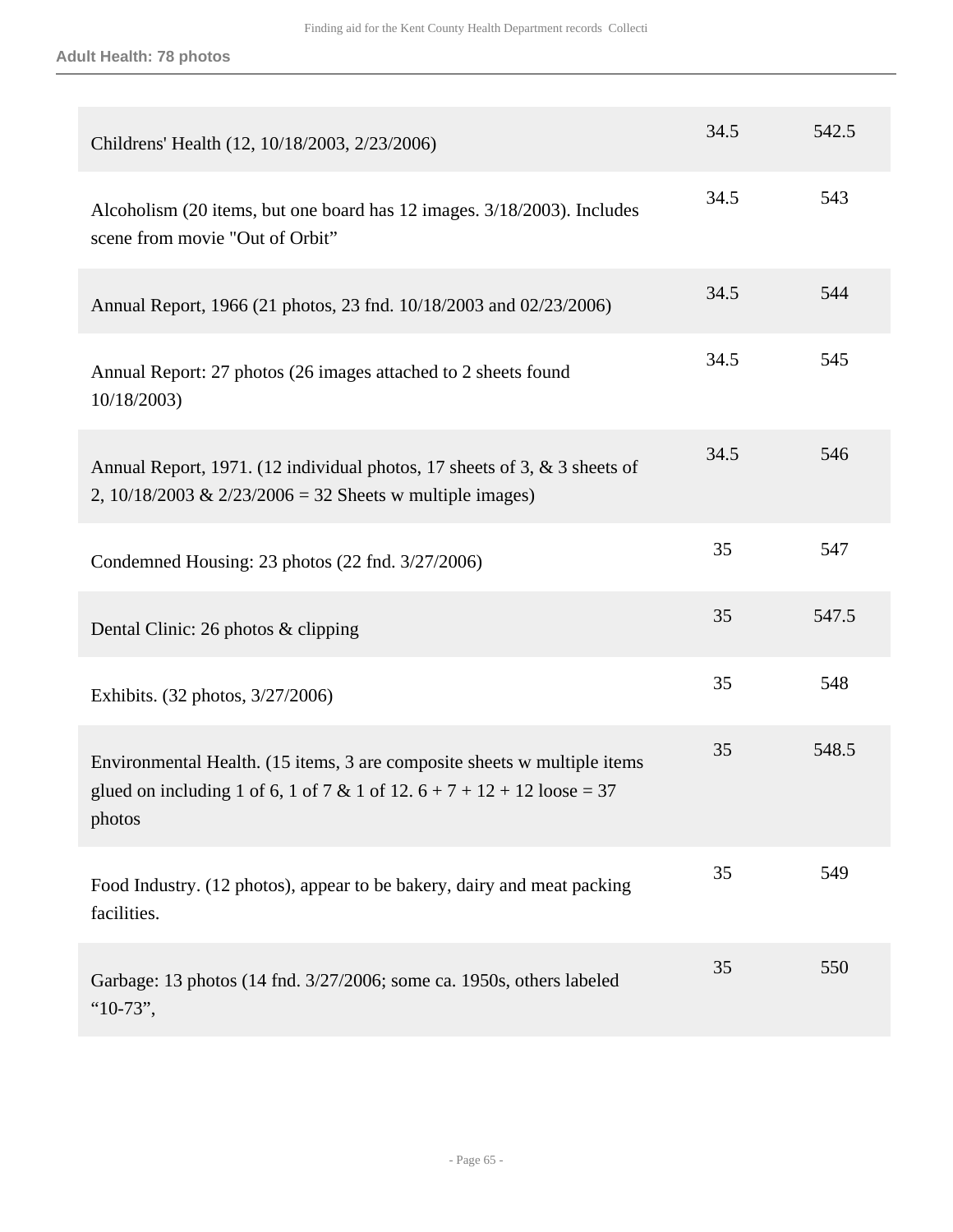| Health Check-Ups: 57 photos (60 fnd. 3/27/2006)     | 35         | 551           |
|-----------------------------------------------------|------------|---------------|
| Health Education. (23 photos, 3/27/2006)            | 35         | 552           |
| Health Lectures. (6 photos; 7 fnd. 3/27/2006)       | 35         | 553           |
| <b>Inspections: 72 photos</b>                       |            |               |
|                                                     | <b>Box</b> | <b>Folder</b> |
| (23, 3/27/2006)                                     | 35         | 554           |
| Plant, Drug & lab inspection images. (14 3/27/2006) | 35         | 554.1         |
| Meat Inspection (11, 3/27/2006)                     | 35         | 554.2         |
| Dairy Inspection (18, 3/27/2006)                    | 35         | 554.3         |
| House, Septic, etc. Inspection (6, 3/27/2006)       | 35         | 554.4         |
|                                                     | <b>Box</b> | <b>Folder</b> |
| MAAA, 1972: 37 photos                               | 36         | 555           |
| MCH: 89 photos                                      | 36         | 556           |
| MCH: 33 photos                                      | 36         | 557           |
| MDDH File: 6 photos                                 | 36         | 558           |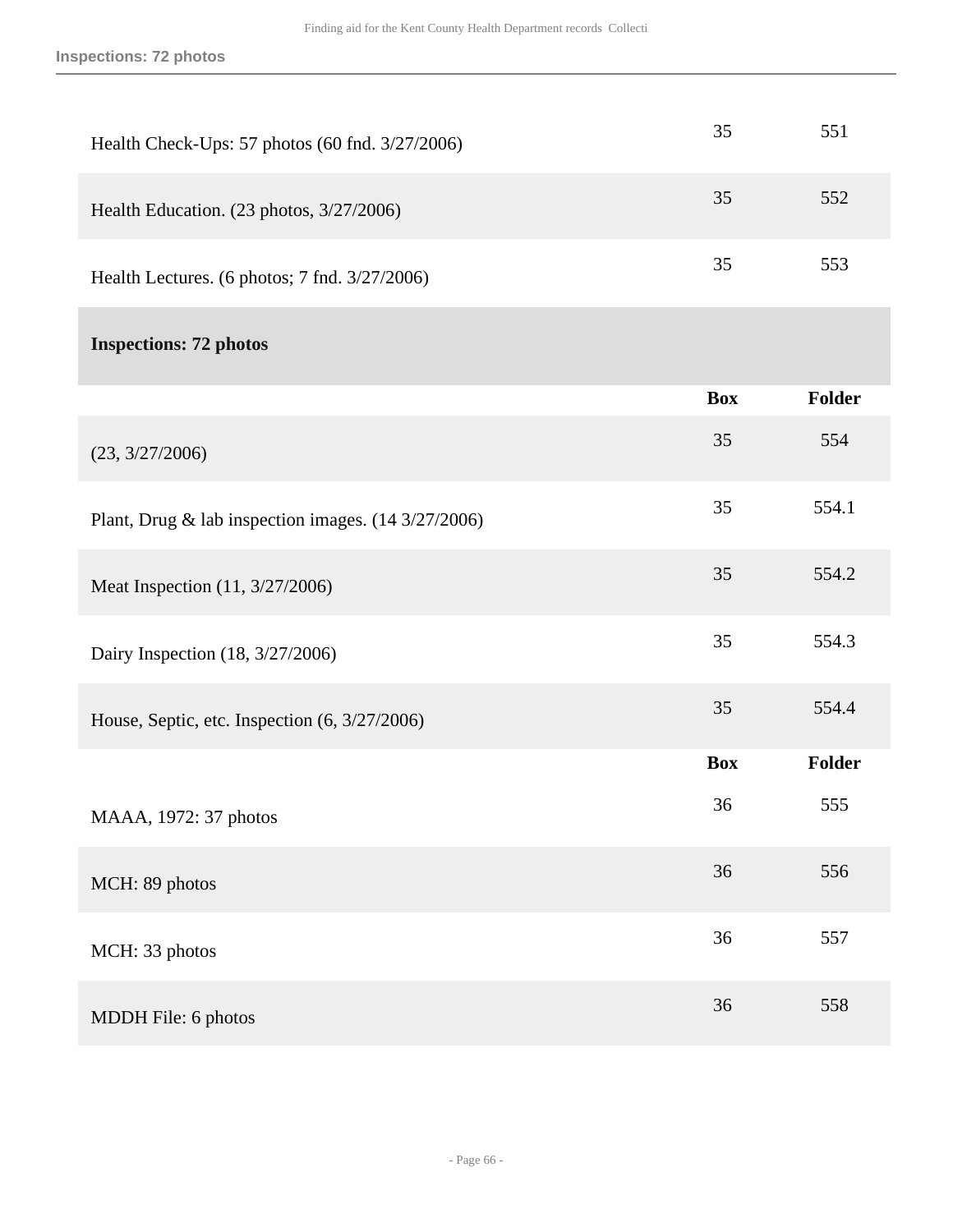| Michigan Tuberculosis Association: 1 photo                                                                                          | 36 | 559 |
|-------------------------------------------------------------------------------------------------------------------------------------|----|-----|
| Nursing: 16 photos                                                                                                                  | 36 | 560 |
| Occupational Health: 8 photos                                                                                                       | 36 | 561 |
| Pasteurizing: 7 photos, 5 posters                                                                                                   | 36 | 562 |
| Polio: 21 photos                                                                                                                    | 36 | 563 |
| Polio Vaccines. Kent County Health Dept. (4 photos). Includes signs at<br>Davenport Institute, Rogers Plaza and Water Works Office. | 36 | 564 |
| Dr. Prothro and Fay Dellons Retirement, Dec 9, 1976: 7 photos                                                                       | 36 | 565 |
| Rehabilitated Apartment Building: 1 photo, 568-72 Sheldon SE, 1955                                                                  | 36 | 566 |
| Rest Period in Open Window Room: 2 photos                                                                                           | 36 | 567 |
| Restaurants: 8 photos                                                                                                               | 36 | 568 |
| School Health Examinations: 15 photos                                                                                               | 36 | 569 |
| Senior Citizens Home: 15 photos                                                                                                     | 36 | 570 |
| Sewage: 12 photos                                                                                                                   | 36 | 571 |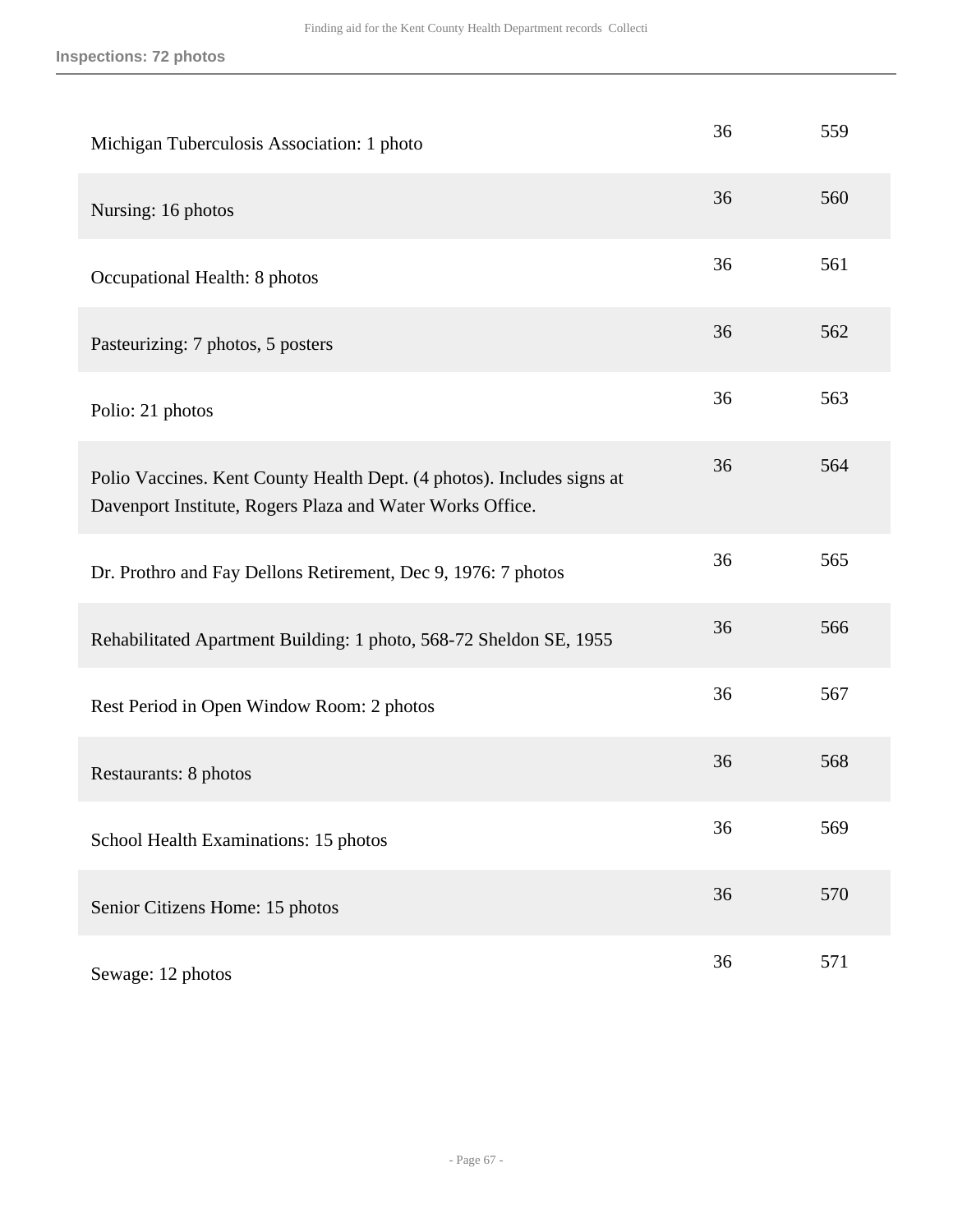**Non-Photographic Materials Images Contained here are non-photographic item...**

| Miscellaneous: 6 individual photos, 1 sheet of 2, 7 sheets of 3.                                                                                                                                                              | 36 | 572        |
|-------------------------------------------------------------------------------------------------------------------------------------------------------------------------------------------------------------------------------|----|------------|
| Non-Photographic Materials Images Contained here are non-photographic items or published<br>images, or images in other formats that are not actually photographs, culled from the photo<br>folders in Boxes 34-36, Oct. 2003. |    |            |
|                                                                                                                                                                                                                               |    | <b>Box</b> |
| 2 descriptive cards, perhaps label cards, which may have once accompanied a specific<br>image, but were no longer found with images that matched the words.                                                                   |    | 36.5       |
| "Bottle washing" graphic clipping, source unknown.                                                                                                                                                                            |    | 36.5       |
| <b>Glass Lantern Plates</b>                                                                                                                                                                                                   |    |            |
|                                                                                                                                                                                                                               |    | <b>Box</b> |
| Nos. 1-8                                                                                                                                                                                                                      |    | 37         |
| Nos. 9-16                                                                                                                                                                                                                     |    | 38         |
| Nos. 17-23                                                                                                                                                                                                                    |    | 39         |

#### <span id="page-67-0"></span>**Series XXVIII. Scrapbooks.**

#### **Scope and Contents note**

Scrapbooks containing newspaper clippings document former programs, projects, and health issues of the Kent County Health Department. They describe the various diseases that affected the public health environment, and how the Health Department combated them.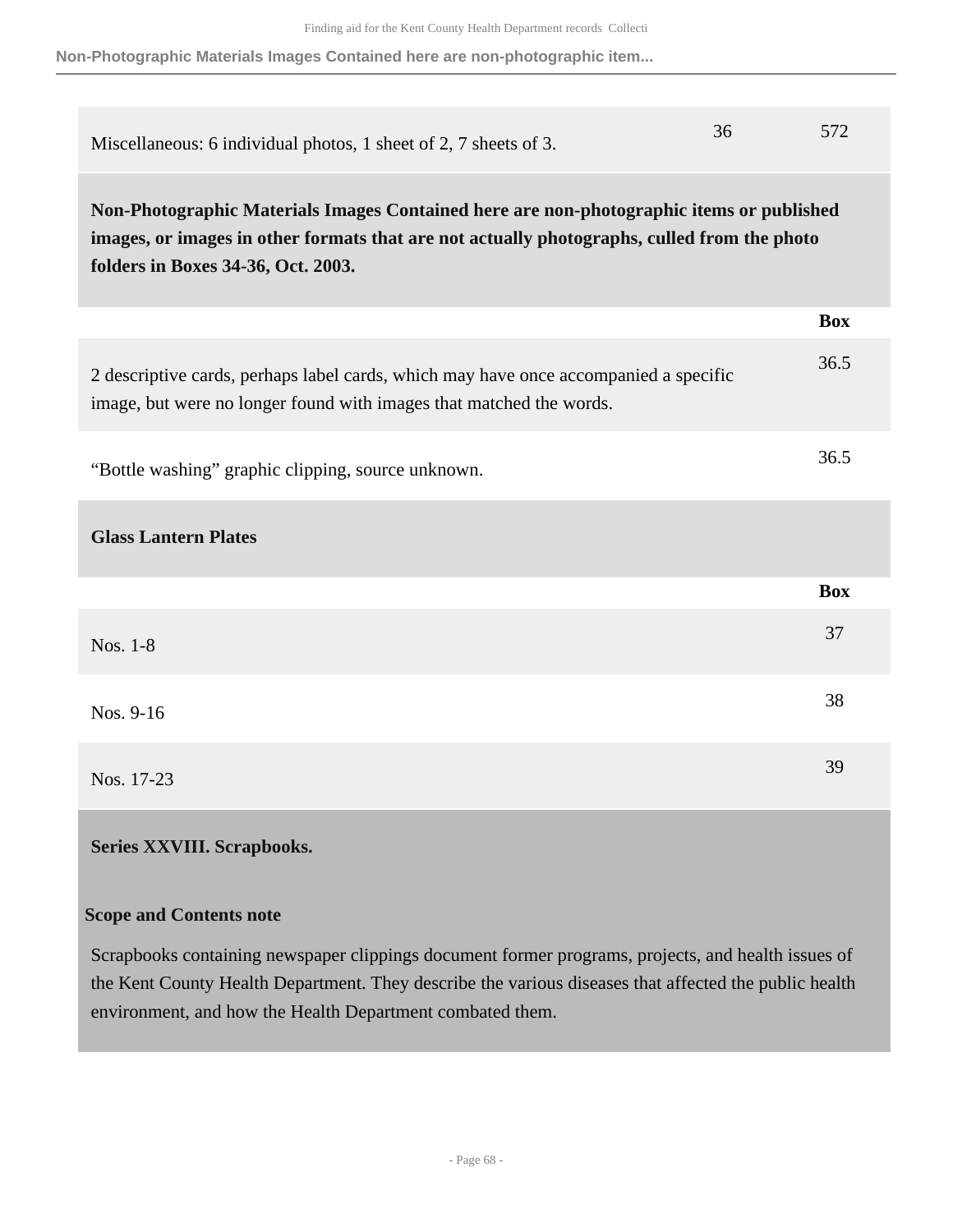**Health Department News Releases, appearing in County newspapers**

|                                                                              | <b>Box</b> |
|------------------------------------------------------------------------------|------------|
| Clippings, unidentified, 1956-1964?, [front cover marked Crumbine Award]     | 40         |
| El Paso (Texas) City-County Health Unit, 1943                                | 41         |
| Newspaper clippings, Grand Rapids Herald and Grand Rapids Press, 1954-1956   | 41         |
| Kent Co. Health Dept. Clippings, not including GR Press, Jan. 1966-July 1974 | 43         |
| Kent Co. Health Dept. Clippings / Grand Rapids Press, November 1969-May 1973 | 43         |
| Kent Co. Health Dept. Clippings / Grand Rapids Press, June 1, 1976-          | 43         |
| <b>Health Department News Releases, appearing in County newspapers</b>       |            |
|                                                                              | <b>Box</b> |
| July-Dec. 1962                                                               | 42         |
| Jan.-June 1963                                                               | 42         |
| July-Dec. 1963                                                               | 42         |
| 1957, 1958, 1960, 1961 and Jan.-June 1962                                    | 42         |
| 1964                                                                         | 42         |
| 1965                                                                         | 42         |